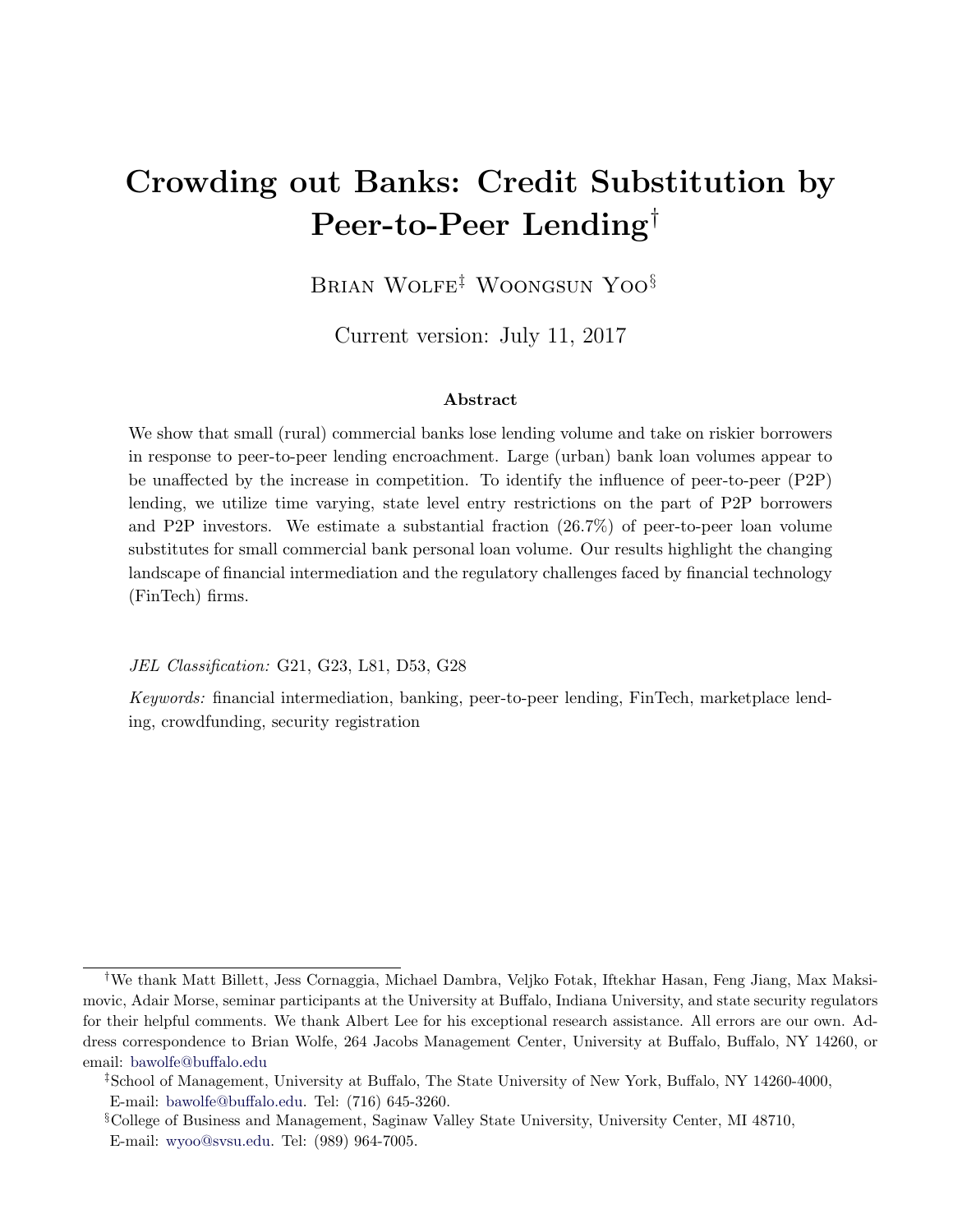Technological advancement in the banking industry has sparked multiple waves of industry change. From automated teller machines to credit scoring models, "technology is slowly breaking the tyranny of distance" [\(Petersen and Rajan](#page-38-0) [\(2002\)](#page-38-0)). Recent advances in the financial technology (FinTech) sector have allowed peer-to-peer lending platforms to rapidly enter into the traditional financial intermediation space without any geographic footprint. For example, in 2015 the largest two peerto-peer lending platforms originated around \$12 billion in personal unsecured loans, compared to the \$241 billion in personal loans outstanding reported for the entire U.S. market by the Federal Reserve. Banking entry models founded on information production such as [Hauswald and Marquez](#page-37-0) [\(2003,](#page-37-0) [2006\)](#page-37-1) suggest "informationally close" non-bank lenders may be able to poach the "good" borrowers from incumbents and create adverse selection problems for traditional intermediaries. Alternatively, if technological advancements in credit modeling allow observably poor but actually good credit borrowers to gain access to credit, these new financial intermediaries may be expanding access to credit.

Empirical evidence on peer-to-peer lending from [Butler, Cornaggia, and Gurun](#page-35-0) [\(2016\)](#page-35-0) and [De Roure, Pelizzon, and Tasca](#page-36-0) [\(2016\)](#page-36-0) suggest that peer-to-peer lending platforms target high-risk borrowers excluded from traditional credit channels, such as commercial bank credit. If this is the case, increased peer-to-peer lending may represent marginal credit expansion for borrowers outside of the risk tolerance of commercial banks. Our main contribution is to provide empirical evidence on the impact of emerging FinTech firms on traditional financial intermediaries. To our knowledge, we are the first to examine if the increasing scope of FinTech firms like peer-to-peer lending represents credit expansion or substitution from one intermediary to another.

We use the cross-sectional heterogeneity in state level peer-to-peer lending to identify the influence of peer-to-peer origination on commercial bank lending. State banking and security regulators can create barriers to entry for peer-to-peer lenders in multiple forms such as origination rebates, licensing, reviews, etc. These prohibitions effectively deny entry to peer-to-peer lenders. In addition, these borrower restrictions and investor regulations vary from state to state and over time. Our main empirical approach uses the time series and cross-sectional variation in peer-to-peer lenders' participation in credit markets at the state level to identify the changes in commercial bank lending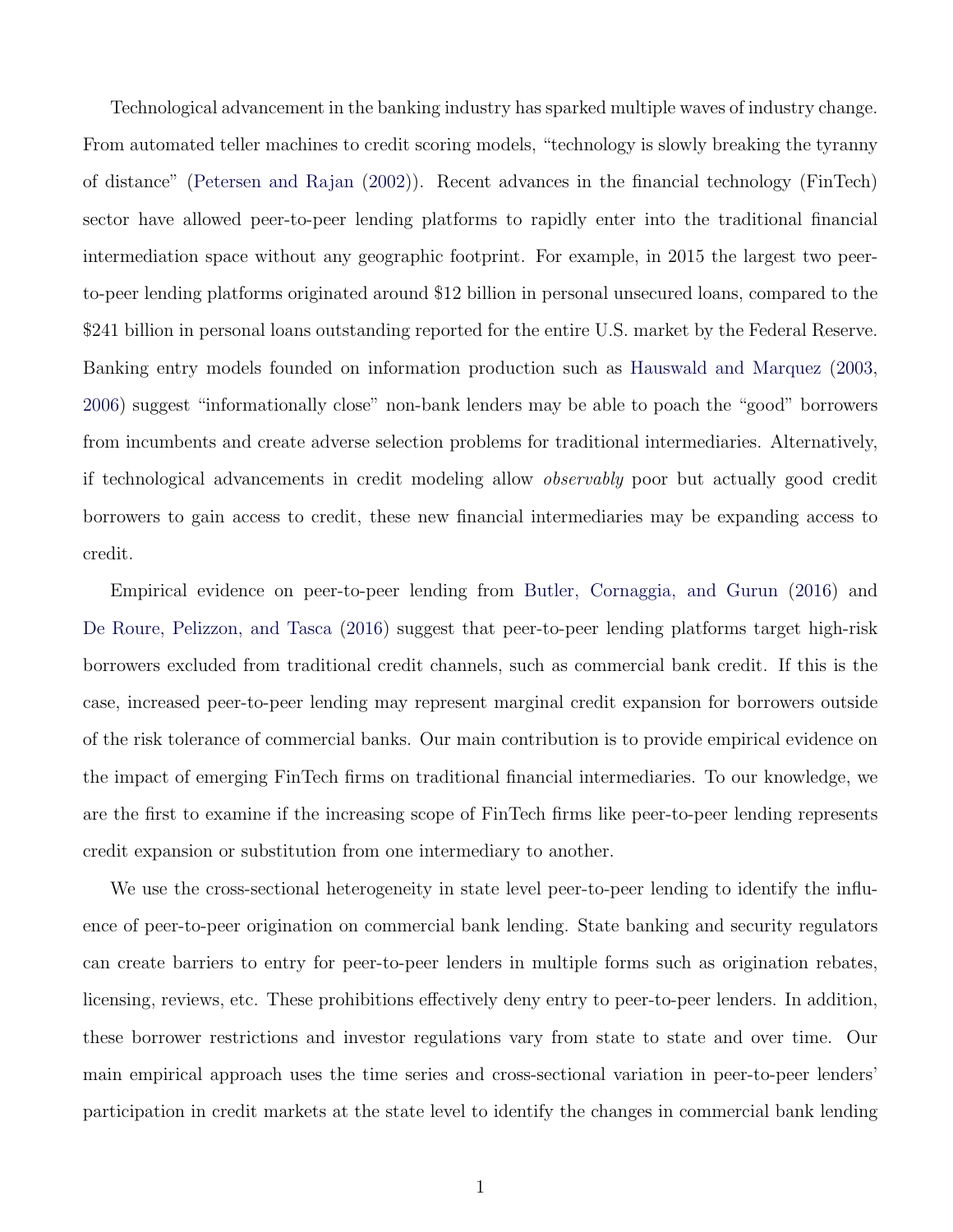behavior. Still, we cannot rule out the possibility of additional omitted time varying local market conditions that may correlate with both the entrance of peer-to-peer lending and bank lending behavior which may confound our results. In support of our results, we augment our initial findings with evidence from an instrumented variables approach where we instrument the volume of peer-to-peer lending in each bank market with the aggregate fraction of the US population available to *invest* in peer-to-peer lending markets. We interview 49 state security regulators and the District of Columbia security regulator to generate the time varying fraction of the US population able to supply funds on the peer-to-peer lending platforms. The results from the IV regressions are consistent with the initial results and in most cases increase the magnitude and statistical significance of our findings. This IV approach should alleviate most endogeneity concerns connected with omitted variables and further support our initial findings.

Using the OLS approach, we observe a 1.3% decrease in the volume of personal loans across all commercial banks experiencing a standard deviation increase in peer-to-peer lending activity in their market. Our results likely represent a conservative lower bound. The personal loan sub-segment as reported to the FDIC by commercial banks is a combination of multiple consumer loans including automotive, student, and unsecured personal loans. Peer-to-peer lending is likely to compete with the unsecured personal loan portion of this segment for a variety of reasons, and according to the Federal Reserve, aggregate personal loan debt is only 9.2% of this consumer credit conglomerate.<sup>[1](#page-0-0)</sup> We divide the flow of peer-to-peer loans into high and low-risk loans and find that the substitution at the commercial bank is most sensitive to the high-risk portion of the peer-to-peer loan flow and indifferent to lower risk peer-to-peer loan volume. This substitution result suggests that the displacement occurs most strongly among the poor credit borrowers and that higher credit quality borrowers might experience credit expansion opportunities.

Our second contribution is to provide evidence that commercial banks do not uniformly feel

<sup>&</sup>lt;sup>1</sup>In 2015, the Federal Reserve estimated \$2,597 billion in non-revolving consumer credit facilities outstanding at financial intermediaries of which \$1,318 billion were student loans and \$1,038 billion were motor vehicle loans leaving \$241 billion in personal loans. The majority of borrowers on the peer-to-peer platforms claim to use the funds for debt consolidation, credit card repayment, or home improvement purposes (U.S. Treasury (2016)). Peer-to-peer loans require no collateral but are still dischargeable in bankruptcy making them most comparable to the Federal Reserve personal loan segment. If commercial banks hold a similar fraction of their personal credit facilities portfolio in unsecured personal loans relative to the aggregate Federal Reserve statistics, our results likely represent a lower bound on the impact of peer-to-peer lending.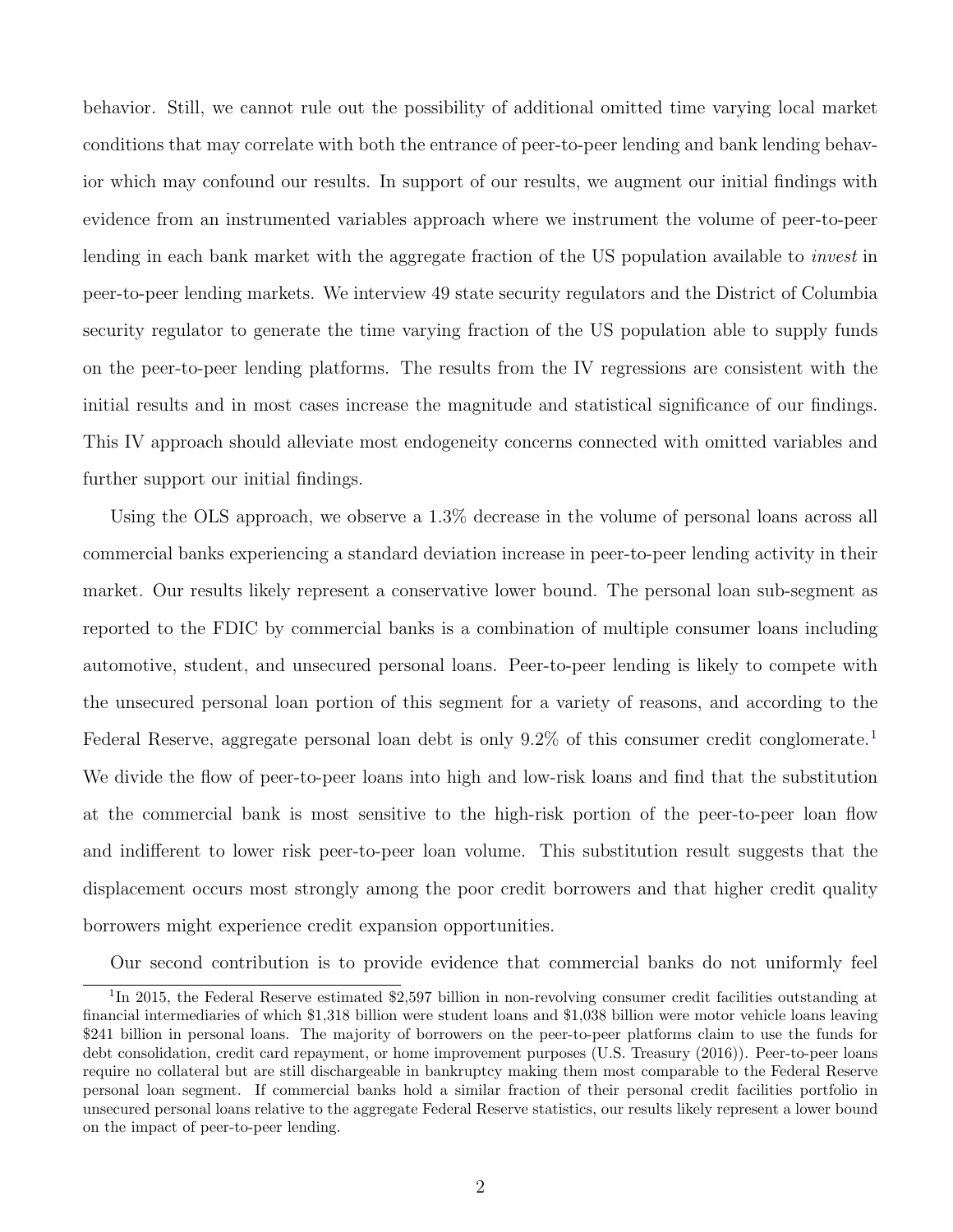the pressure from peer-to-peer platforms. First, we show that the loss in personal loan volume concentrates among small commercial banks with assets under \$300 million, while large commercial banks do not appear to suffer any loan losses as a result of increased competition from peer-to-peer lending. We estimate that small commercial banks lose 1.8% of their personal loan volume for a standard deviation increase in peer-to-peer lending. One potential benefit of the expansion of peerto-peer lending is the opportunity to provide greater access to banking services in rural areas or areas with less banking competition. However, if community banks in less competitive markets are disproportionately influenced by peer-to-peer expansion, a tension emerges between supporting the growth of new banking technology and maintaining the existing brick and mortar access to financial services. We show an additional layer of heterogeneity that banks in less competitive markets such as rural counties experience a 2.0% decline in personal loan volume for a standard deviation increase in peer-to-peer lending while banks with geographic footprints in more competitive environments appear unaffected. Finally, we provide evidence that while peer-to-peer lending platform competition is burdensome to small/rural lenders, the strategic switch on the part of peer-to-peer platforms in 2013 that allowed commercial banks to participate as investors seems to have stymied the majority of volume losses among small banks. [Hauswald and Marquez](#page-37-1) [\(2006\)](#page-37-1) suggest that intermediaries optimally merge when faced with competitors that invest in information production technology to reduce the overinvest problems. In this light, the choice to partner and specialize (origination, servicing, underwriting, etc.) appears to be an interesting alternative strategy.

An additional concern with increased competition is that lenders may lower credit standards to maintain loan volume. Our third contribution is to examine loan delinquency and charge-off activity among commercial banks, and we find evidence that personal loan quality also deteriorates among small banks with increasing peer-to-peer pressure. A standard deviation increase in peerto-peer lending appears to drive a 3.9% increase in quarterly charge-off rates. While the increase in delinquency and charge-off rates may be evidence of an adverse selection problem [\(Hauswald](#page-37-1) [and Marquez](#page-37-1) [\(2006\)](#page-37-1)), it is possible that the reverse causal story may also explain this association. For example, if banks in an area with particularly poor ability to anticipate loan delinquency are targeted by peer-to-peer lending platforms, the higher delinquency rates among those banks may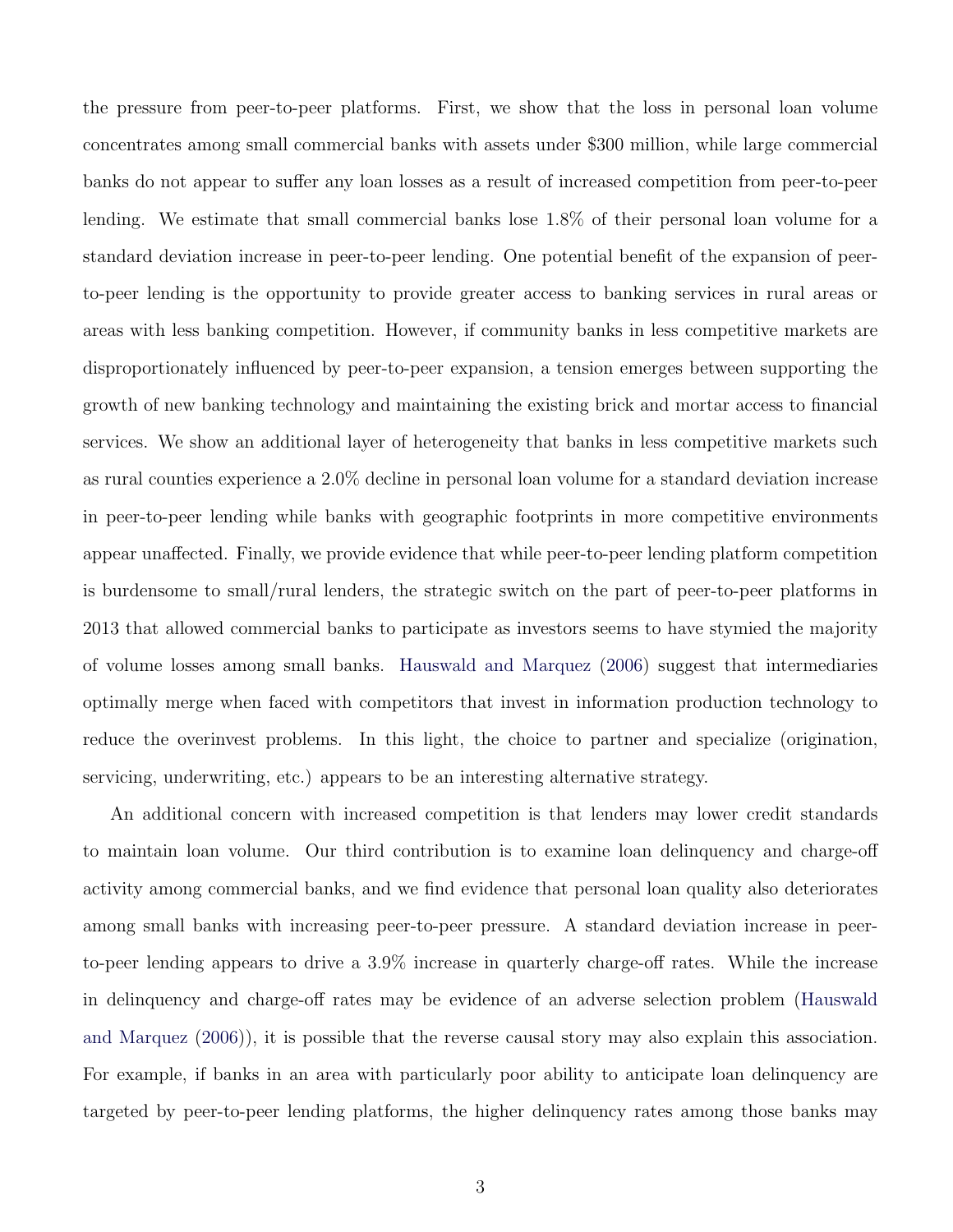cause the increase in peer-to-peer lending encroachment. In the robustness section, we repeat the above analysis using the population fraction instrument and find that the initial results strengthen significantly. We also find additional evidence in elevated  $30-90(90+)$  day delinquency measures. As a whole, these provide strong evidence that in addition to suffering volume losses in the personal loan segment, commercial banks begin to hold loans with higher default probabilities as a result of the peer-to-peer competition. We also note that the deterioration of borrower quality helps alleviate reverse causal concerns in the loan volume results, i.e., the regulatory arbitrage story where banks are choosing to decrease personal loan issuances because of increased capital requirements which creates a vacuum that encourages peer-to-peer entry.

Taken together, our results show that a substantial portion of peer-to-peer lending platform volume is a credit substitute for consumers and that small (rural) commercial banks appear to shoulder the loan volume (quality) losses. This substitution appears to be driven by lower credit quality loans while our results indirectly point to greater credit opportunities for higher credit quality borrowers. Given the initial narrow focus of peer-to-peer lending platforms in unsecured personal loans and the emergence of other lending platforms focused on additional segments such as real estate, student loans, and automotive loans, our work helps to shed light on the evolving financial intermediation space.<sup>[2](#page-0-0)</sup> Using the small bank subsample, we can show that these substitutions represent a large portion of the peer-to-peer loan volume. We estimate that 26.7% of the peer-to-peer loan volume appears to substitute for personal loan volume at small commercial banks.

Our paper contributes to both the emerging financial technology (FinTech) literature and the established works of financial intermediation. The majority of the peer-to-peer lending (FinTech) literature focuses on individual investor behavior and borrower characteristics. For example, there are multiple papers that show rational and irrational herding behavior among individual investors [\(Lin, Sias, and Wei](#page-38-1) [\(2015\)](#page-38-1), [Kim and Viswanathan](#page-38-2) [\(2016\)](#page-38-2), [Zhang and Liu](#page-39-0) [\(2012\)](#page-39-0), and [Duarte,](#page-36-1) [Siegel, and Young](#page-36-1) [\(2012\)](#page-36-1)) and the ability of investors to glean private information on borrowers from geography or textual analysis of the loan application [\(Agrawal, Catalini, and Goldfarb](#page-35-1) [\(2011\)](#page-35-1), [Iyer,](#page-37-2)

<sup>2</sup>[Sofi, a platform connecting institutional investors with student loan borrowers, entered the student loan market](#page-37-2) [in 2012. While Sofi has experience rapid growth, originating a total loan volume of \\$4-5 billion in 2015, this represents](#page-37-2) [less than 50 basis points of the overall \\$1.3 trillion market for student loans.](#page-37-2)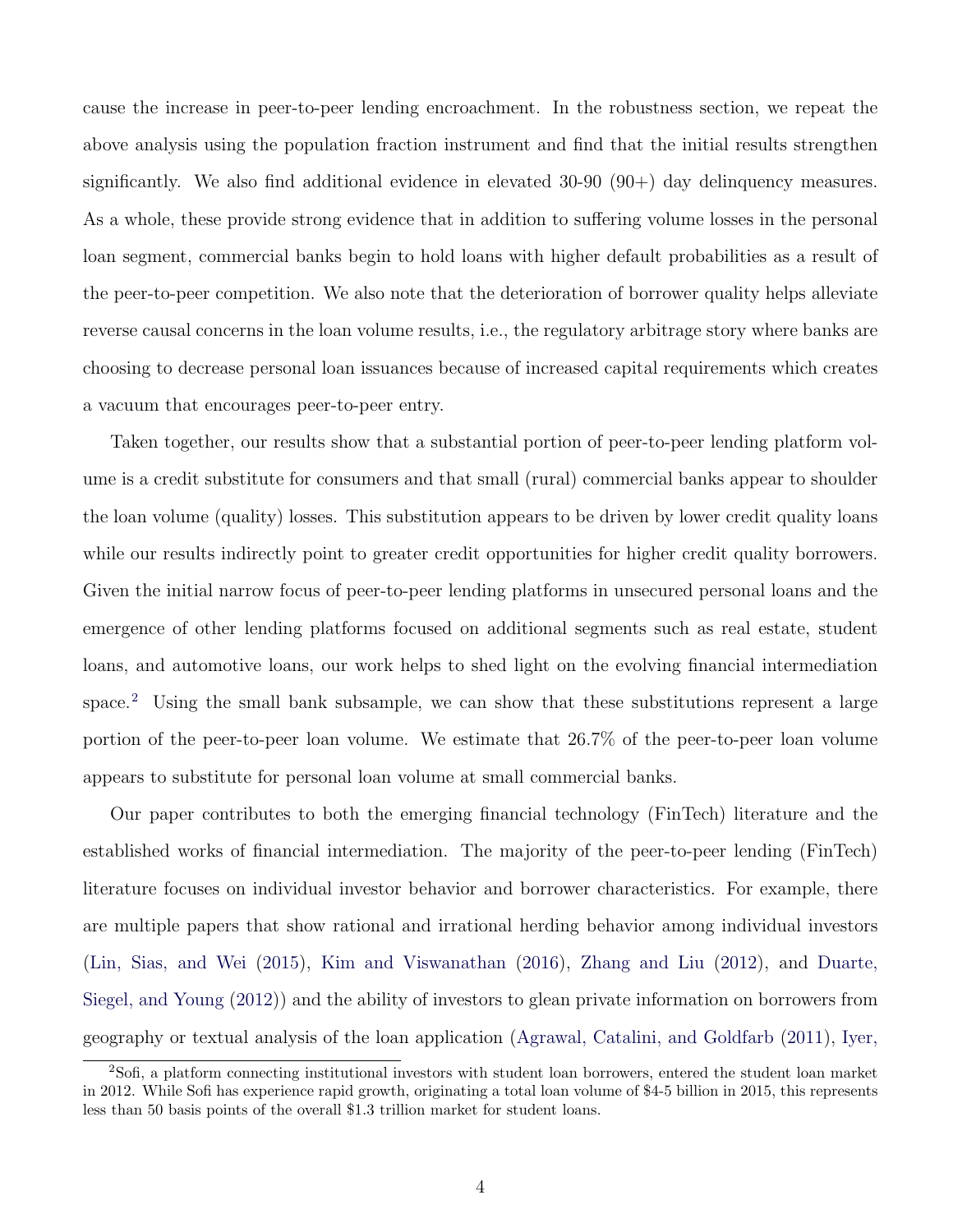[Khwaja, Luttmer, and Shue](#page-37-2) [\(2016\)](#page-37-2), [Senney](#page-39-1) [\(2016\)](#page-39-1), and [Ramcharan and Crowe](#page-39-2) [\(2013\)](#page-39-2)). Other work has focused on the network of investors that group together to fund loans/projects. [Hildebrand,](#page-37-3) [Puri, and Rocholl](#page-37-3) [\(2017\)](#page-37-3) show that investors irrationally follow group leaders on the personal loan peer-to-peer lending site Prosper yielding lower returns and higher defaults. Another strand of peerto-peer lending literature looks at borrower characteristics that influence funding outcomes. [Lin,](#page-38-3) [Prabhala, and Viswanathan](#page-38-3) [\(2013\)](#page-38-3) show that social connections on Prosper increase the probability of a borrower being successfully funded, but [Freedman and Jin](#page-37-4) [\(2017\)](#page-37-4) show that such social ties do not perform better ex-post. [Butler et al.](#page-35-0) [\(2016\)](#page-35-0) show that the concentration of local commercial banking activities influences the interest rate caps set by borrowers. They show that borrowers in more competitive banking markets demand lower reservation interest rates on the peer-to-peer platform Prosper during the period when an auction process set interest rates on the loans. They provide evidence this is particularly true of small loans and poor credit borrowers suggesting peerto-peer lending platforms might provide credit expansion for the marginal borrower. In contrast to the above, we abstract from borrower and investor characteristics and focus on the aggregate effect of peer-to-peer lending on traditional financial intermediaries.

Our paper is also related to three strands of the traditional financial intermediation literature. The first strand includes banking competition models founded on informational differences among lenders due to geographic breadth or technology. Models such as [Hauswald and Marquez](#page-37-0) [\(2003,](#page-37-0) [2006\)](#page-37-1), [Chiesa](#page-36-2) [\(1998\)](#page-36-2), and [Almazan](#page-35-2) [\(2002\)](#page-35-2) based on informational advantages would suggest peerto-peer lenders might steal volume and create adverse selection problems for incumbent commercial lenders. Empirically there are multiple examples of the role that information production plays in financial intermediation. For example, [Petersen and Rajan](#page-38-0) [\(2002\)](#page-38-0) and [Filomeni, Udell, and Zazzaro](#page-36-3) [\(2016\)](#page-36-3) identify shifts in commercial and industrial lending at commercial banks driven by screening technology improvements. [Loutskina and Strahan](#page-38-4) [\(2011\)](#page-38-4) show evidence that commercial banks adjust their lending strategy based on the private/soft information in residential real estate markets. In the automotive loan segment, [Einav, Jenkins, and Levin](#page-36-4) [\(2013\)](#page-36-4) show that the use of credit scoring models in automotive financing largely takes the place of soft information and levels the playing field among lenders.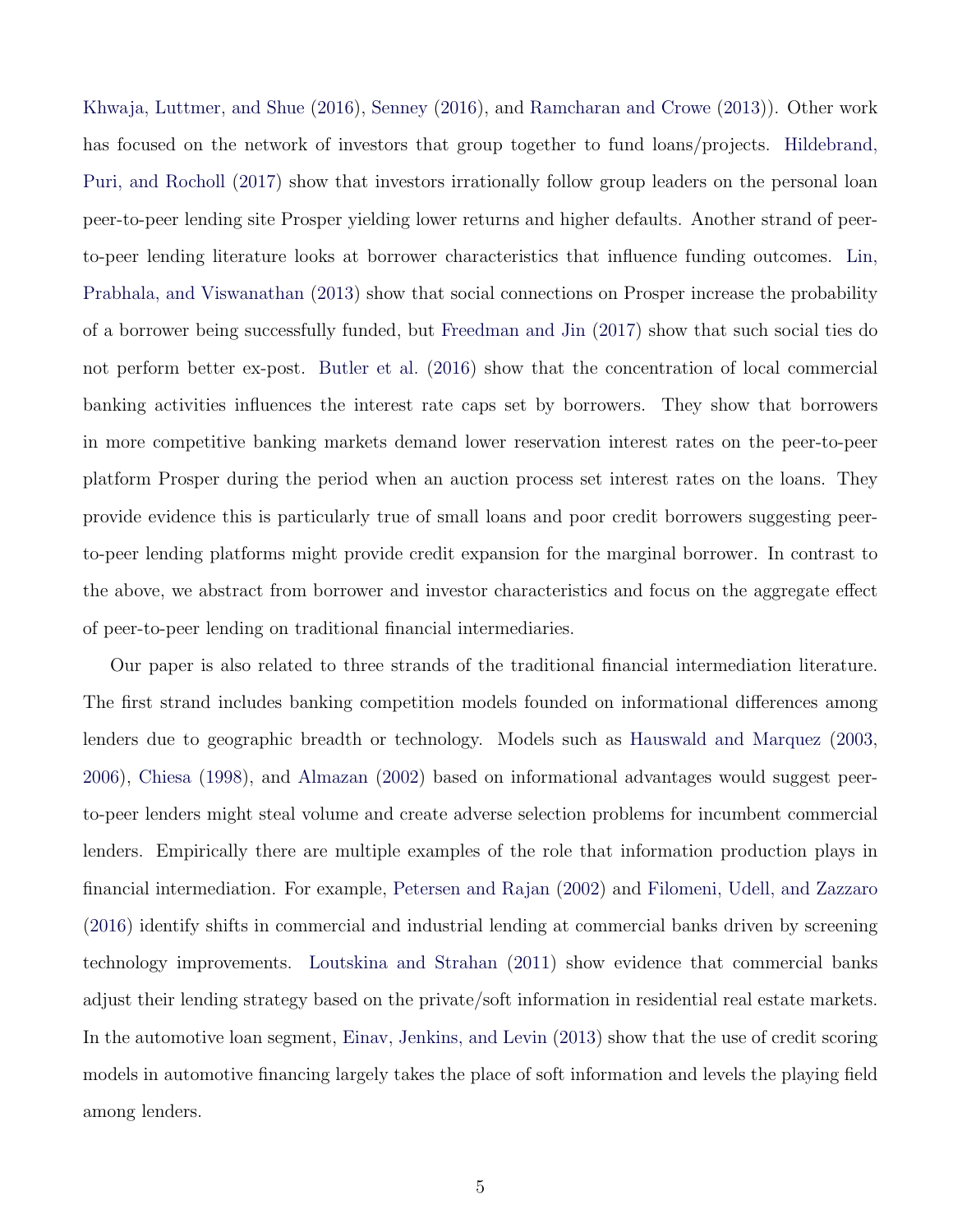A second branch of the financial intermediation literature examines the influence of changing regulatory burdens within financial intermediated services. [Begenau and Landvoigt](#page-35-3) [\(2017\)](#page-35-3) describe an economy where commercial banks with increasing capital requirements compete with non-bank intermediaries with less liquid liabilities. In their model, the shadow banks engage in regulatory arbitrage and capture a higher fraction of the banking activity due to the capital constraints of the regulated commercial bank system. [Buchak, Matvos, Piskorski, and Seru](#page-35-4) [\(2017\)](#page-35-4) empirically show mixed evidence of this regulatory shift in the residential real estate market. They show less non-bank participation in counties with tightening capital constraints but more non-bank growth in counties with more exposure to fair lending lawsuits and enforcement actions following the financial crisis. Additionally, evidence of indirect influence through monetary policies such as quantitative easing [\(Chakraborty, Goldstein, and MacKinlay](#page-36-5) [\(2016\)](#page-36-5)) suggests lenders adjust their portfolio of loans in response to regulatory actions. We take care to control for such shifting regulatory burdens in the main regressions and show our results are independent of monetary policy shifts in the robustness section. While it is likely that regulatory policy plays a role in the changing landscape, our results identify the role technological progress plays in the changing role of commercial banking activities.

Finally, we view peer-to-peer lending as an extreme version of the originate-to-distribute (OTD) strand of literature where the originator distributes some fraction of the assets it originates [\(Berndt](#page-35-5) [and Gupta](#page-35-5) [\(2009\)](#page-35-5), [Parlour and Plantin](#page-38-5) [\(2008\)](#page-38-5)). [Rajan, Seru, and Vig](#page-38-6) [\(2010\)](#page-38-6) model the changing incentives for intermediaries to collect private information in OTD markets during the subprime financial crisis and later provide empirical support in [Rajan, Seru, and Vig](#page-38-7) [\(2015\)](#page-38-7). Their work suggests that originators eventually hit a threshold where it is more efficient to stop investing in costly technology to identify bad loans and simply hold them in their portfolio and take the default losses. In their current state, peer-to-peer lending platforms pass on all of their loans which would suggest that peer-to-peer platforms do not have a strong incentive to price loans accurately by generating private information on the borrowers.

Three recent papers examine FinTech lending and imply some competition with commercial banks. In a contemporaneous paper, [De Roure et al.](#page-36-0) [\(2016\)](#page-36-0) examine German peer-to-peer lending on Auxmoney and also conclude that peer-to-peer lending serves a market neglected by German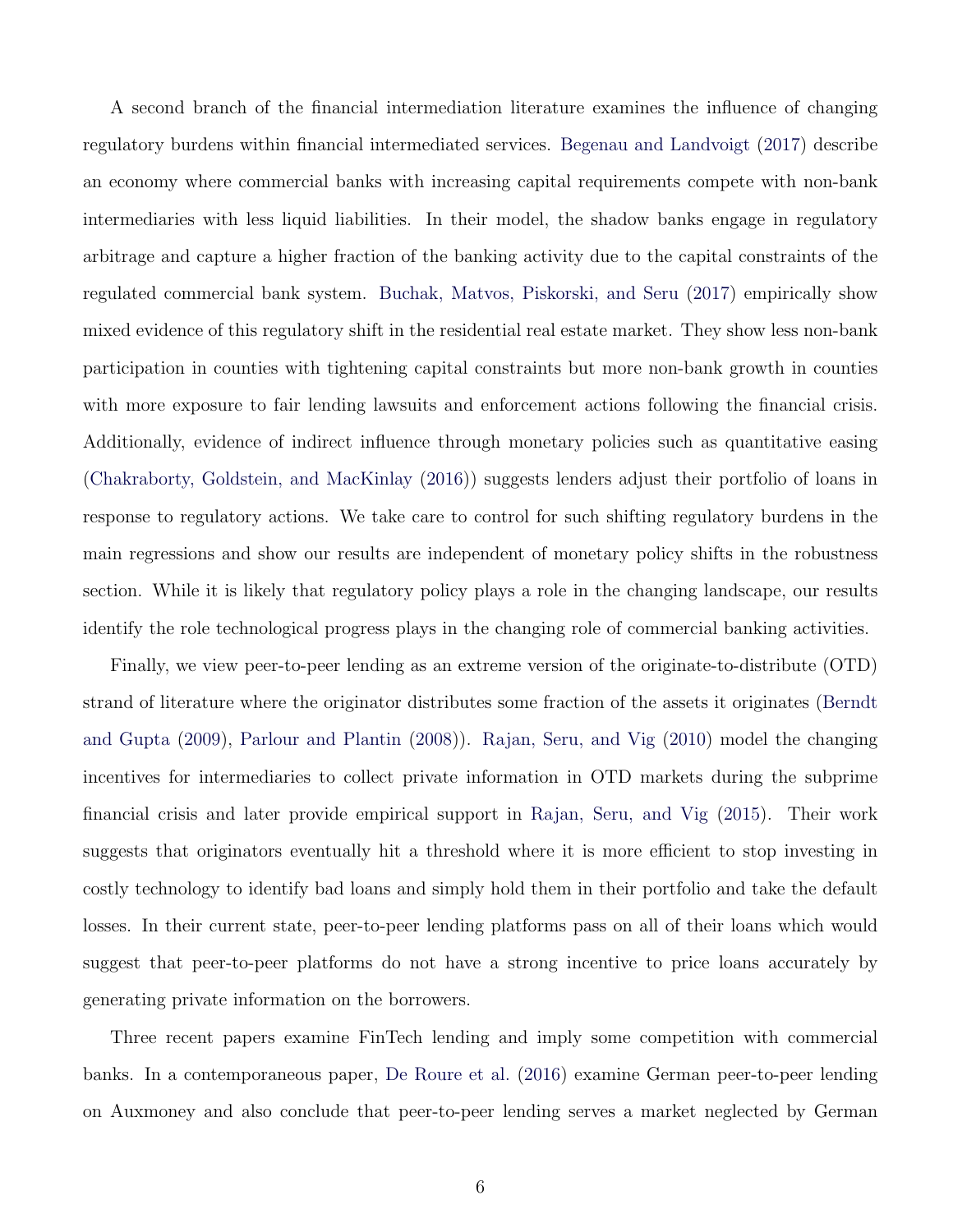commercial banks. Second, [Havrylchyk, Mariotto, Rahim, and Verdier](#page-37-5) [\(2017\)](#page-37-5) investigate the drivers of peer-to-peer lending expansion and find evidence for both the internet's role in the expansion and weak banking competition. Our paper is most similar to [Buchak et al.](#page-35-4) [\(2017\)](#page-35-4) who examine the growth of shadow banks, and particularly FinTech shadow banks, in the residential mortgage market. They suggest that both regulatory burdens and improved technology account for the growth in shadow banking in that market.

Our paper differs from these in three key dimensions. First, while [Havrylchyk et al.](#page-37-5) [\(2017\)](#page-37-5) and [Buchak et al.](#page-35-4) [\(2017\)](#page-35-4) show evidence higher participation rates of shadow banks/FinTech in low banking competition counties, we examine the issue of peer-to-peer lending from the perspective of the commercial bank and directly estimate the change in lending activity of the bank as a result of peerto-peer lending. Our paper directly estimates this substitution away from commercial banks toward the peer-to-peer lending platforms and can rule out expansionary credit explanations of shadow bank growth. We also provide direct evidence of the particularly influential role riskier loans play in this substitution while lower risk loan contracts appear to have little influence on commercial bank loan activity. This lack of influence uniquely suggests that credit expansion may still occur amongst the high-quality credit borrowers. Thus our substitution result is consistent with the lower interest rates in [Butler et al.](#page-35-0) [\(2016\)](#page-35-0) due to increased competition within the lower credit quality borrower segment, but our results point to increased access to capital among the higher credit quality borrowers.

Second, through our empirical design, we can establish a causal relationship between the peer-topeer lending encroachment and commercial banking lending by using the differences in state openness to peer-to-peer lending on the borrower side and regulatory barriers on the investor side. It also allows us to rule out reverse causal arguments such as a regulatory vacuum drawing in peer-to-peer lending. Finally, we highlight the cross-sectional differences in bank size and market competitiveness that influence peer-to-peer lending substitution at commercial banks. These cross-sectional differences are particularly informative as the peer-to-peer markets evolve in the time series to include commercial banks as investors.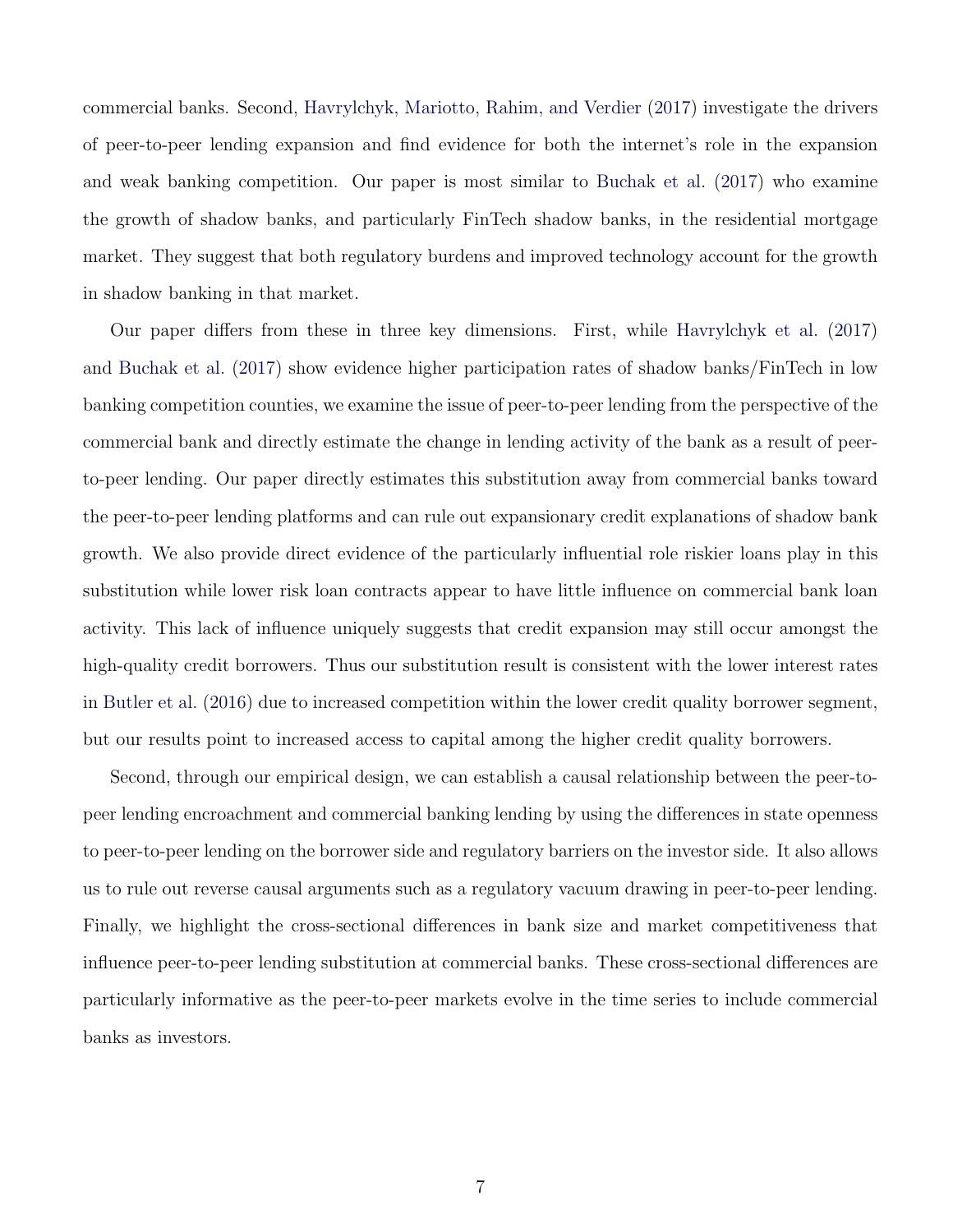# 1 Peer-to-peer Market Background

Technology improvements in the 2000's produced a wave of crowdfunding ventures that have disrupted the financial intermediation market. The term crowdfunding encompasses many forms of capital accumulation: reward-based platforms like Kickstarter and Indiegogo, debt based platforms like SoFi and LendingClub, non-profit sourcing of funds like Kiva, and more recently equity-based platforms like SeedInvest and Wefunder with the passage of Regulation Crowdfunding [\(Freedman and](#page-37-6) [Nutting](#page-37-6) [\(2015\)](#page-37-6)). Out of this emerging field, we focus on one segment of the debt-based crowdfunding market, unsecured consumer loans, to identify its influence on the traditional financial intermediary system of commercial banks. Two debt based platforms, referred to as peer-to-peer platforms,<sup>[3](#page-0-0)</sup> have emerged in the U.S. and originate the majority of loans in the unsecured personal debt lending segment. Both founded in 2006, LendingClub and Prosper provide a mechanism to match borrowers' demand for credit with investors looking to supply credit. Borrowers apply for a loan online through the platform which performs some screening based on hard information like credit score and outstanding debt. Loans are then posted on the peer-to-peer platform to be funded by investors. Investors can fractionally fund the loan in \$25 increments over a 30-day window.<sup>[4](#page-0-0)</sup> Once the pledge volume reaches a certain threshold, for example, 70% funded, the loan will execute at expiration. Fully funded loans may execute before the conclusion of the 30-day window. Borrowers then receive their funds and investors receive a security tied to the principal and interest payments of the borrower.

Because the peer-to-peer platforms are issuing consumer credit, they are required to navigate financial intermediation regulations in all 50 states and the District of Columbia. To allow state residents to borrow on the platform, intermediaries must typically obtain licensing at the state level which can vary in level of intensity and fee structure. We observe at least ten states that experience droughts in peer-to-peer platform origination over the sample window. LendingClub fails

<sup>&</sup>lt;sup>3</sup>In a recent U.S. Department of Treasury white paper, unsecured personal peer-to-peer lending is referred to as marketplace lending to reflect the shifting base of investors that now includes both institutional investors and individuals.

<sup>&</sup>lt;sup>4</sup>After Sept. 2012 (LC)/ April 2013 (Prosper), the platforms created a second market for institutional investors allowing the purchase of the whole loan. With the establishment of this second funding marketplace, loans are randomly assigned to either the retail (fractional) or institutional (whole) loan marketplaces to be funded. LC announcement - <http://blog.lendingclub.com/investor-updates-and-enhancements/>. Prosper announcement - [https://www.](https://www.sec.gov/Archives/edgar/data/1416265/000114036113032671/form10q.htm) [sec.gov/Archives/edgar/data/1416265/000114036113032671/form10q.htm](https://www.sec.gov/Archives/edgar/data/1416265/000114036113032671/form10q.htm).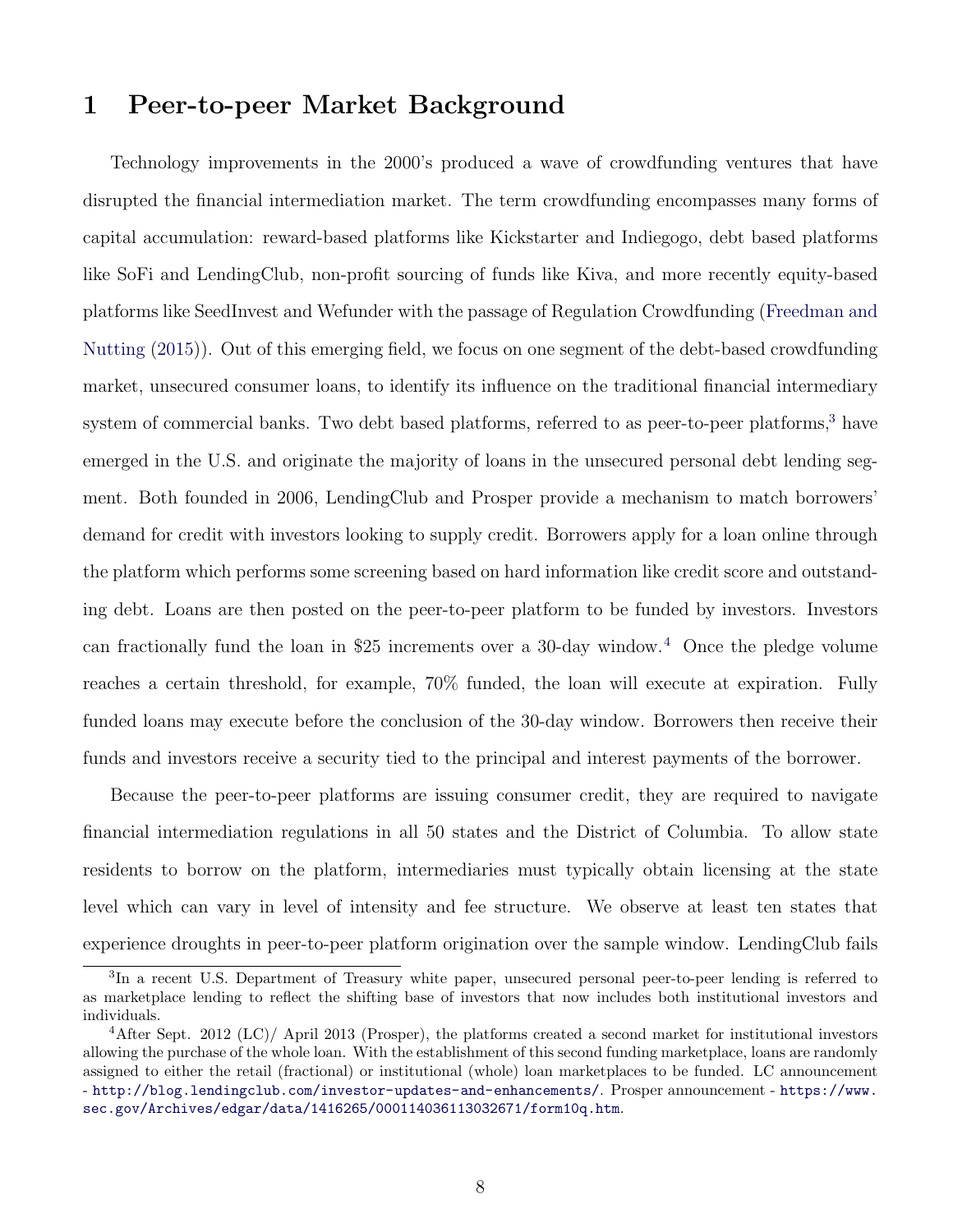to issue loans in the states of Iowa, Idaho, Maine, North Dakota, and Nebraska for more than three calendar quarters in our sample period. The LendingClub platform initiates lending part way through the sample in Indiana, Mississippi, North Carolina, and Tennessee. Before its "quiet period"<sup>[5](#page-0-0)</sup> LendingClub issued loans in all 50 states except North Dakota. Prosper does not issue loans in the states of Maine, North Dakota, and Iowa over the entire sample period. Prosper ceases to issue loans in the state of Pennsylvania part way through the sample. Before its quiet period, Prosper issued loans in all of these excluded states. While it is possible that the peer-to-peer platforms fail to originate loans in these state-quarters due to local demand, we find multiple large marketplaces such as Indiana and North Carolina are among the initially omitted states. We also note the cessation of loan issuance in states like Pennsylvania, on only one of the platforms, runs counter to local demand arguments.

Additionally, we find evidence that regulatory stances may prevent peer-to-peer lenders from participating in these states. For example, the state of Iowa makes originate to distribute (OTD) models of financial intermediation difficult for lenders to execute due to a statute that rebates origination fees in the event of loan prepayment. As a result, no borrowers in the state of Iowa have received loans from Prosper and only three borrowers from LendingClub over the 25 quarters we examine.<sup>[6](#page-0-0)</sup> Given the above evidence, we assume the lack of origination by peer-to-peer platforms to be driven by regulatory hurdles at the state level.[7](#page-0-0) These cross-sectional differences provide an empirical design to test for differences in local bank response to the encroachment, or lack of encroachment of peer-to-peer lending. We further address this issue in the robustness section through an instrumented variables approach.

<sup>5</sup>LendingClub ceased selling securities to investors 4/7/08 and filed for federal security registration in June 2008. Their federal registration was approved in October 2008 at which time they resumed investor participation on 10/14/2008. Thus LendingClub's quiet period extends from April 2008 to October 2008. Prosper filed a federal registration in October 2007 and ceased selling notes 10/15/2008. Prosper resumed issuing notes 7/13/2009 when it received federal registration approval from the SEC. See the Appendix Section B for more detail.

<sup>&</sup>lt;sup>6</sup>The state of Iowa entitles consumers to a finance charge rebate under statute 537.2510 if the consumer loan is prepaid.

<sup>7</sup>We attempt to verify this in all of the omitted states. In some cases like the state of Maine, regulators suggest no such barriers exist while other states like Pennsylvania cannot comment on regulatory hurdles for specific firms for confidentiality reasons.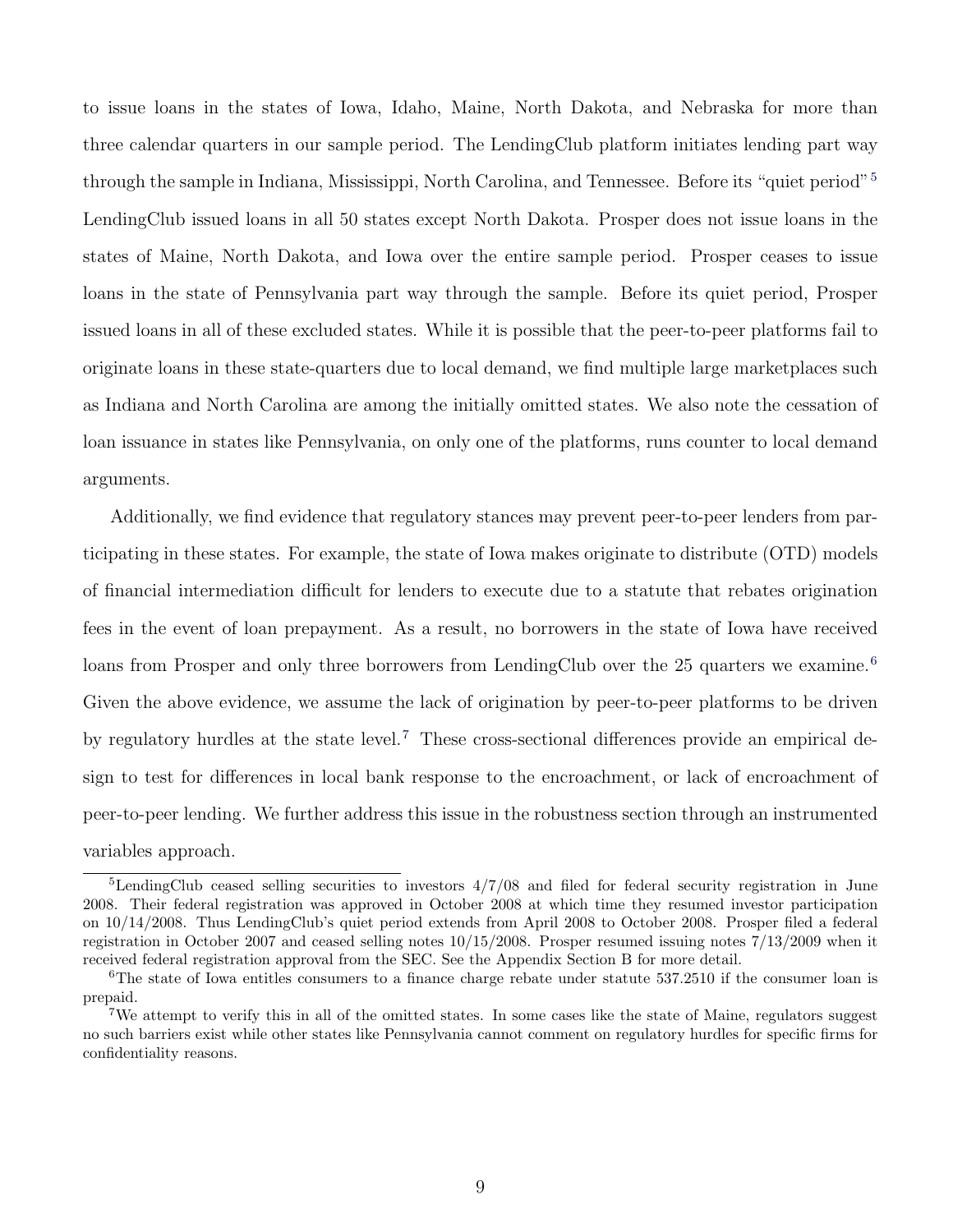# 2 Hypothesis Development

We draw our formal hypothesis tests largely from the banking competition literature that emphasizes information production differences among intermediaries. [Hauswald and Marquez](#page-37-1) [\(2006\)](#page-37-1) model banking competition when intermediaries can invest in costly information production technology. They introduce the idea of informational distance where intermediaries can create information production technology that becomes less precise with "distance". The authors suggest geography, technology, or expertise as potential interpretations of distance. In their model, informationally close lenders can poach customers from rivals. This setup is similar to other information production models such as [Chiesa](#page-36-2) [\(1998\)](#page-36-2), [Almazan](#page-35-2) [\(2002\)](#page-35-2) and [Hauswald and Marquez](#page-37-0) [\(2003\)](#page-37-0). However, if instead, the technological innovation behind FinTech firms such as LendingClub and Prosper focuses on a particular segment of borrowers such as those that are informationally distant, peer-to-peer lending expansion may represent credit expansion. That is, borrowers on the margin that are observably poor but actually high credit quality, i.e., the current technology signal incorrectly types the borrower as low quality, may gain incremental access to credit [\(Hauswald and Marquez](#page-37-1) [\(2006\)](#page-37-1)). This tension leads us to our first two hypotheses:

Hypothesis 1. Personal loan volume will decrease among incumbent lenders as peer-to-peer origination increases  $(H1_A)$ . If peer-to-peer lending platforms instead provide incremental access to credit, incumbent lenders should be unaffected  $(H1_0)$ .

Hypothesis 2. Personal loan volume at the commercial bank will decrease more with peer-to-peer loan origination among good credit quality borrowers  $(H2_A)$  than peer-to-peer loan origination among poor credit quality borrowers  $(H2_0)$ .

The second consequence of this informational advantage is the increase in adverse selection faced by rivals. Competitors that are less informed must select from the pool of borrowers after the informed intermediary rejects low-quality borrowers and face higher adverse selection costs. Our third testable hypothesis derived from this is:

Hypothesis 3. Delinquency and charge-off activity increase among commercial banks as peer-to-peer loan origination increases in its market-period  $(H3_A)$  relative to market-periods where peer-to-peer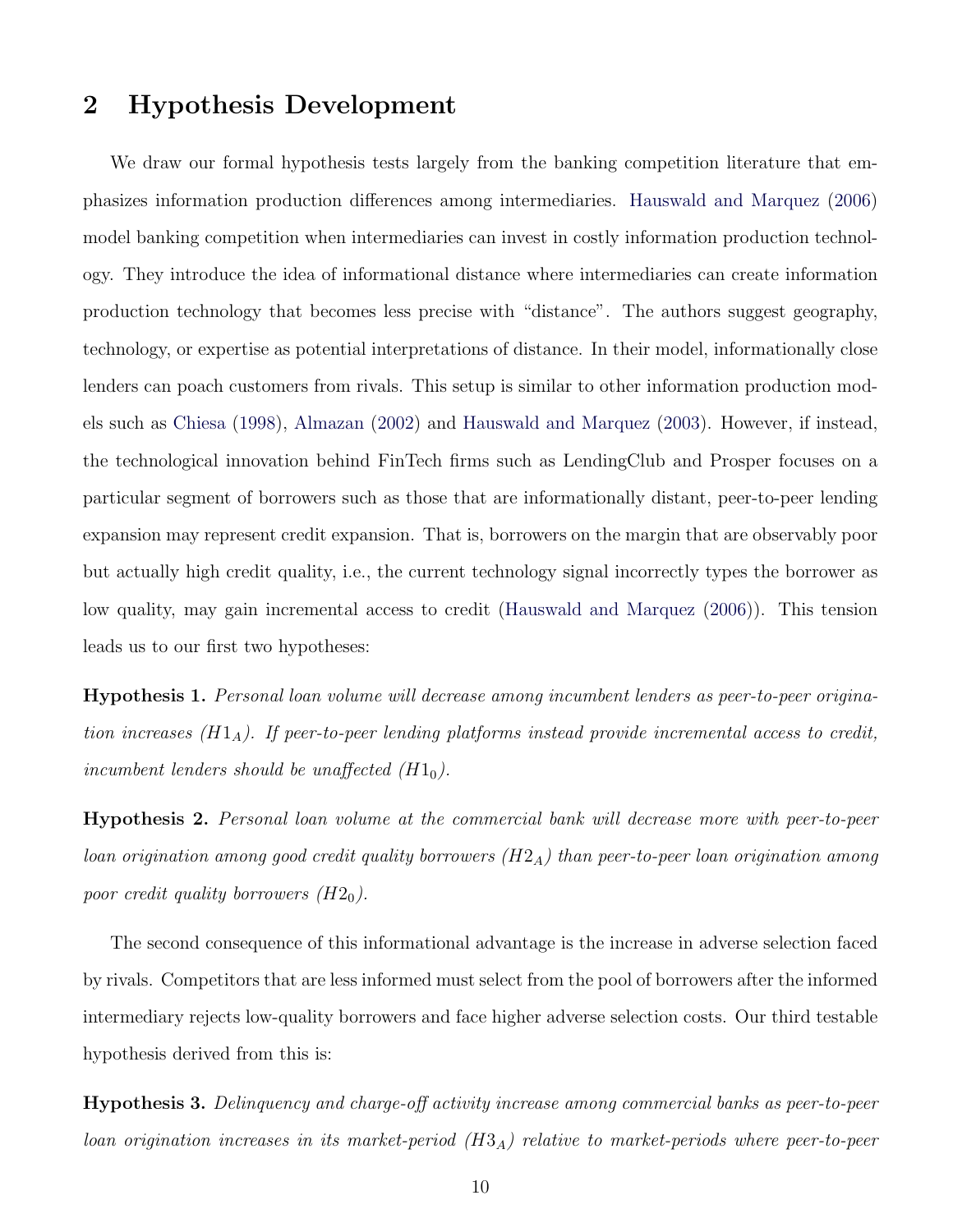loan origination is low/not present  $(H3<sub>0</sub>)$ .

Finally, if lender characteristics such as size drive down the cost of technology, [Hauswald and](#page-37-0) [Marquez](#page-37-0) [\(2003\)](#page-37-0) suggests that small commercial banks may be less likely to use new technological innovations and thus more likely to experience competition from new entrants with informational advantages. Thus our final two hypotheses are:

**Hypothesis 4.** Small commercial banks lose more loan volume  $(H4_A)$  than large commercial banks  $(H4<sub>0</sub>)$  as peer-to-peer loan origination increases in a market-period.

**Hypothesis 5.** Small commercial banks experience higher charge-off and delinquency rates ( $H5_A$ ) relative to large commercial banks  $(H5<sub>0</sub>)$  as peer-to-peer loan origination increases in a market-period.

# 3 Sample and Variable Construction

Our sample includes all deposit-taking FDIC-insured commercial banks. The sample includes 7,758 unique lenders over the 25 quarters from 2009Q3 to 2015Q3. We build the sample of financial intermediaries from the Summary of Deposits (SOD) database publicly available from the FDIC. SOD data is available annually as of June 30 and provides branch level detail on location and deposits. We use the SOD data to generate a dynamic geographic footprint for each commercial bank. Later we use the deposit information to weight local economic factors and peer-to-peer lending volume.

We merge the SOD data with financial and lending information for each bank taken from the Statements of Condition and Income (Call Reports) which is also available on the FDIC website. A unique identifier assigned by the Federal Reserve (rssdid) links the SOD and the Call Report data. The Call Reports provide quarterly balance sheet and income data for each financial institution. We collect information on the bank's total assets, equity capital, net income, and interest expense, then scale the equity capital and net income by the lender's total assets, and interest expense by the lender's total deposits. We also obtain loan volume information for personal loans and the delinquency measures (loans 30-89 days delinquent and still accruing interest, loans 90+ days delinquent and still accruing interest, charge-offs).<sup>[8](#page-0-0)</sup> In some of the robustness tests, we also utilize mortgage loan volume,

<sup>8</sup>We parallel the analysis presented for commercial bank credit card facilities. Results are available upon request.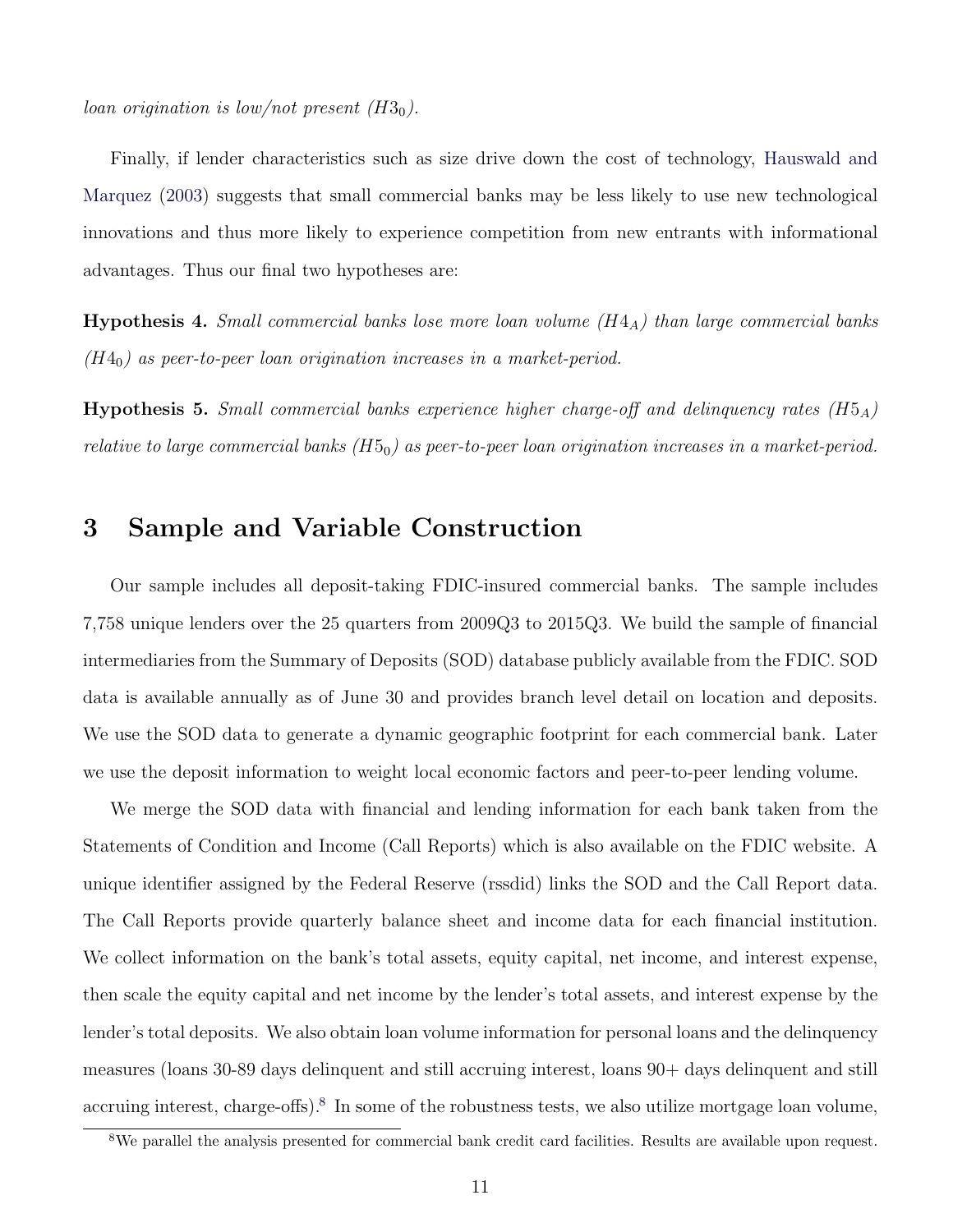MBS holdings, and commercial and industrial loan information. The Appendix contains variable definitions, and the associated Call Report ID's. As noted by [Kashyap and Stein](#page-37-7) [\(2000\)](#page-37-7), reporting requirements change throughout the sample period and we are careful to form consistent times series for the personal loans, mortgage loan volume, and MBS holdings.

We gather peer-to-peer lending information from two of the largest peer-to-peer lending platforms, Prosper Marketplace Inc. and LendingClub Corporation. These two platforms comprise the majority of the peer-to-peer lending market for unsecured personal loans although other smaller platforms exist for personal debt and similarly sized platforms for student loan refinancing.<sup>[9,](#page-0-0) [10](#page-0-0)</sup> Loan volume on the platforms combined to be more than \$6 billion in 2014 and \$12 billion in 2015.<sup>[11](#page-0-0)</sup> Average interest rates on the platforms for three-year loans in our sample were 14.8% on Prosper and 12.2% on LendingClub. Loan sizes range from \$1,000 to \$35,000 with the average loan size of \$11,225 on Prosper and \$12,475 on LendingClub. We graph the quarterly aggregate peer-to-peer loan volume in Figure 1. Both platforms provide historical loan information on successfully funded loans to the SEC which includes a wealth of information on the borrowers including geography, loan amount, interest rates, credit scores, etc. We use this information to aggregate loan issuance volume in each state-quarter for the combination of the peer-to-peer lenders. To better measure the amount of competition faced by commercial bank lenders, we then weight this state-quarter loan issuance volume by the fraction of a lender's deposits recorded in that state-quarter and for each lender sum across all states. Our weighting scheme implicitly assumes that demand for personal loan volume is local and that banks draw most of their loan assets from the geographic footprint of their branches. In a contemporaneous paper by [Carbo-Valverde and Perez-Saiz](#page-36-6) [\(2016\)](#page-36-6), they show that the probability of holding a credit card or line of credit from a bank increases by more than 60% when a bank

In general the results are similar in sign but statistically insignificant. This is likely due to the concentrated nature of revolving credit among commercial banks with approximately 60% of the aggregate level of credit card debt being issued by the 20 largest commercial banks.

<sup>9</sup>Upstart (founded in 2014) had extended less than \$200 million in loans as of 2015Q3. Upstart is only available to accredited investors compared to Prosper and LendingClub which allow non-accredited investors in 49 of the 50 states.

<sup>10</sup>SoFi (<https://www.sofi.com/>) extends refinancing options of student loans online. According to their investor fact sheet, Sofi began in 2011 and issued \$5.2 billion in student loan refinancing in 2015. Unlike Prosper and LendingClub, Sofi is only available to accredited investors.

 $11$ Prosper 2015 loan volume of \$3.6 billion ([http://www.altfi.com/article/1639\\_prospers\\_2015\\_in\\_numbers](http://www.altfi.com/article/1639_prospers_2015_in_numbers)) and LendingClub volume of \$8.4 billion (<https://www.lendingclub.com/info/statistics.action>) compared to \$1.6 billion and \$4.4 billion respectively in 2014.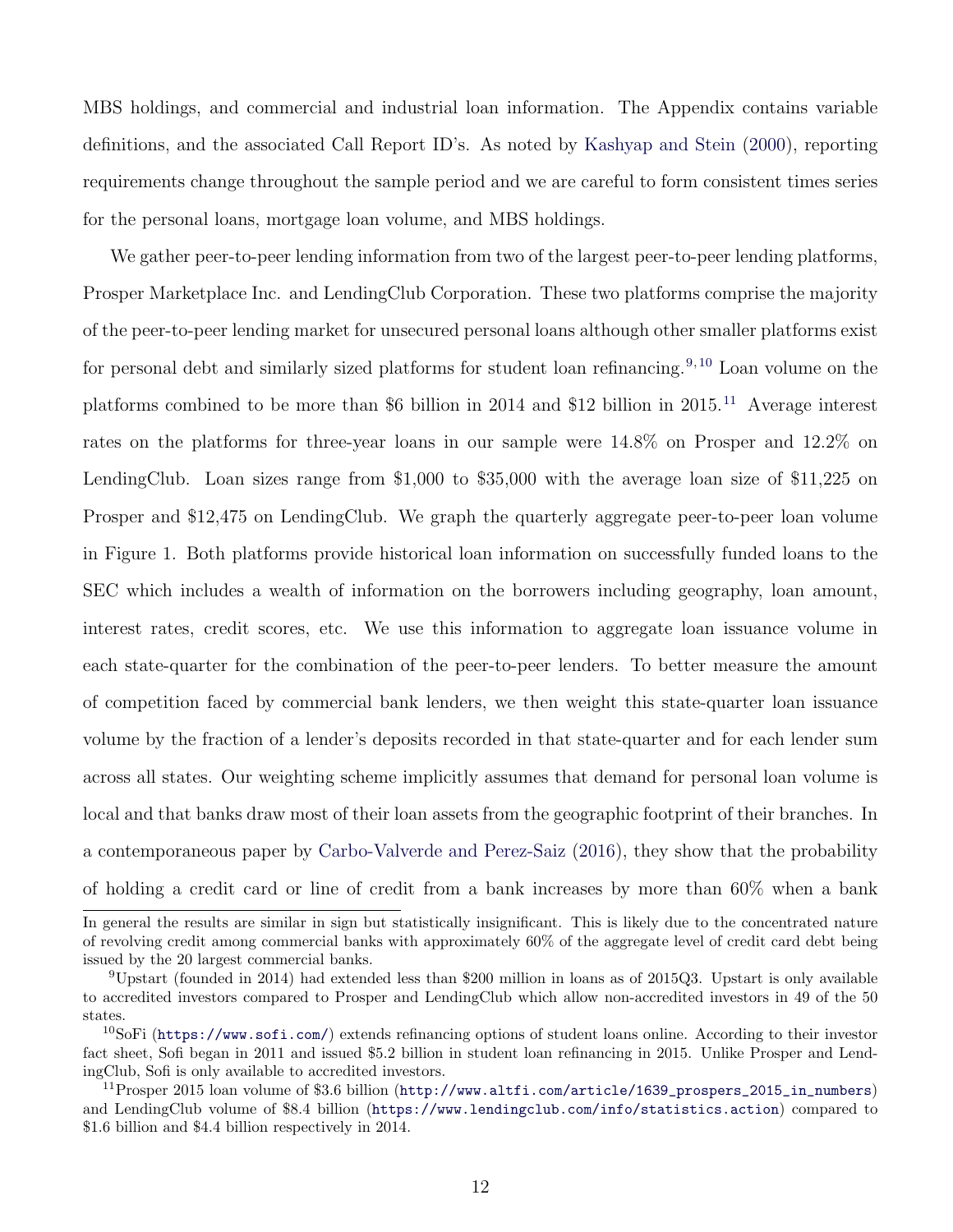has a branch within 10 kilometers of the household. This approach is also consistent with other forms of credit for small entities/individuals as shown by [Agarwal and Hauswald](#page-35-6) [\(2010\)](#page-35-6) for small businesses and implied by [Loutskina and Strahan](#page-38-8) [\(2009\)](#page-38-8) for individual mortgages. Our approach is similar to [Chakraborty et al.](#page-36-5) [\(2016\)](#page-36-5) who examine real estate originations by commercial banks and seems reasonable given the type of loan product we examine (unsecured personal loans).<sup>[12](#page-0-0)</sup> Our setup takes advantage of the heterogeneous level of competition faced by commercial banks when peer-to-peer lending is absent (intense). For example, the state of Iowa makes originate to distribute (OTD) models difficult for lenders to execute and as a result, no borrowers in the state of Iowa have received loans from Prosper and only three borrowers from LendingClub over the 25 quarters we examine. The weighting scheme used above will thus help to identify the lack of competition faced by commercial banks in states like Iowa compared to states that are open to peer-to-peer borrowing like New York. Iowa is not the only state that holds some barrier to entry. We observe at least eight additional states that experience droughts in the peer-to-peer lending data over the course of the sample, presumably due to regulatory issues.

Finally, we obtain local economic factors to help control for cross-sectional difference in the demand for loans similar to those used in [Butler et al.](#page-35-0) [\(2016\)](#page-35-0). State level annual data on income per capita, unemployment, auto debt, credit card debt, mortgage debt, automotive debt delinquencies, credit card delinquencies, and mortgage delinquencies comes from the Bureau of Economic Analysis (BEA). The local economic factors are also weighted based on the commercial bank's deposit base similar to the peer-to-peer loan volume measure. All independent variables from the call reports and local economic conditions are winsorized at the 1% and 99% levels to eliminate the influence of sample outliers.

Table 1 presents summary statistics for each of the variables above. The average commercial bank in the sample has \$494 million in total assets  $(Total Asset)$  and \$342 million in to-

 $12$ To give an example, Evans Bank (rssdid 292908) has branches and deposits in only the state of New York in the first quarter of 2015. Thus, for that quarter, we assume Evans Bank will face the New York peer-to-peer loan volume as competition. However, PNC Bank (rssdid 817824) holds deposits in 20 states in first quarter 2015 and will likely face pressure from a different set of peer-to-peer loans. For our main specification in that quarter, we would calculate the deposit weighted peer-to-peer lending volume for PNC Bank over the 20 states. Note PNC Bank's deposits are not equally distributed among these state. In fact, the fraction of deposits is dynamic, over 50% of the deposits reside in Pennsylvania in 2006 but that fraction falls to almost 30% by 2015. This approach captures the dynamic nature of PNC's changing deposit base.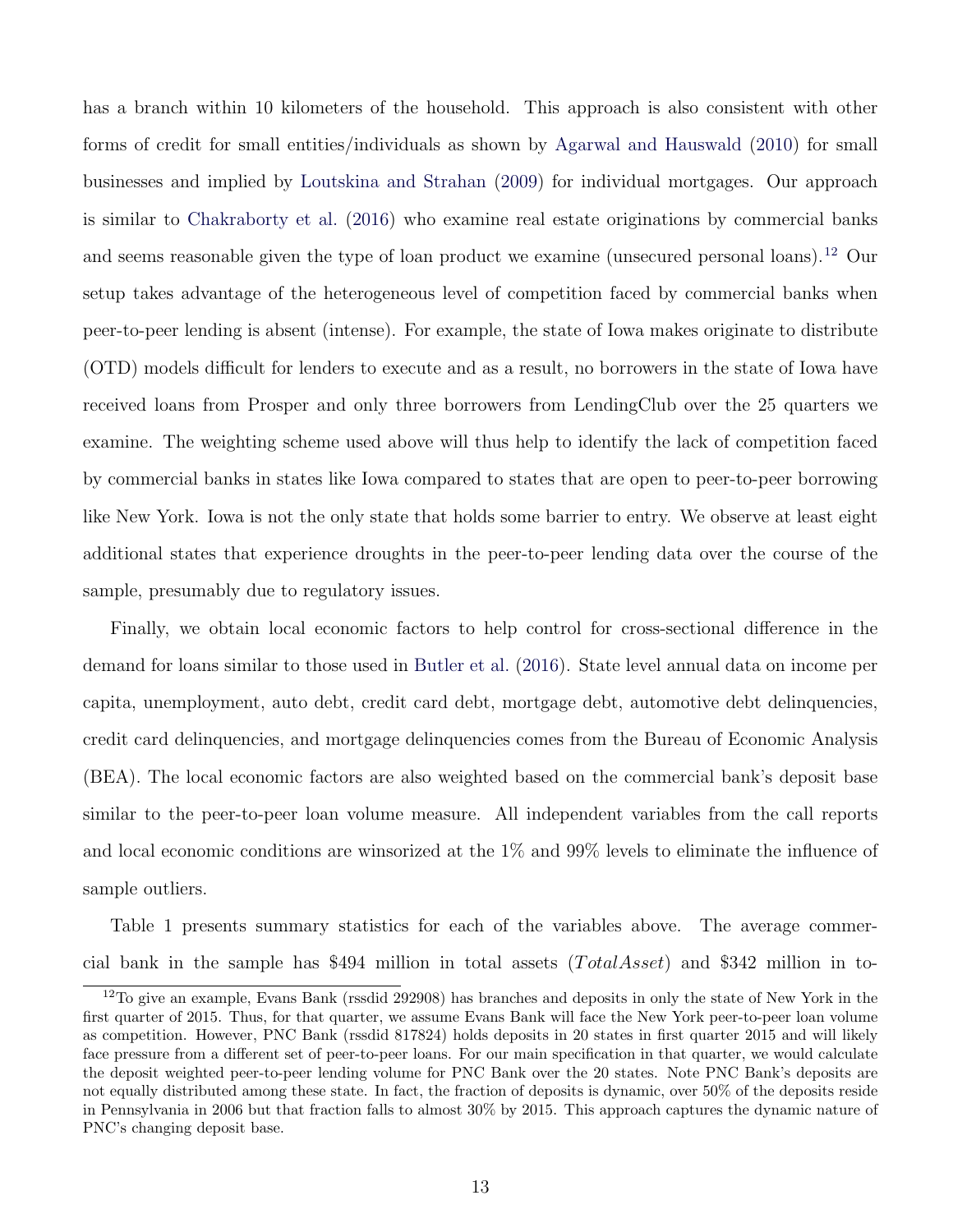tal loans ( $TotalLoans$ ). Commercial banks have an average of \$21.2 million in personal loans  $(PersonalLoans)$ , which includes loans for automotive purchases, student loans, and personal unsecured loans. Personal loans account for an average of 3.17% of the commercial bank total assets. For the personal loans, the average bank volume of loans delinquent 30-89 days ( $PL30$  $past$ ) is \$248,700 or 5.9 BP of total assets. The average volume of personal loans  $90+$  days delinquent (PL90Past) is \$87,600 or 0.8 BP of total assets and the average volume of charge-off activity  $(PLChqOff)$  each quarter is \$49,800 or 0.8 BP of total assets. The average bank holds approximately 11.1% of total capital as equity ( $TotalEquity$ ) and reports net income ( $NetIncome$ ) of 0.39% of total capital. Banks compete against an average of \$17 million in peer-to-peer loans in their weighted geographic area each quarter ( $P2P volume$ ). Summary statistics for sub-samples based on bank size are found in Table 1 Panel B. We employ multiple state level control variables that are also weighted by lender geographic area. As reported in Panel C, the weighted average per-capita income is \$42,548 ( $PerCapitalnc$ ), unemployment rate 7.07% (Unemp), automotive debt \$3,351 ( $AutoDebt$ ), credit card debt \$2,724  $(CCDebt)$ , and mortgage debt \$28,833 (MortDebt). State level delinquency measures average 3.69% for automotive debt ( $AutoDelinq$ ), 9.15% for credit card debt ( $CCDelinq$ ) and 3.93% for mortgage debt (MortDelinq).

# 4 Empirical Results

Our principal goal is to empirically identify changes in the lending behavior of commercial banks due to the encroachment of peer-to-peer lending platforms. We first examine quarterly loan volume among commercial banks. If increased peer-to-peer lending activity has no effect on commercial bank loan volumes  $(H1<sub>0</sub>)$ , then it may be that peer-to-peer lending provides individuals with expanded access to credit or competes with other financial intermediaries such as payday lending. However, if we find a negative relation between peer-to-peer lending and commercial bank loan levels  $(H1_A)$ , this would suggest individuals are at least partially substituting away from traditional commercial bank products. To ease interpretation, the dependent variable is presented as the natural log of one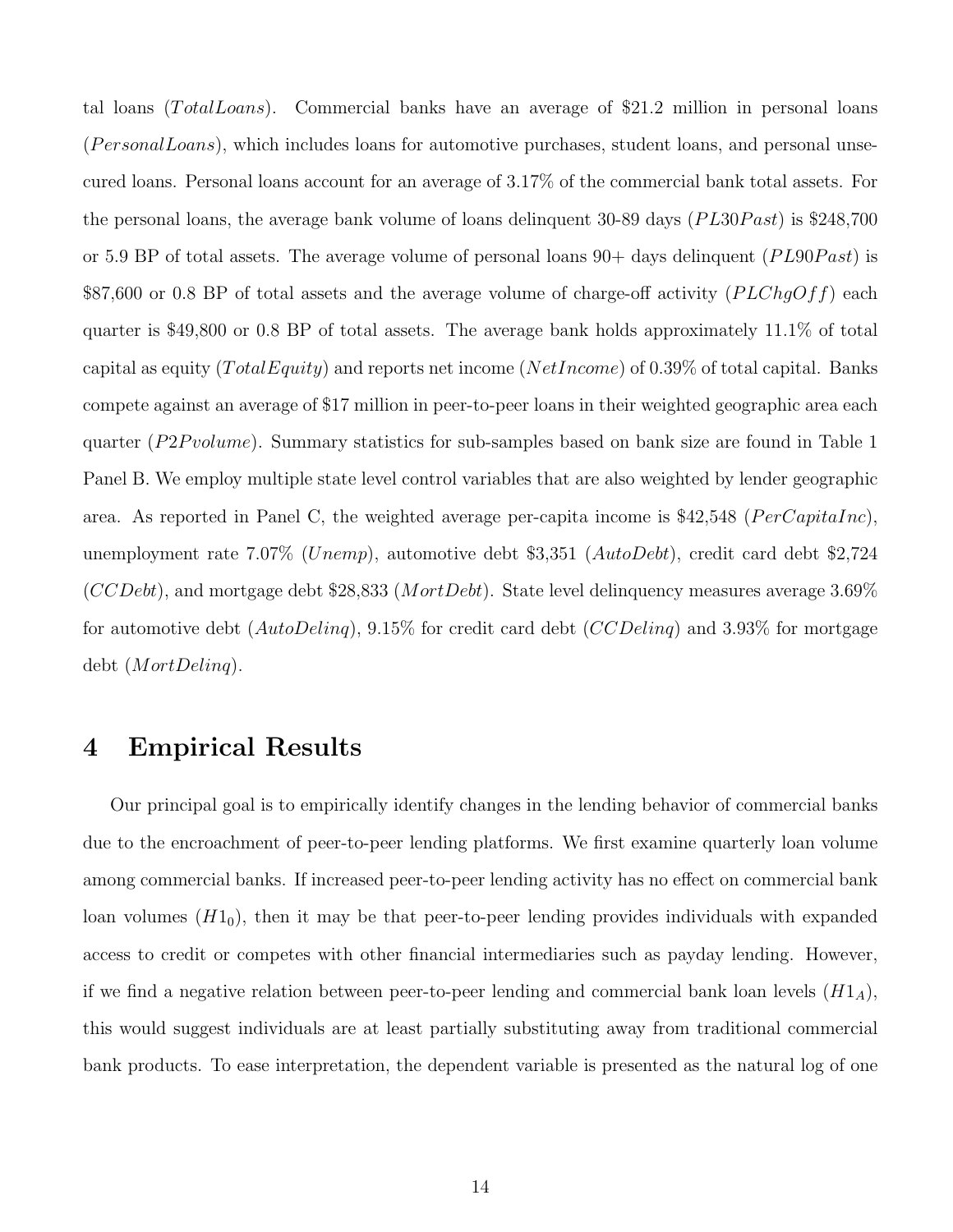plus the loan volume as a fraction of total assets. We use the following specification,

$$
ln(1 + Loan\,Volume_{it}) = \beta_1 \cdot P2P\,Volume_{it} + \pi_1 \cdot Bank_{it} + \pi_2 \cdot Marco_{it} + \pi_3 \cdot Bank_i
$$

$$
+ \pi_4 \cdot Year\text{-}Quarter_t + Error_{it}
$$

$$
\tag{1}
$$

As personal loans tend to be unsecured, riskier loan products, we control for cross-sectional differences in bank risk preference using bank equity capital fraction, and net income. Note these differences may be cross-sectionally based on lender preference but may also include more exogenous drivers of risk selection such as increasing capital constraints from regulators. The inclusion of the equity fraction of total assets should address such concerns. The difference in cost position may also influence a bank's preference for credit products [\(Stein](#page-39-3) [\(2002\)](#page-39-3), [Berger, Miller, Petersen, Rajan, and](#page-35-7) [Stein](#page-35-7) [\(2005\)](#page-35-7)) and so we add scaled deposit interest expense to proxy for the bank's cost of deposits. Because the local economic environment will influence both the household demand for credit and the bank's willingness to supply credit, we follow [Butler et al.](#page-35-0) [\(2016\)](#page-35-0) to include market level controls for personal income, unemployment, debt levels (auto, credit card, mortgage), and delinquencies (auto, credit card, mortgage).

There may still be persistent unobservable bank characteristics that influence loan portfolio selection and correlate with peer-to-peer volume. These unobservable omitted characteristics would bias the coefficient estimates. To address such concerns, we include bank fixed effects to eliminate such time-invariant omitted variables connected with bank structure, risk tolerance, etc. Additionally, there may be time varying macroeconomic factors that influence lending activity across all banks not captured by our market level debt and delinquency controls. Thus, we also include year-quarter fixed effects to control for omitted macro trends like increases in the credit spread over the risk-free rate.

Columns  $(1)-(2)$  of Table 2 report the results of Equation  $(1)$ . To correct for the correlation among commercial bank observations, we cluster standard errors at the bank level. If peer-to-peer lending substitutes for commercial bank credit products, the sign on  $\beta_1$  should be negative. We first regress the level of bank i's total consumer credit facilities on deposit-weighted peer-to-peer loan volume. In column (1), the coefficient on peer-to-peer lending is -0.010. The coefficient magnitude suggests a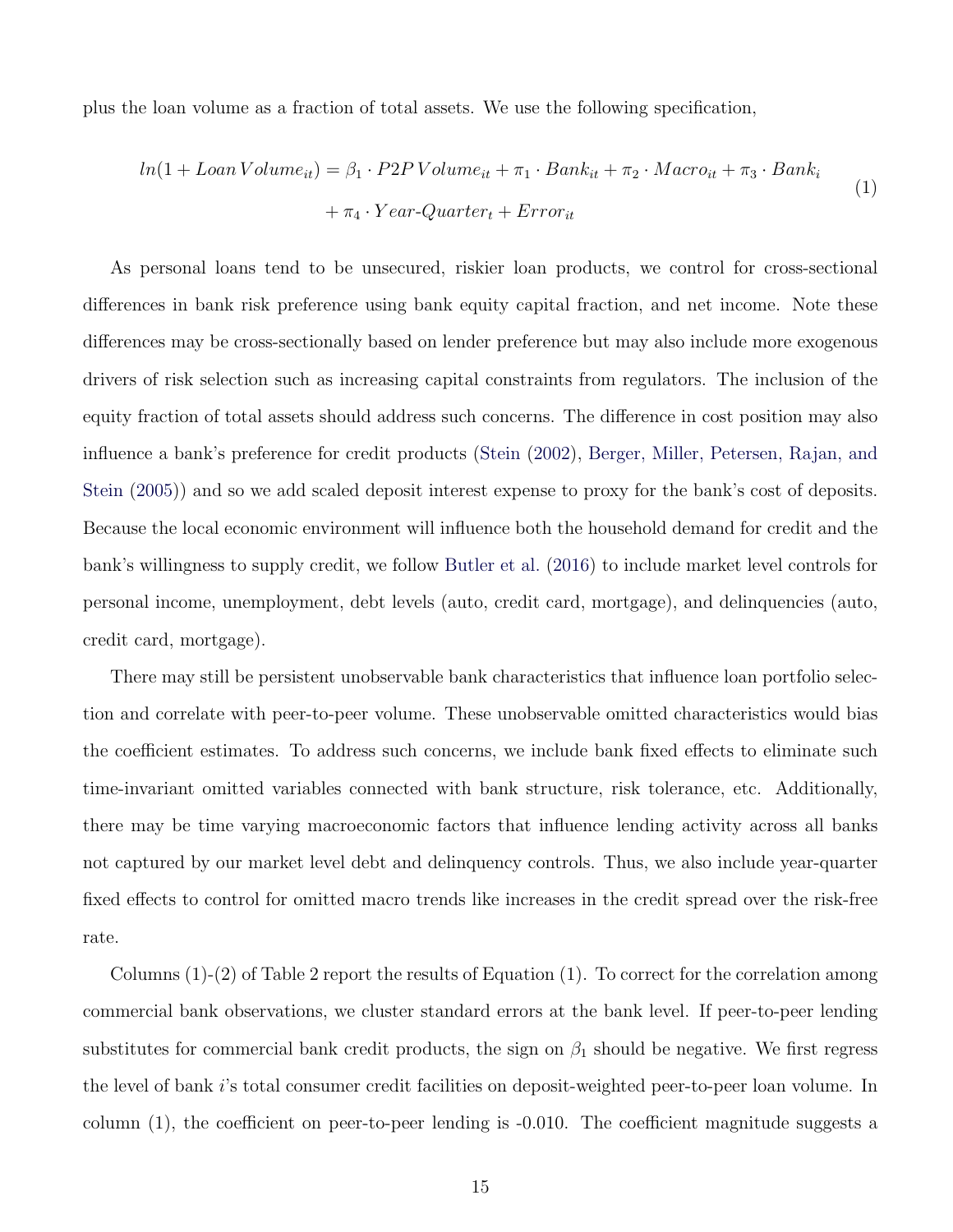decline in total personal credit facilities of  $1.0\%$   $(0.010 \times 0.0314/ln(1+0.0332) = .0096)$  of total assets for a standard deviation increase in peer-to-peer volume although the coefficient is indistinguishable from zero at the 10% level of significance. We repeat the exercise for the sub-segment personal loans. The coefficient on  $P2PVolume$  in the personal loan regression in column (2) is statistically significant at the 5% level with a magnitude of -0.013. This coefficient suggests that a one standard deviation increase in peer-to-peer lending activity reduces the relative fraction of the bank's personal loan segment by 1.3%. As noted before, commercial banks report three types of loans in the personal loan category; student loans, automobile loans, and unsecured personal loans. Both student loans and automobile loans carry significantly lower interest rates because of contractual features to lower their risk. For example, student loans are non-dischargeable, and automotive loans are typically collateralized. Thus it is extremely likely our results understate the degree of substitution felt by commercial banks in the personal loan sub-segment. The results in columns  $(1)-(2)$  reject the null hypothesis for H<sub>1</sub> suggesting that commercial banks experience loan losses as a result of peer-to-peer lending encroachment.

More profitable banks associate with having a higher volume of personal credit facilities according to the coefficient estimates. The coefficient on net income is positive and statistically significant in columns (1) and (2). A one standard deviation increase in profitability is associated with a 2.3%  $(0.097 \times 0.0078/h(1 + 0.0332) = 0.0232)$  increase in the volume of personal credit. Bank size also appears to be positively associated with personal credit volume. As local levels of automotive and mortgage debt increase, lenders appear to curtail personal loan lending. Surprisingly, average local credit card debt levels do not appear to influence personal credit facility lending volume among banks. However, credit card delinquencies appear to increase personal loan lending, suggesting borrowers may use personal loans as a vehicle for debt consolidation activities. Higher unemployment levels appear to be associated with a lower fraction of personal credit facilities.

Evidence from the prior literature implies that areas with a high concentration of banking activity cause peer-to-peer borrowers to demand cheaper credit, suggesting peer-to-peer lenders compete with banks on price [\(Butler et al.](#page-35-0) [\(2016\)](#page-35-0)). The [Butler et al.](#page-35-0) [\(2016\)](#page-35-0) results are most sensitive for low credit score borrowers which suggest that these borrowers gain more from the increase in competition from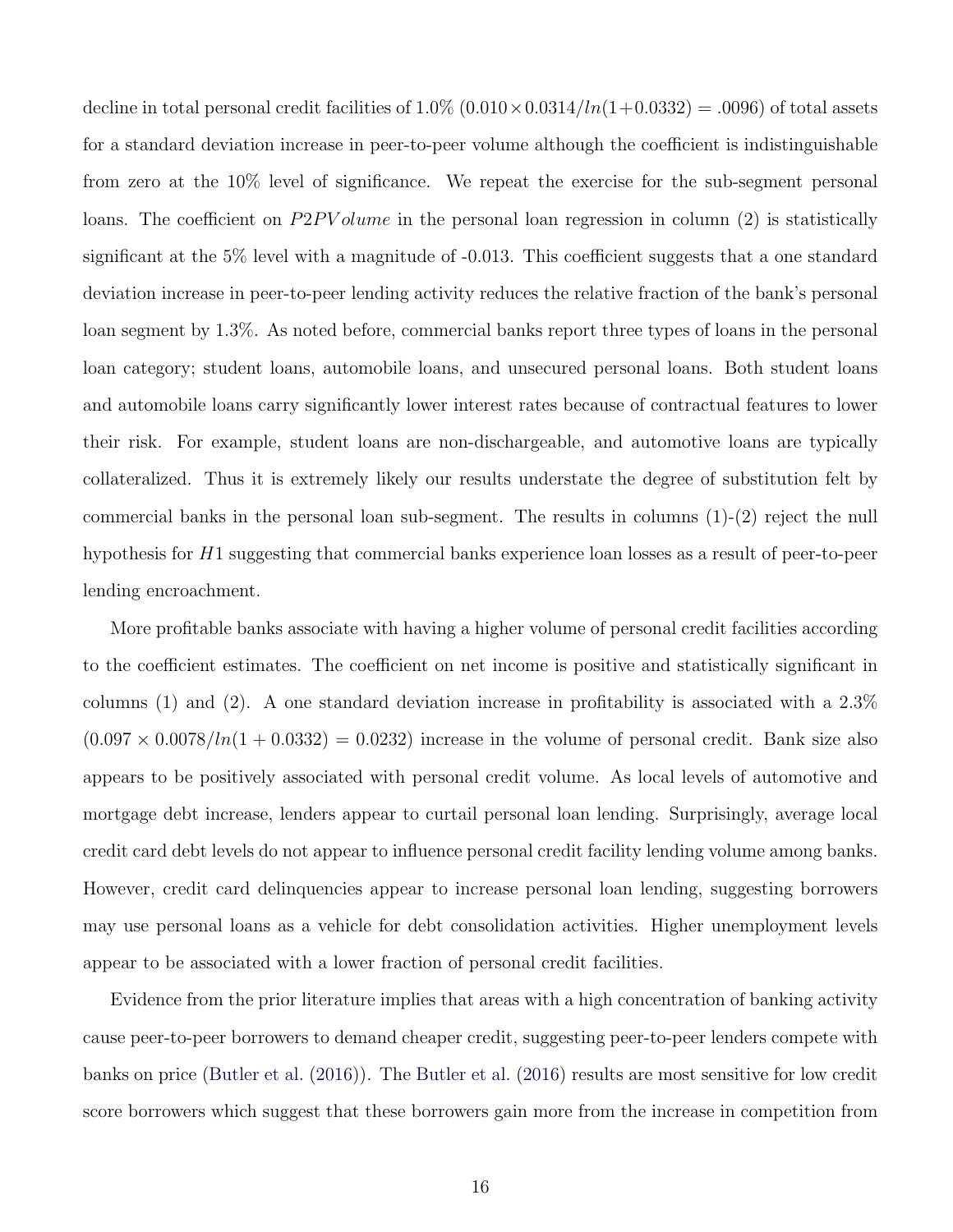credit suppliers and may be most inclined to substitute away from the commercial banks. However, [Freedman and Jin](#page-37-8) [\(2011\)](#page-37-8) suggest that peer-to-peer investors shift toward safer loans over time. Their results indicate that peer-to-peer lenders may target higher credit grade borrowers. To better understand if a particular part of the commercial bank's portfolio is being influenced, we split the flow of peer-to-peer lending by high (P2PHighRating) and low credit grade (P2PLowRating) and report the results in columns  $(3)-(4)$ .<sup>[13](#page-0-0)</sup> The coefficient on  $P2PLowRating$  is negative and statistically significant at the 1% level in both the total consumer credit and personal loan specifications while the coefficient on  $P2PHiqhRating$  is positive and statistically significant at the 10% level in the total consumer loan regression in column  $(3)$ . The economic impact of the  $P2PLowRating$  is significantly larger than the aggregate flow of peer-to-peer loans. A one standard deviation increase in the volume of low credit rating peer-to-peer loans decreases the total consumer credit volume by 3.5% and personal loan volume by 3.3%. We conclude that the substitution from a commercial bank to peerto-peer lenders is strongest in the poorer credit segment which is most consistent with the [Butler](#page-35-0) [et al.](#page-35-0) [\(2016\)](#page-35-0) findings. Thus we fail to reject the null hypothesis  $H2_0$ . Interestingly, the coefficient on  $P2PHiqhRating$  implies that as peer-to-peer lending increases in a bank's market, total consumer credit facilities increased by  $2.9\%$  for a standard deviation increase in  $P2PHiqhRating$ . We later investigate the time series variation in peer-to-peer lending volume in Section 4.2 to explain why an increase in high credit quality loans on the peer-to-peer platform might cause commercial banks to increase their holdings of personal credit facilities.

The results in Table 2 show that commercial banks lose personal loan volume in response to aggregate increases in peer-to-peer lending competition in their market. While we observe a significant decrease in the personal loan activity, commercial banks may address this increased competition in other ways that need not alter the segment size of their lending portfolio. Lenders may compete on the price of the loan by lowering the interest rate [\(Butler et al.](#page-35-0) [\(2016\)](#page-35-0)). Commercial banks have the ability to adjust contractual features of the loan such as collateral or loan term. Additionally, banks could alter the quality of borrowers accepted to maintain loan volume. The alteration of the quality

<sup>&</sup>lt;sup>13</sup>We use the platform credit designation as a sufficient statistic for the riskiness of the loan. The platform credit designation is determined by observable information such as borrower credit score, loan size, and other common credit metrics according to the platforms. We attempt to identify a similar split between high/low for the two platforms using average interest rate information per credit grade.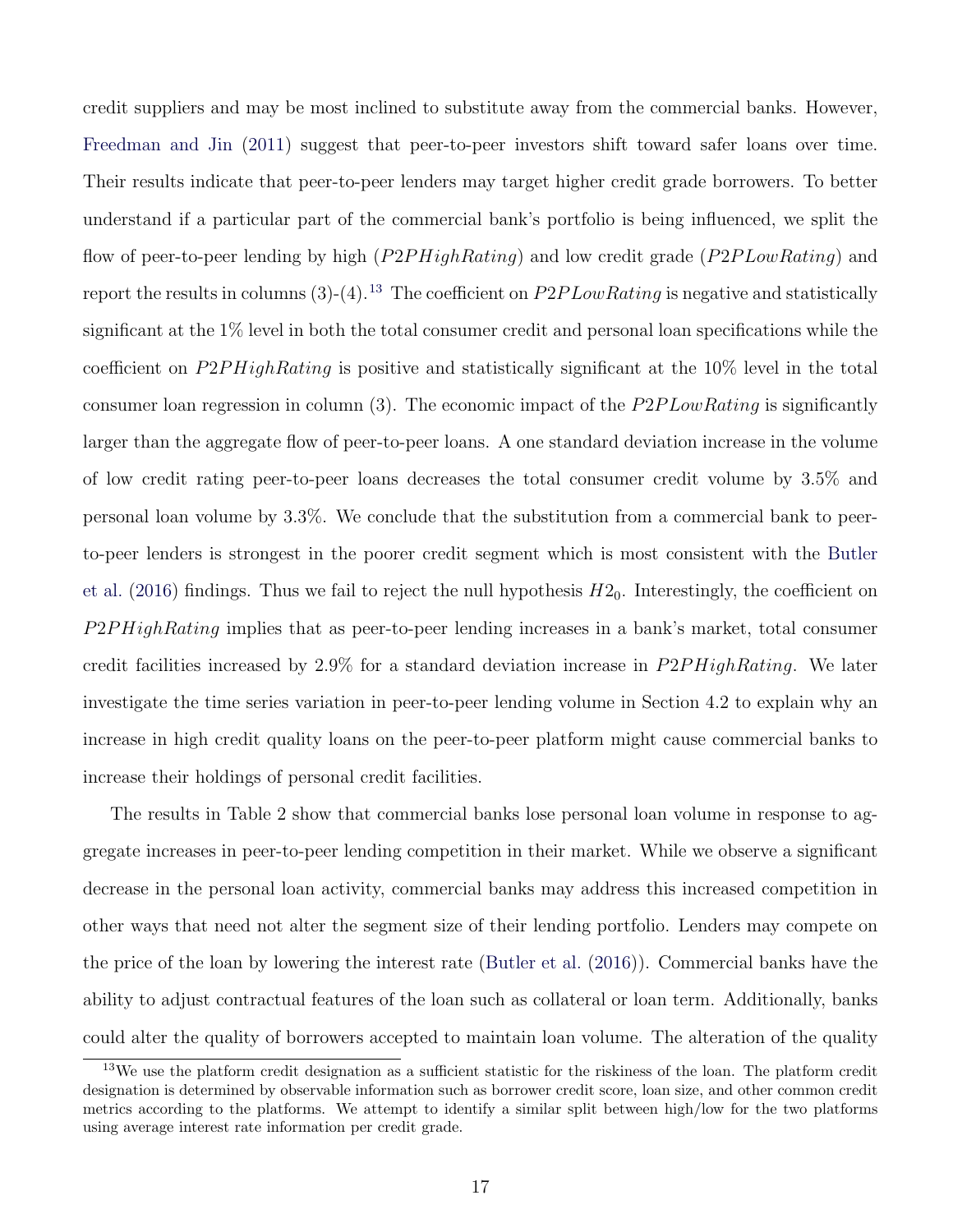of borrowers in the pool may be competitor driven if peer-to-peer lending investors target borrowers of a particular quality and leave poor quality borrowers for the less competitive commercial banks as in [Hauswald and Marquez](#page-37-1) [\(2006\)](#page-37-1). We attempt to identify such changes in borrower quality by examining the volume of delinquent loans using the following specification,

$$
ln(1 + Loan Payment Status_{i,t+k}) = \beta_1 \cdot P2PVolume_{it} + \pi_1 \cdot Bank_{it} + \pi_2 \cdot Marco_{it}
$$
  
+  $\pi_3 \cdot Bank_i + \pi_4 \cdot Year\text{-}Quarter_t + Error_{it}$  (2)

We analyze three delinquency measures: late by 31-90 days and accruing interest, late  $90+$  days and accruing interest, and loans charged off. Because loan competition in period  $t$  may influence delinquencies in the future, we look at contemporaneous delinquencies as well as delinquencies in the next two quarters. We report the results for the personal loan delinquencies in Table 3. Similar to Table 2 we scale each of these by the total assets of the lender and take the natural log of one plus the delinquency measure. In the personal loan delinquency measures in Table 3, the coefficients on peer-to-peer loan volume are all positive and statistically significant in seven out of the nine specifications. The late payment measure in column  $(1)$  is statistically significant at the 10% level and implies an increase of 1.7% in 30-89 day delinquencies in the contemporaneous quarter. The coefficients on peer-to-peer lending for the charge-off measures are all statistically significant at the 1% level and imply an increase in charge-off activity of 3.9% to 4.4%. The increase in delinquency measures suggests we reject the null Hypothesis  $3 \ (H3<sub>0</sub>)$  for the alternative that peer-to-peer lending volume increases delinquency and charge-off activity at the commercial banks.

Our results indicate that increased encroachment of peer-to-peer lending forces commercial banks to take on loans from lower quality borrowers. The results could be driven by reverse causality if peer-to-peer platforms target areas where banks are worse at anticipating loan losses (delinquency and charge-off activity). We find this unlikely for two reasons. First, while peer-to-peer platforms may control the advertising and borrower screening process, it is platform investors that would have to make this strategic decision to disproportionately fund loans from a certain area. Still, it is possible that through advertising and promotional efforts the platform could sway the geography of demand to emphasize certain areas. Second, we repeat the OLS analysis above in the robustness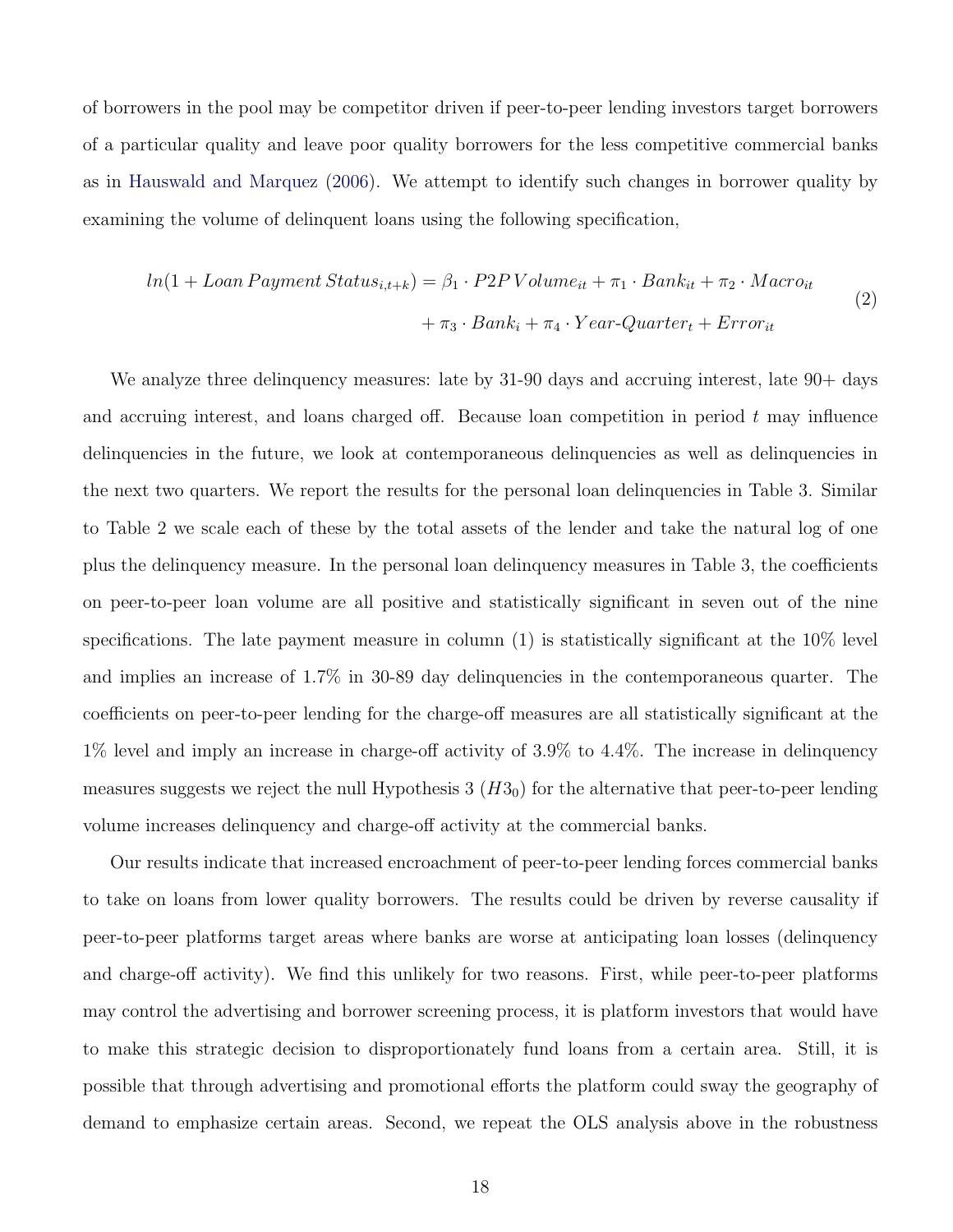section instrumenting for peer-to-peer loan volume and find the results strengthen. Assuming our instrument is valid and meets the exclusion criteria, the IV approach should help alleviate additional concerns of reverse causality.

The other local economy controls indicate that there are some interesting additional trends. Elevated levels of automotive and real estate debt/delinquencies appear to decrease the volume of personal loan delinquencies. The decrease may be due to credit rationing on the part of commercial banks as consumers are more likely to default on an unsecured personal loan during financial distress than other debt contracts. [Conway and Plosser](#page-36-7) [\(2017\)](#page-36-7) report a similar default priority for consumer credit. However, the credit card debt/delinquencies control variables appear to be positively related to delinquency measures suggesting consumer default behavior for unsecured personal loans may be most similar to other unsecured forms of credit. Banks with higher costs of capital appear to be more likely to have higher delinquency volumes. Looking at the interest expense from deposits, it appears that banks with a high cost of deposits carry higher levels of past due personal loans and experience higher charge-off levels. The higher charge-off levels may suggest that the higher cost of capital may be passed on to consumers who then may experience increased default activity.

The results in Table 2 show personal loan volume does appear to fall with increased pressure from peer-to-peer loan activity. In Table 3 we show there is also clear evidence of elevated delinquency and charge-off activity for personal credit facilities. It is possible that banks differ among observable dimensions in their ability to respond to peer-to-peer lending pressure. Similar to the [Hauswald and](#page-37-0) [Marquez](#page-37-0) [\(2003,](#page-37-0) [2006\)](#page-37-1) competition models, if bank information production capabilities vary with size or if their ability to set competitive interest rates is associated with market competitiveness, we may observe different responses to peer-to-peer lending among commercial banks. In the next section, we analyze how the heterogeneity in bank size and market competitiveness may lead to different responses within the cross-section of commercial banks.

### 4.1 Cross-Sectional Heterogeneity

If larger, more sophisticated commercial banks are better able to compete on price or have better "processing" technology as in [Hauswald and Marquez](#page-37-0) [\(2003\)](#page-37-0), it is plausible that larger banks may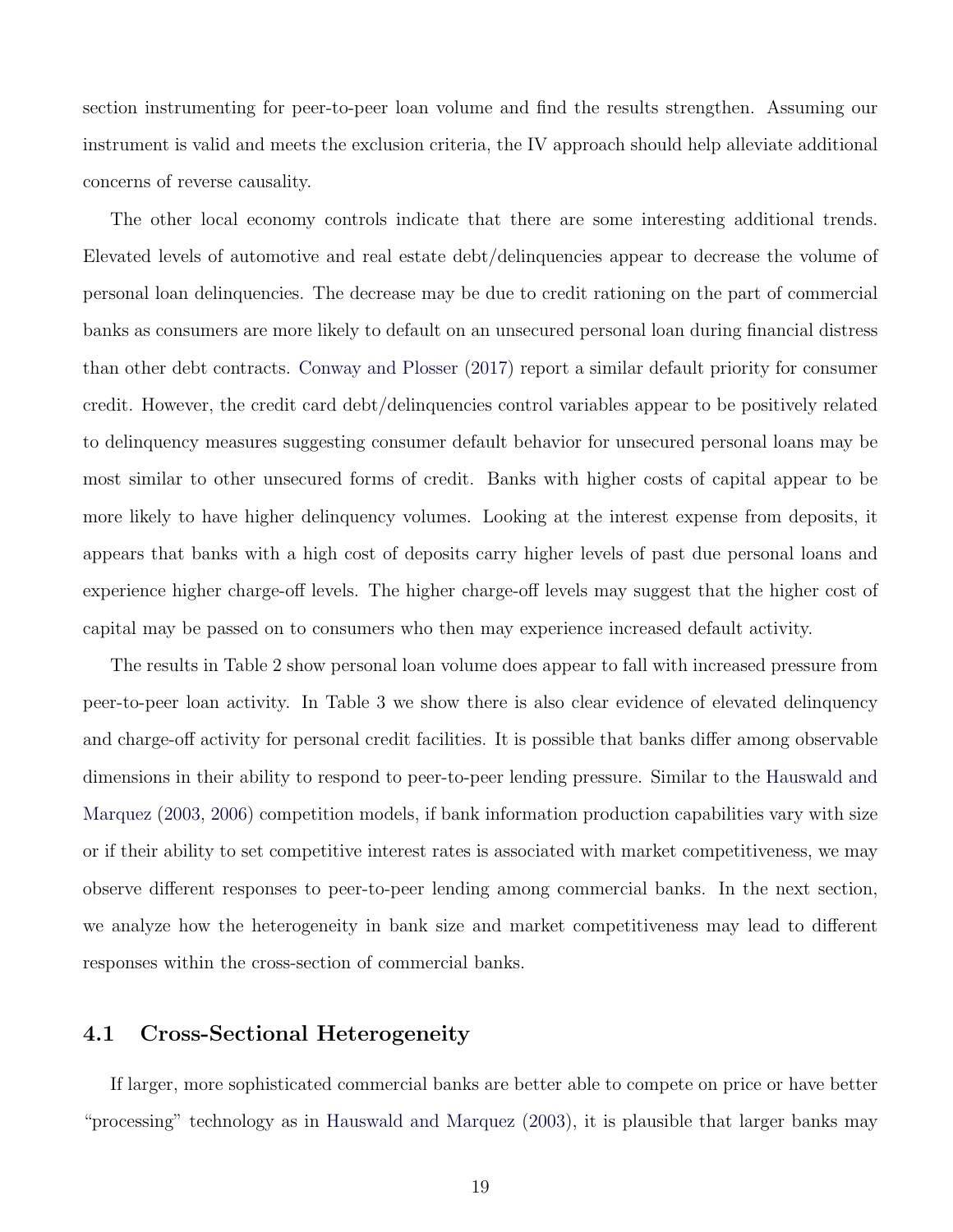be affected differently by peer-to-peer lending competition. We divide the sample of banks into size based on the bank's total assets and then repeat the analysis on loan volume (Table 4) and loan quality (Table 5) to formally test Hypotheses 4 and 5.

In Table 4, we show the different subsamples of commercial bank size with total assets under \$300 million in columns (1)-(2) and larger commercial banks in columns (3)-(4). The total consumer credit facilities regression in column (1) suggests that small commercial banks experience a decrease in volume as peer-to-peer lending activity increases in their market. The coefficient on peer-to-peer lending remains negative in column (2) for the personal loan segment and is stronger in statistical and economic significance than the aggregate bank sample. The coefficient suggests a standard deviation increase in peer-to-peer lending decreases personal loans at small commercial banks by 1.8%. Also similar to the aggregate sample, we verify in unreported results that the low credit rating loan volume appears to drive this result. Turning to the large commercial banks in columns (3)-(4), the coefficient on peer-to-peer lending is negative although statistically indistinguishable from zero at the 10% level of significance. The coefficient suggests that the aggregate results in Table 2 may be driven by small commercial banks while large commercial banks may be relatively unaffected by peer-to-peer encroachment. Thus we reject the null hypothesis  $H4_0$  that asserts bank loan levels are uniformly impacted by peer-to-peer lending volume encroachment. The results in Table 4 are robust to alternative size thresholds (\$161 million (median), \$1 billion). We also perform a Chow test and verify the coefficient values are indeed different for the two samples.<sup>[14](#page-0-0)</sup>

To better understand the degree to which peer-to-peer loan volume is substituting for small commercial bank loan volume, we further limit the small bank sample to those bank-quarters where a bank has a geographic footprint in only one state. Using this filter removes 3,002 observations from the small bank sample in columns  $(1)-(2)$  but allows us to calculate the average number of banks per market-quarter. We repeat the regression from column (2) this time with the unscaled personal loan volume and report the results in column (9). We find that a standard deviation increase in peer-to-peer lending in a market (state), causes an average decrease of \$86,783 in personal loans per bank. Since we have limited the banks to 51 markets (states) over 25 quarters, there is an average

<sup>&</sup>lt;sup>14</sup>We also repeat the analysis in a pooled sample and include an interaction term for bank size with similar results.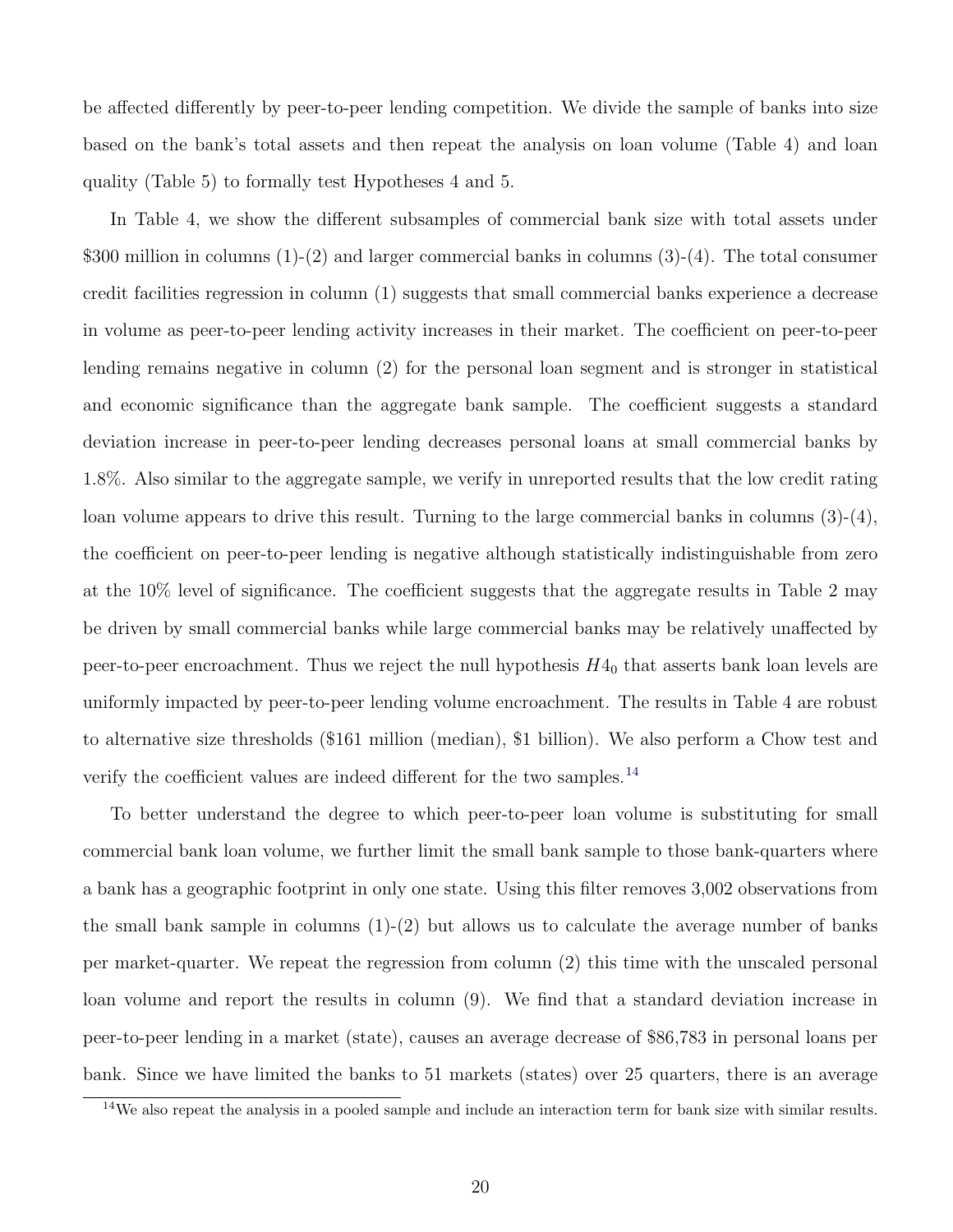of 89.1 banks per market  $(113, 630/(51 \times 25) = 89.1)$ . The average number of banks suggests a one standard deviation increase in peer-to-peer lending (\$28.9 million) in a market (state) causes a decrease in personal loan volume of \$7.7 million (\$86,  $783 \times 89.1 = 7.7$  million) among small banks. Thus roughly 26.7% of the peer-to-peer loan volume in a market-quarter appears to be a direct substitution away from small commercial bank lending.

One potential benefit of peer-to-peer lending expansion is that areas with less access to financial services might benefit from the ability to obtain services through the internet. However, given the cross-sectional results above, a concern emerges that if small banks exist mostly in rural areas with low levels of banking competition, then the online provision of services may begin to drive out the brick and mortar services currently available. Indeed, if the informational distance in [Hauswald and](#page-37-1) [Marquez](#page-37-1) [\(2006\)](#page-37-1) is driven by geographic distance as is common in the relationship banking literature, banks with branches in counties with sparse branch density might be more distant from consumers and thus more likely to have customers poached by peer-to-peer lenders. In a contemporaneous paper, [Havrylchyk et al.](#page-37-5) [\(2017\)](#page-37-5) provide aggregate evidence that counties with poor branch networks have more peer-to-peer loans per capita. While the [Havrylchyk et al.](#page-37-5) [\(2017\)](#page-37-5) results are suggestive of greater substitution in poor branch network areas, it could be that the branch network proxies for other financial intermediation services like payday lending.

To examine this issue directly, we create a measure of bank level competitiveness. First, we calculate the county level deposit concentration using a Herfindahl index based on deposit data from the FDIC. We then match this local measure of competition to each branch of a bank and average these branch level measures of competition for each bank-quarter. We report the above median index bank (low competition) results in columns (5)-(6) of Table 4 and the results for below median index banks (high competition) in columns (7)-(8). The coefficient on peer-to-peer lending shows a decrease in personal loan lending activity for banks in less competitive markets. A one standard deviation increase in peer-to-peer lending suggests a decrease of 2.0% from the mean level of personal loans. Banks with branches in more competitive markets appear to be unaffected by peer-to-peer lending. The asymmetric influence of peer-to-peer lending on commercial banks would seem to lend credence to concerns that policymakers should be mindful of the substitution that occurs in rural areas when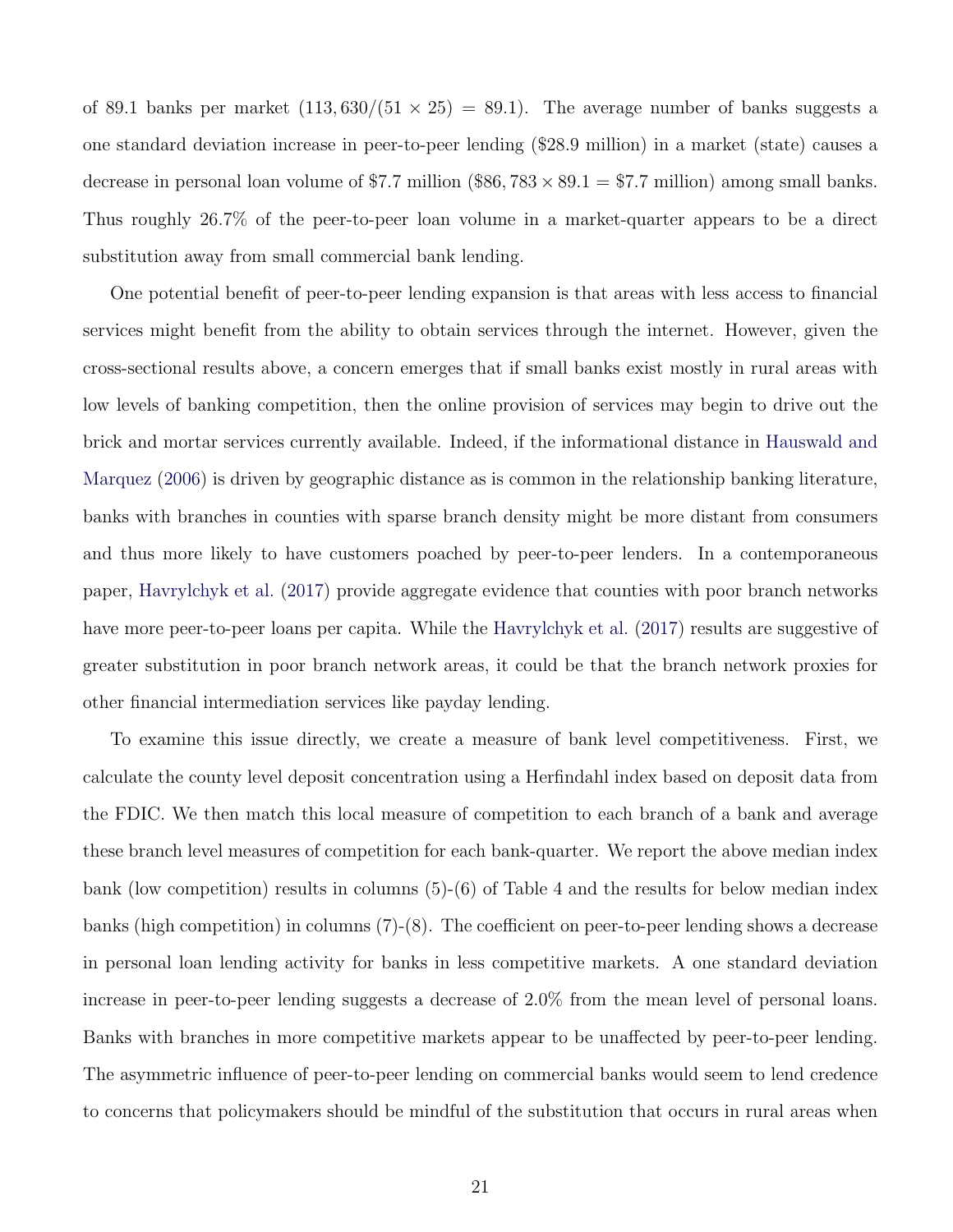encouraging non-bank growth.

The results in Table 4 are consistent with the foreign bank competition model of [Dell'Ariccia and](#page-36-8) [Marquez](#page-36-8) [\(2004\)](#page-36-8) where foreign entrants like peer-to-peer lenders compete most heavily in the transparent segments where they are best able to use hard information to make screening and lending decisions. While personal loans may not typically be considered transparent, we note that they pass an initial screen on the peer-to-peer platforms solely on the hard information provided by the bor-rower.<sup>[15](#page-0-0)</sup> Since 2010 both platforms set the interest rate on the loans based on hard information [\(Wei](#page-39-4) [and Lin](#page-39-4) [\(2016\)](#page-39-4)). Thus investors only have the opportunity to incorporate private/soft information such as borrower geography, employment industry, etc. in the decision to fund a loan. The results in Table 4 are also consistent with the substitution of soft information for credit score models similar to what [Einav et al.](#page-36-4) [\(2013\)](#page-36-4) find in the automotive loan market. In the [Hauswald and Marquez](#page-37-1) [\(2006\)](#page-37-1) model, informationally "close" lenders can both poach the profitable loans from competitors and create larger adverse selection problems in the remaining pool of borrowers for follow on lenders. The adverse selection might result in poorer loan quality for traditional lenders that are informationally more distant. Again, if lender size drives the ability to generate private information we might expect to observe deterioration in loan quality across bank size. We repeat the personal loans analysis in Table 5 dividing the lenders in each panel based on bank size.

In Table 5 Panel A, the small bank sample again shows some signs of borrower quality deterioration with increased peer-to-peer loan competition. In column (8) the next period scaled charge off activity appears to increase with peer-to-peer lending volume. The coefficient of 0.496 suggests a 4.5% increase in charge-off activity per standard deviation increase in peer-to-peer lending in the period following the peer-to-peer volume increase. The increase is similar in magnitude to the aggregate results in Table 3. In Panel B, the large commercial banks exhibit much weaker results. All of the peer-to-peer lending coefficients are positive, but only one is statistically significant at the 5% level. For example, the results in column (6) indicate a 9.5% increase in 90 days past due loan volume two quarters in the future. Based on the results in Table 5 we again reject the null Hypothesis  $5(H5<sub>0</sub>)$  that suggests a homogeneous deterioration in credit quality among commercial banks.

 $^{15}$ [https://www.prosper.com/about-us/2016/10/30/banks-marketplace-platforms-perfect-match/?bid=2&](https://www.prosper.com/about-us/2016/10/30/banks-marketplace-platforms-perfect-match/?bid=2&bname=Blog) [bname=Blog](https://www.prosper.com/about-us/2016/10/30/banks-marketplace-platforms-perfect-match/?bid=2&bname=Blog)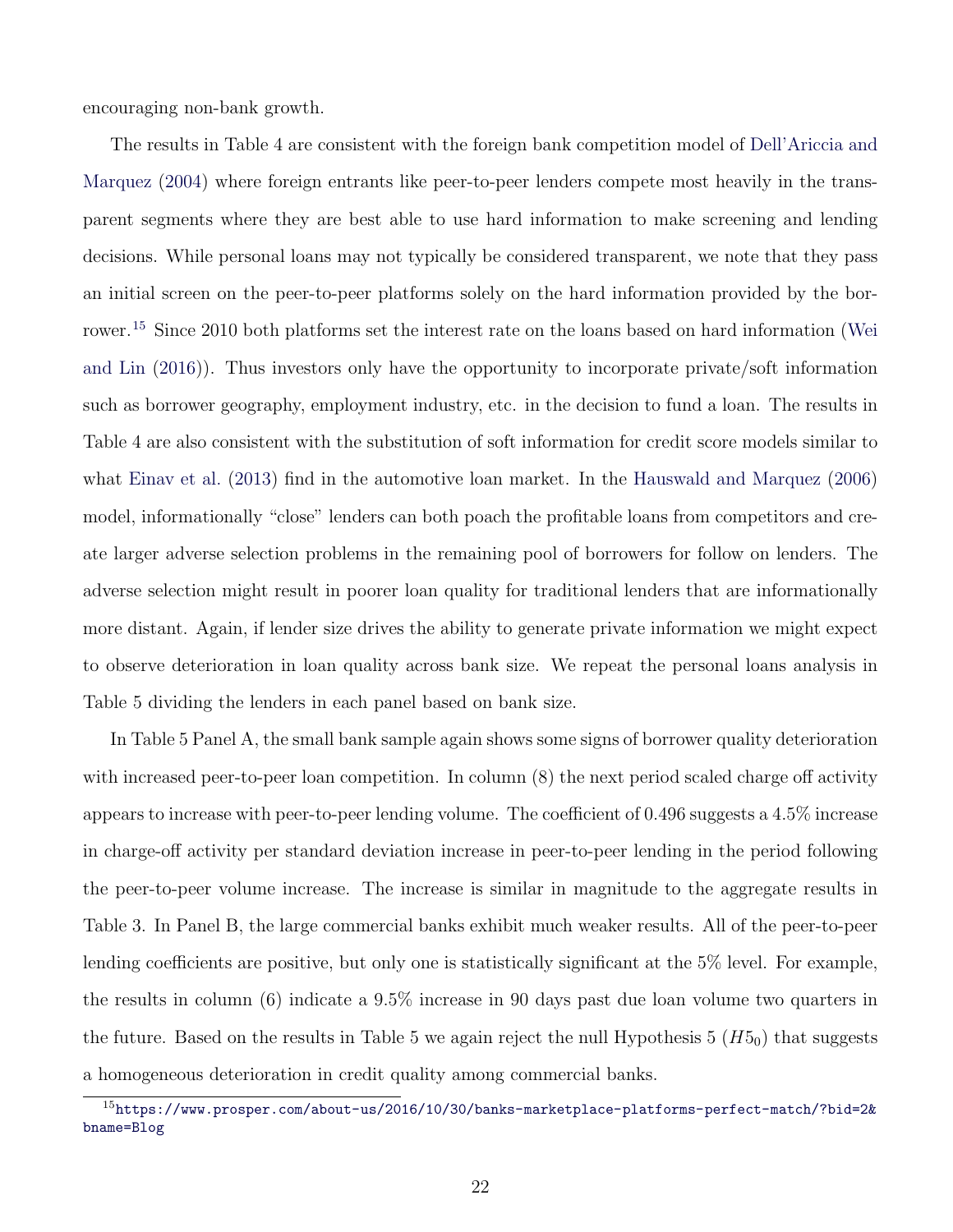The sub-sample results reveal a heterogeneous impact of peer-to-peer lending on the commercial banking sector. As these non-banks enter into markets, small commercial banks appear to yield loan volume in the personal loan segment. While the OLS results above only provide weak evidence of an increase in the risk character of small bank personal loans, the robustness section below shows that these results significantly strengthen when we attempt to instrument for peer-to-peer loan volume. Thus, small banks in our sample appear to lower their borrower quality threshold to further stop volume loss. Large commercial banks appear relatively unaffected by this encroachment, appearing to yield no loan volume. There is some weak evidence of increased riskiness in the facilities issued in either sector by large commercial banks, but later in the robustness section, these results are more mixed.

### 4.2 Time Series Variation in P2P Strategy

The previous section identifies the heterogeneous impact of peer-to-peer lending encroachment on the cross-section of commercial banks. Small and rural banks appear to disproportionately lose personal loan volume and are forced to lower lending quality standards. Anecdotal evidence suggests that these types of commercial banks had been struggling to participate in these segments as larger competitors were able to capture customers. In the second quarter of 2013, both peer-to-peer lending platforms made a strategic shift in their investor base, allowing institutional investors greater access to the investment side of the platform. LendingClub specifically identifies the first commercial bank participation on the investment side in the second quarter of  $2013$ .<sup>[16](#page-0-0)</sup> Prosper also opened a "Whole Loan Market" specifically for institutional investors in April 2013.<sup>[17](#page-0-0)</sup> With the ability to invest on the peer-to-peer platforms, banks struggling to originate personal credit facilities could begin to obtain loan assets in the personal credit facility segment, although still foregoing the origination fees.

For example, a bank identified in the Wall Street Journal, <sup>[18](#page-0-0)</sup> BankNewport, signed a deal with LendingClub to purchase personal unsecured loans through their institutional investor platform be-

<sup>&</sup>lt;sup>16</sup>LendingClub S-1 filing dated  $8/27/14$ , pg. 46

<https://www.sec.gov/Archives/edgar/data/1409970/000119312514323136/d766811ds1.htm>

 $17$ <https://www.sec.gov/Archives/edgar/data/1416265/000114036114014832/form10k.htm>

<sup>18</sup>[https://www.wsj.com/articles/lending-club-and-smaller-banks-in-unlikely-partnership-](https://www.wsj.com/articles/lending-club-and-smaller-banks-in-unlikely-partnership-1435015121)[1435015121](https://www.wsj.com/articles/lending-club-and-smaller-banks-in-unlikely-partnership-1435015121)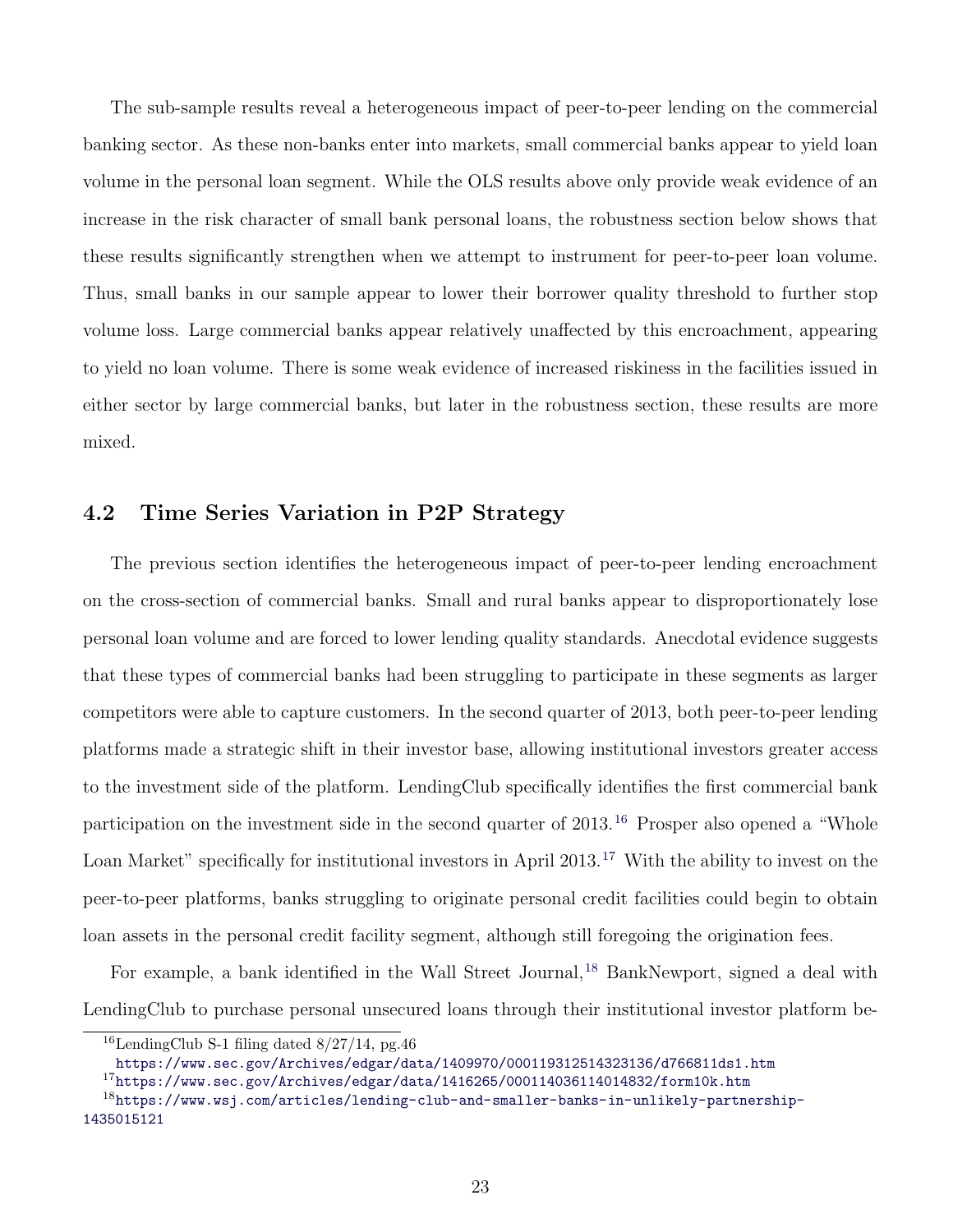ginning the second quarter of 2015. Figure 2 shows the dramatic shift in personal loan volume carried by BankNewport following the partnership to purchase loans through the LendingClub platform. We may find that the losses suffered by small and rural banks shrink if commercial banks become able to purchase loans on the platforms and hold them as loan assets. We repeat the analysis from Table 4 with an additional indicator for the period after 2013 when institutional investors like commercial banks become able to invest on the platform. We interact the *Post* indicator with  $P2PV$  olume and use the following specification,

$$
ln(1 + LoanVolume_{it}) = \beta_1 \cdot P2PVolume_{it} + \beta_2 \cdot Post_t + \beta_3 \cdot (P2PVolume_{it} \times Post_t)
$$

$$
+ \pi_1 \cdot Bank_{it} + \pi_2 \cdot Marco_{it} + \pi_3 \cdot Bank_i + \pi_4 \cdot Year\text{-}Quarter_t \tag{3}
$$

$$
+ Error_{it}
$$

Table 6 reports the results from OLS regressions in Equation (3). The results show a substantial mitigation of the influence of peer-to-peer lending in the post period. The reduction emerges in both the full sample, columns (1) and (2), as well as the small commercial bank sample in columns (3) and (4). Larger commercial bank personal loan volume, reported in columns (5)-(6), continues to appear unaffected. The results indicate that the ability of small banks to purchase loans on the platform appears to minimize a majority of the influence of peer-to-peer lending platforms as competitors.

# 5 Robustness Tests

The results in Table 2 and Table 3 suggest peer-to-peer loans compete with a commercial bank's ability to issue personal credit facilities. Commercial bank response can take multiple forms ranging from loan volume loss in some segments to expanding the acceptable range of borrowers. Thus far our identification strategy relies on a geographic weighted peer-to-peer lending measure to exploit the cross-sectional and time series variation in peer-to-peer lending in a particular banking market. We use multiple local economic indicators and quarterly fixed effects to control for cross-sectional heterogeneity and changes in the demand for credit. We also employ lender fixed effects to control for any persistent bank characteristics that might also influence lending activity. While this should alle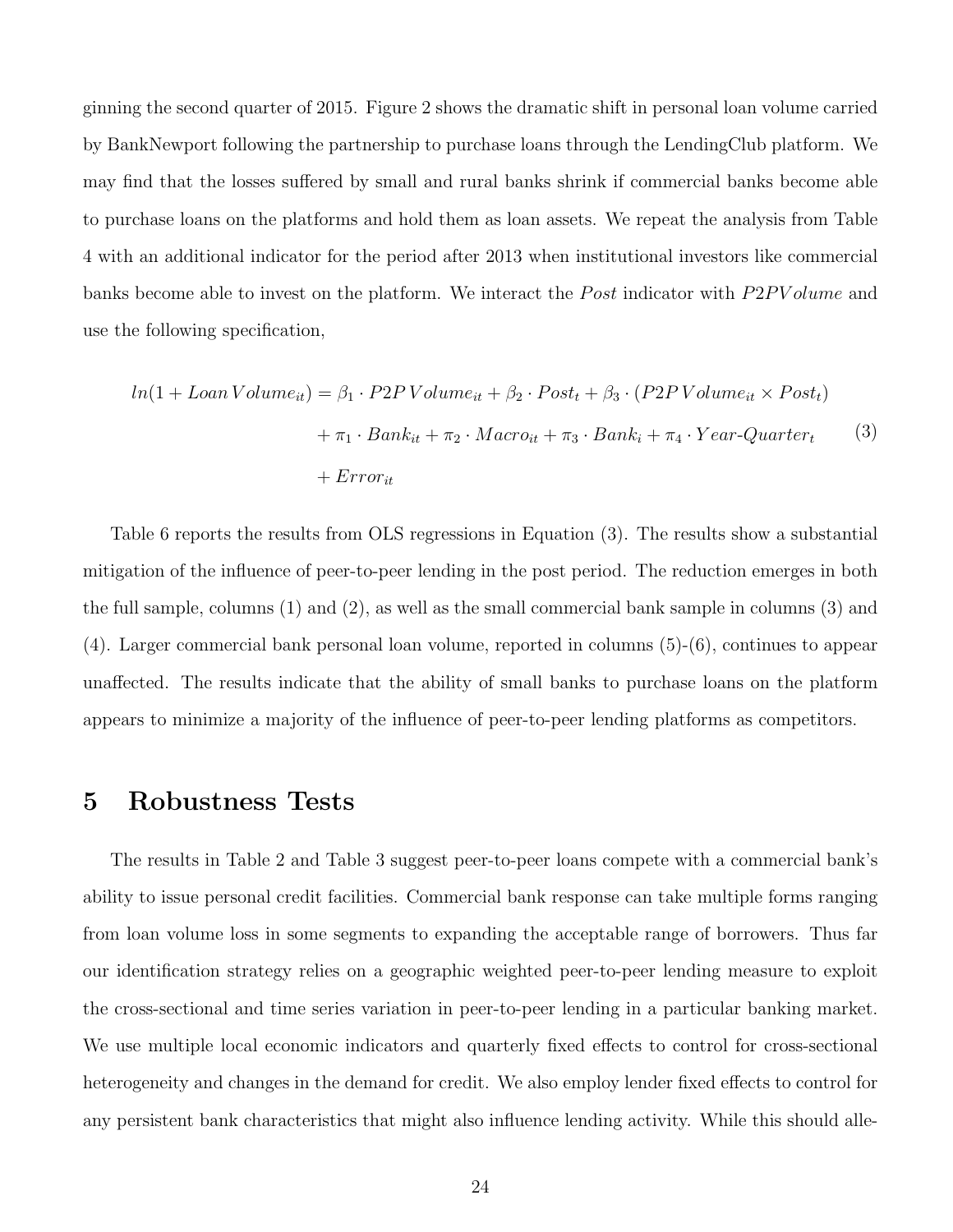viate most forms of endogeneity associated with omitted variable bias, we cannot rule out additional time varying market level effects that might also correlate with the volume of peer-to-peer lending. There is also some concern that the results could be driven by reverse causality which would bias our coefficient estimates and cast doubt on our initial findings. To further alleviate these concerns, we use the regulatory environment on the *investor* side of peer-to-peer lending to create instrumental variables for peer-to-peer lending volume and improve identification.

We use the quarterly average fraction of the U.S. population able to invest on each peer-to-peer platform as an instrument for the peer-to-peer volume in each market. Following the quiet period for each platform in 2009, both LendingClub and Prosper Marketplace began to federally register each borrower dependent note (BDN).<sup>[19](#page-0-0)</sup> Normally, federal registration of a security is accompanied with the ability to issue the security to investors throughout the United States without additional state level registration. However, because these borrower dependent notes do not trade on a national market system exchange, they do not qualify for a blue sky exemption that frees the issuer of additional registration requirements.<sup>[20](#page-0-0)</sup> Thus following their quiet periods, peer-to-peer platforms were forced to seek approval from each state and the District of Columbia individually so that residents of the state could invest on the platform. Prosper Marketplace and the North America Securities Administrators Association (NASAA) negotiated a settlement during the Prosper quiet period where Prosper gave notice of their intent to adhere to state level registration requirements. [21](#page-0-0) While no action was brought against LendingClub by the NASAA, interviews with the state security regulators and the [United States Government Accountability Office](#page-39-5) [\(2011\)](#page-39-5) report would seem to indicate that LendingClub was required to seek similar state level registration.

We interview securities regulators in 49 states and the District of Columbia to collect effective

<sup>&</sup>lt;sup>19</sup>A borrower dependent note corresponds with a particular loan. Thus, for each loan funded on the platforms, a new note is issued with  $N$  shares, where  $N$  is determined by the number of investors and their bid size in a loan. For example, Borrower Dependent Note Series 416275 ([https://www.prosper.com/published/sec/sales/2009/sales\\_](https://www.prosper.com/published/sec/sales/2009/sales_20090720-1211.htm) [20090720-1211.htm](https://www.prosper.com/published/sec/sales/2009/sales_20090720-1211.htm)) was a \$3500 loan. The loan had 92 investors with notes ranging from \$25-350 in principal.

 $20$ While each state has its own security registration laws, state level registration laws are generically referred to as "Blue Sky Laws". To be considered a federally covered security, and thus blue sky law exempt, peer-to-peer lending platforms must meet the section 18(b) of the Securities Act of 1933 requiring the securities, or a more junior security, to trade on the national market system (a registered exchange). See the Appendix Section B for additional details.

<sup>&</sup>lt;sup>21</sup>[http://www.nasaa.org/5622/prosper-marketplace-inc-enters-settlement-with-state-securities](http://www.nasaa.org/5622/prosper-marketplace-inc-enters-settlement-with-state-securities-regulators-over-sales-of-unregistered-securities/)[regulators-over-sales-of-unregistered-securities/](http://www.nasaa.org/5622/prosper-marketplace-inc-enters-settlement-with-state-securities-regulators-over-sales-of-unregistered-securities/)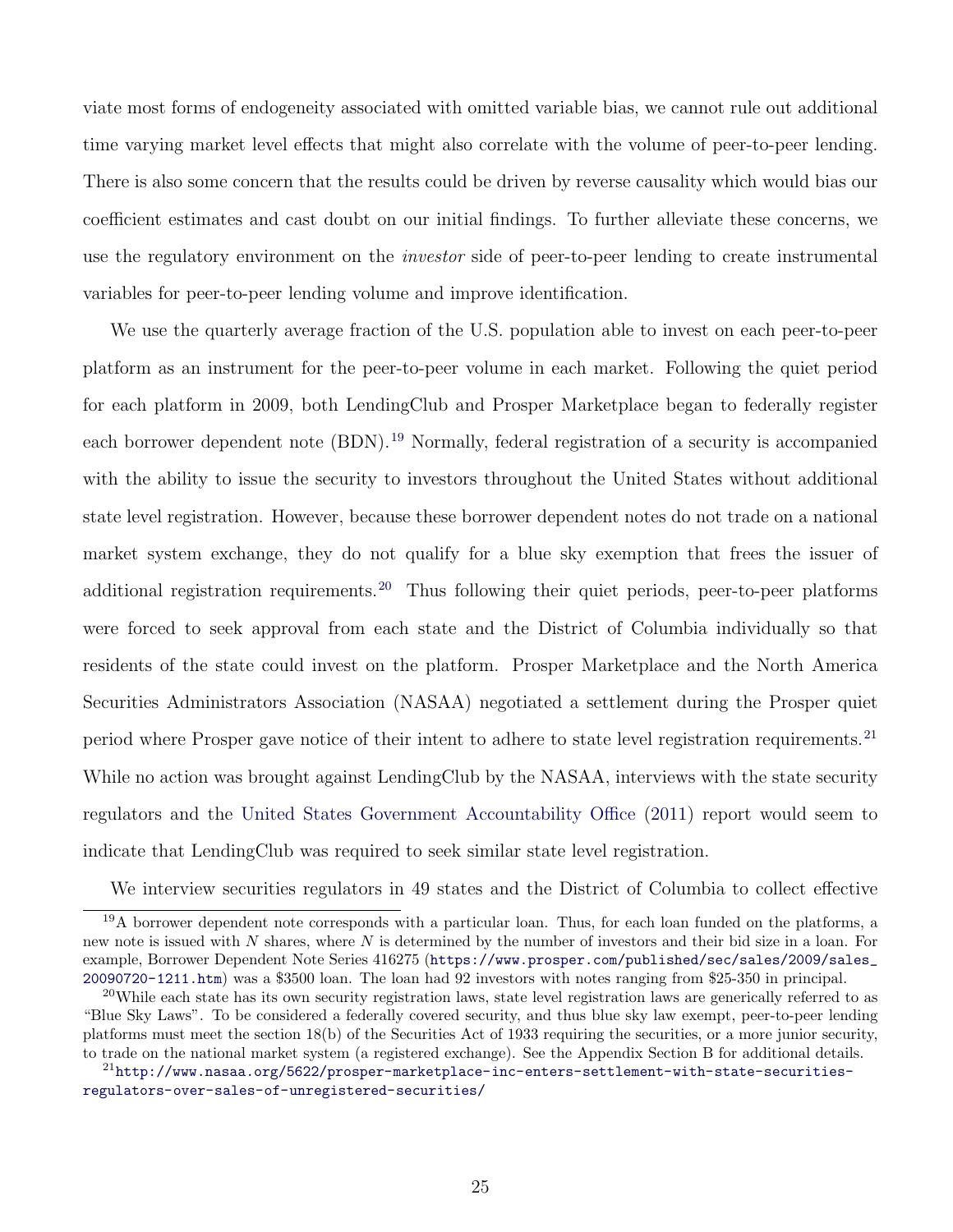registration dates for both platforms.<sup>[22](#page-0-0)</sup> Security registration at the state level often involves a renewal process, and multiple lapses in registration occur for both platforms.

Figure 3 (Figure 4) shows the daily dollar investment on Prosper (LendingClub) compared to the population able to invest on the platforms. The figures show substantial volatility in the actual registration status of the platforms, while the level of investment appears less sensitive to the current status of registration. We also graph in each figure the quarterly average fraction of US population that resides in states that at any point in time have granted registration status to a platform regardless of the registration status is current  $(Assumed Pop LC$  and  $Assumed Pop PR)$ . From the graphs, it appears likely that the platforms ignore the dynamic status of state level registration. We confirm this using data collected from Prosper sales reports registered with the SEC and Prosper investor profile pages.[23](#page-0-0) In light of this, we use the fraction of 2008 US population granted access to each platform at any point in time  $(Assumed Pop LC \text{ and } Assumed Pop PR)$  as instruments for peer-to-peer lending volume and re-estimate Equation  $(1).^{24,25}$  $(1).^{24,25}$  $(1).^{24,25}$  $(1).^{24,25}$ 

Table 7 reports the results of the instrumented loan volume regressions and Table 8 reports the loan quality results. In Table 7 Panel A, we show that the instruments pass the relevancy test as both

<sup>24</sup>Note that to be a valid instrument the variable need only meet the exclusion and relevancy criteria. We would argue both versions of the investor population (Actual vs. Assumed) should be free of confounding omitted variable correlation, and thus the relevancy of both can be observed in the first stage of the regression. The IV's in both cases are statistically significant but we note that the assumed population investing tends to have the greater statistical significance

 $22$ We were able to obtain effective registration dates from state security regulators for all states except Tennessee.

<sup>&</sup>lt;sup>23</sup>Prosper filed sales report supplements with the SEC for each of their borrower payment dependent note (BPDN) series from  $7/10/2009$  until  $4/15/2013$ . During that time period, the identity of the investors is disclosed, as a screenname, for each BPDN. This provides a list of investors in each security issued by Prosper during that time period. Prosper also provides basic information for each screenname that is publicly available. For example, in the sales report supplement dated July 20, 2009, ([https://www.prosper.com/published/sec/sales/2009/sales\\_20090720-](https://www.prosper.com/published/sec/sales/2009/sales_20090720-1211.htm) [1211.htm](https://www.prosper.com/published/sec/sales/2009/sales_20090720-1211.htm)) the first BPDN (series 416275) was a loan for \$3,500 issued on 7/13/2009. The sixth investor "fotepfinancial" resides in Utah according to her/his profile page ([https://www.prosper.com/groups/member\\_home.aspx?](https://www.prosper.com/groups/member_home.aspx?screen_name=fotep-financial) [screen\\_name=fotep-financial](https://www.prosper.com/groups/member_home.aspx?screen_name=fotep-financial)). However, Prosper did not secure state level registration in Utah until 12/27/12. Using the transactions collected from the sales report supplements, we generate a list of unique traders and collect location information for 30,909 investors on the platform. Using the registration dates collected via interviews with state regulators, we marked 1,142,212 trades that occurred outside effective registration. These trades occur in 36 states and include approximately 44% of the investors on the Prosper platform. That is to say, nearly half of all investors on Prosper invest in securities at some point in time when they are likely to be outside of effective registration status.

<sup>&</sup>lt;sup>25</sup>To capture the increased access to both Prosper and LendingClub platform while avoiding potential problem in the first stage caused by the high correlation between these two instruments, we orthogonalize AssumedPopLC by taking the residuals from the regression of  $Assumed Pop LC$  on  $Assumed Pop PR$ . We then use this orthogonalized Assumed PopLC to replace the original Assumed PopLC in the instrumented regression. The second stage results are unaffected by this manipulation and the results are qualitatively similar in the just identified cases when only one instrument is used.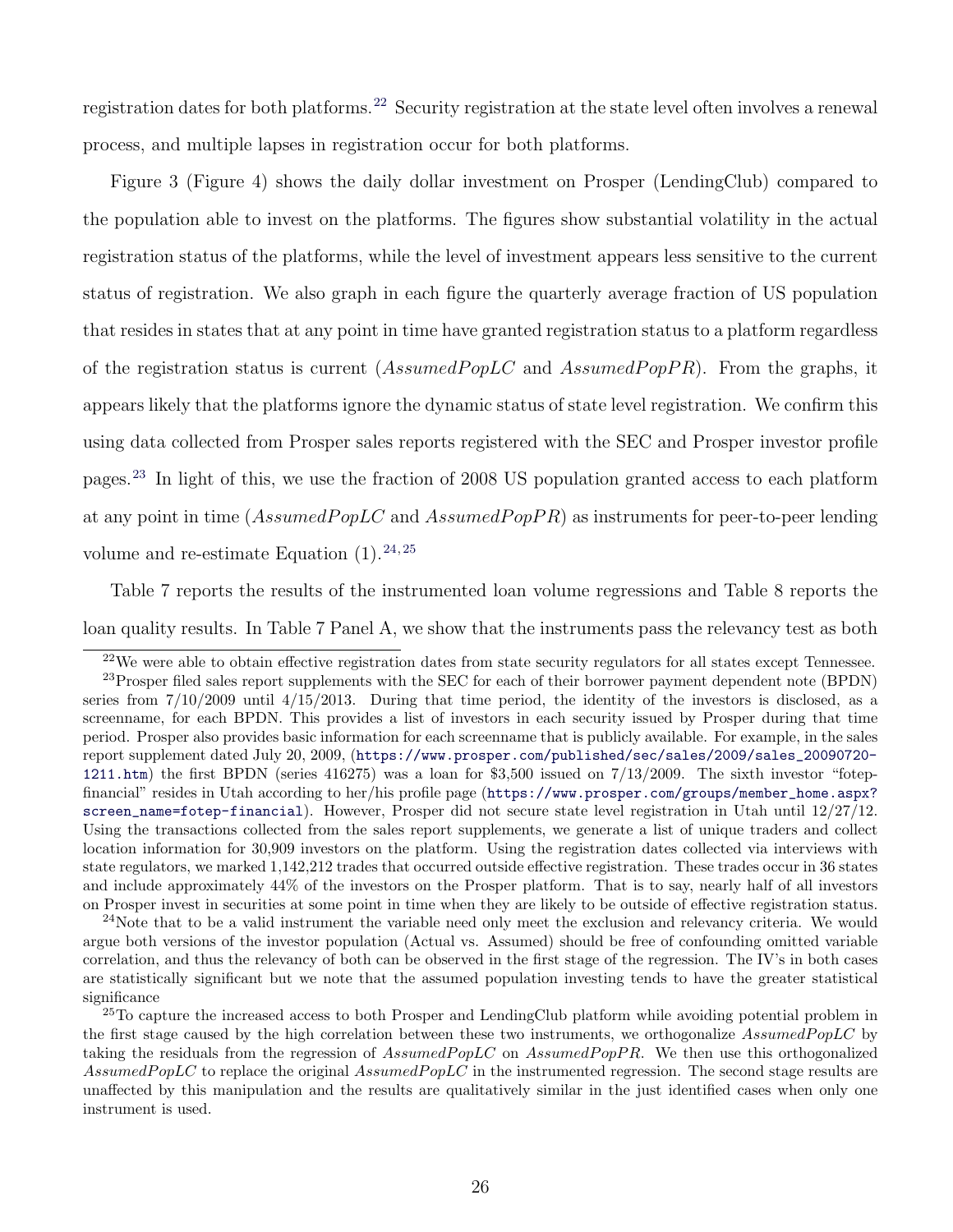variables are significant in the first stage as presented in column (1). After instrumenting for the peer-to-peer lending volume, the aggregate sample results appear unaffected by peer-to-peer loans. The coefficient on peer-to-peer loan volume becomes statistically insignificant as shown in columns  $(2)-(3).^{26}$  $(2)-(3).^{26}$  $(2)-(3).^{26}$  However, splitting the sample by commercial bank size as in Table 4, the results for small commercial banks in Panel B again suggest a loss in personal loans. A one standard deviation increase in peer-to-peer lending suggests a decrease of 21 BP or 6.3% of the average small bank personal loan segment. For the large banks, after instrumenting for peer-to-peer loan volume the implied effect of peer-to-peer lending on personal loan volume is positive and significant at the 5% level. It is possible this increase in personal loan volume is driven by the latter half of the sample once institutional investors were allowed to participate on the platform as suggested by the results in Table 6.

Turning to the loan quality regressions, we report the results for personal loans in Table 8. For the personal loan quality regressions, the aggregate sample in Panel A suggests a significant increase in loan delinquency and charge-off activity of personal loans. The coefficient on peer-to-peer lending is positive and statistically significant for eight of the nine specifications. Splitting the sample by lender size in Panels B and C, the increase in delinquencies and charge-off activity appears to be present in both large and small commercial banks. As is common for instrumented regressions, the coefficient size on peer-to-peer volume are substantially larger indicating economic magnitudes of increased delinquencies and charge-off activity. For example, the contemporaneous charge off activity implied by the coefficient in Panel B  $(C)$  column  $(7)$  is an increase of 126\% (59\%).

The IV results are broadly consistent with the OLS results in Table 4 and Table 5. Small commercial banks appear to suffer volume losses in the personal loan segment as peer-to-peer lending increases. They also substitute stolen borrowers with lower quality borrowers. Large commercial banks appear largely unaffected from a credit volume perspective. The OLS results suggest little change in borrower quality at large commercial banks while the IV results suggest some increase in delinquency and charge-off activity.

In a contemporaneous working paper, [Chakraborty et al.](#page-36-5) [\(2016\)](#page-36-5) show that commercial banks

<sup>&</sup>lt;sup>26</sup>Because the instruments  $Assumed Pop LC$  and  $Assumed Pop PR$  are quarterly measures, they are collinear with the year-quarter fixed effects. To continue to remove any potential macro period effects, we instead include a year fixed effect.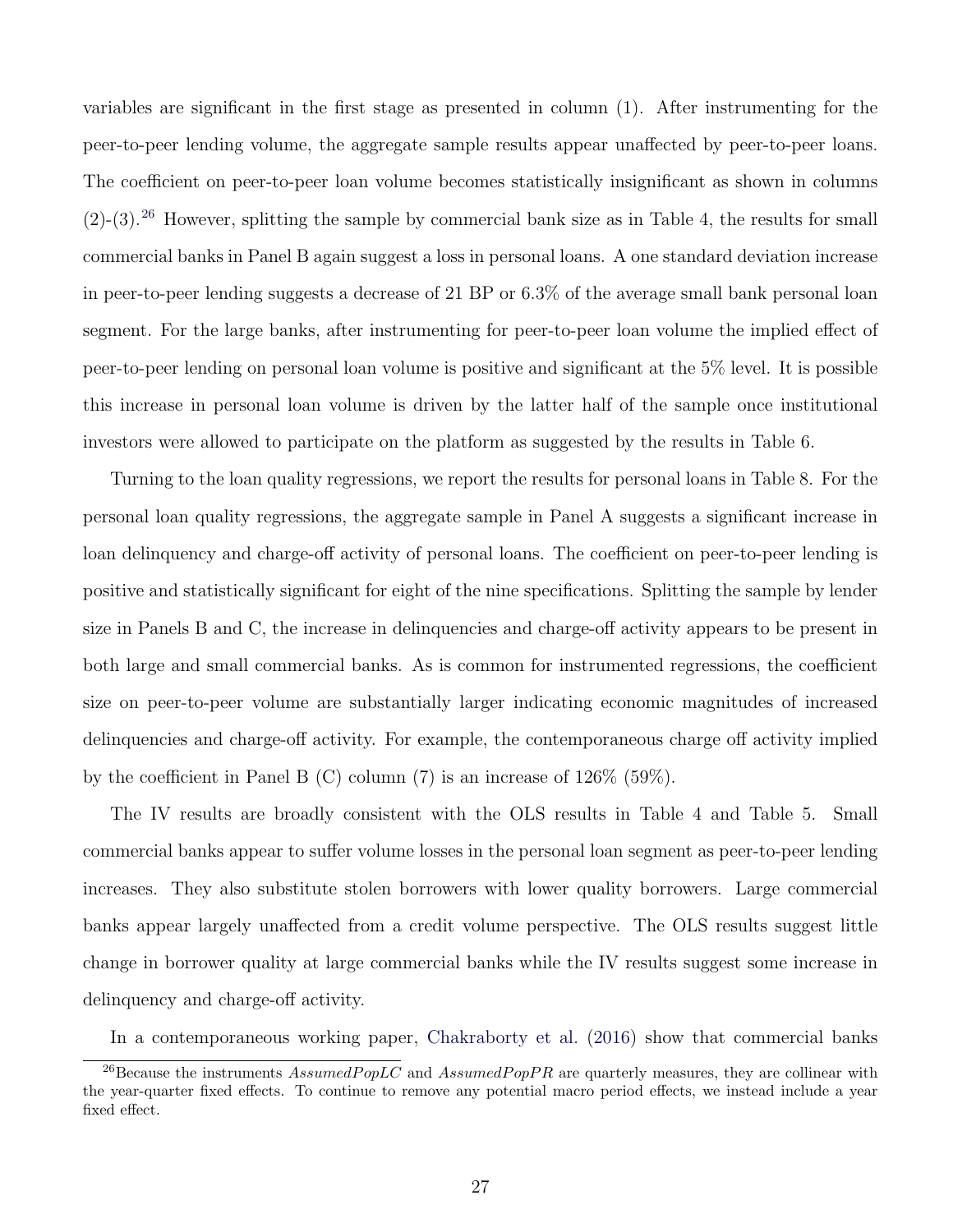substitute away from commercial and industrial loans for more mortgage origination activity to take advantage of the Federal Reserve's quantitative easing (QE) program. It is possible that the loan volume results may be driven by a similar phenomenon if the QE program is correlated with the peer-to-peer lending volume increases causing our results to be spurious. We repeat the OLS analysis from Table 2 including the Federal Reserve mortgage-backed security  $(MBSActivity)$  and Treasury bond purchasing activity  $(TBActivity)$  measures and lender sensitivity measure  $(MBSHolding)$ from [Chakraborty et al.](#page-36-5) [\(2016\)](#page-36-5). Table 9 reports the results from this exercise. The results for the loan volume in Table 2 and Table 4 are robust to such concerns.

# 6 Conclusion

Peer-to-peer lending and other forms of crowdfunding are an emerging area of non-bank activity competing with traditional deposit-taking lenders. Their rate of growth has been extremely rapid and largely painted as an opportunity to expand credit access to individuals and small businesses. However, we show that peer-to-peer lending represents an emerging competitor to traditional depository lenders such as commercial banks. We show that small (rural) commercial banks lose 1.8% (2.0%) of their personal loan volume for a standard deviation increase in aggregate peer-to-peer lending in addition to increases in loan delinquency and charge-off measures. Because the personal loan segment as reported to the FDIC includes automotive and student loans, which are three to four times the size of the personal loan segment (each), this would appear to be a lower bound on the volume of substitution at small commercial banks. Surprisingly, this volume loss appears to be most sensitive to the inroads of lower credit grade peer-to-peer loans. We also show evidence that large commercial banks above \$300 million in total assets appear to maintain loan volume. Loan quality also deteriorates among the largest commercial banks despite their ability to maintain volume with increased competition from peer-to-peer lending. While small commercial banks appear to struggle to compete against peer-to-peer lending encroachment, the provision of access to the peer-to-peer lending platform investment process appears to alleviate most of the volume loss among small commercial banks. While we cannot observe loan level data at the commercial bank, it is likely that the ability to access a geographically broad set of borrowers may provide additional benefits in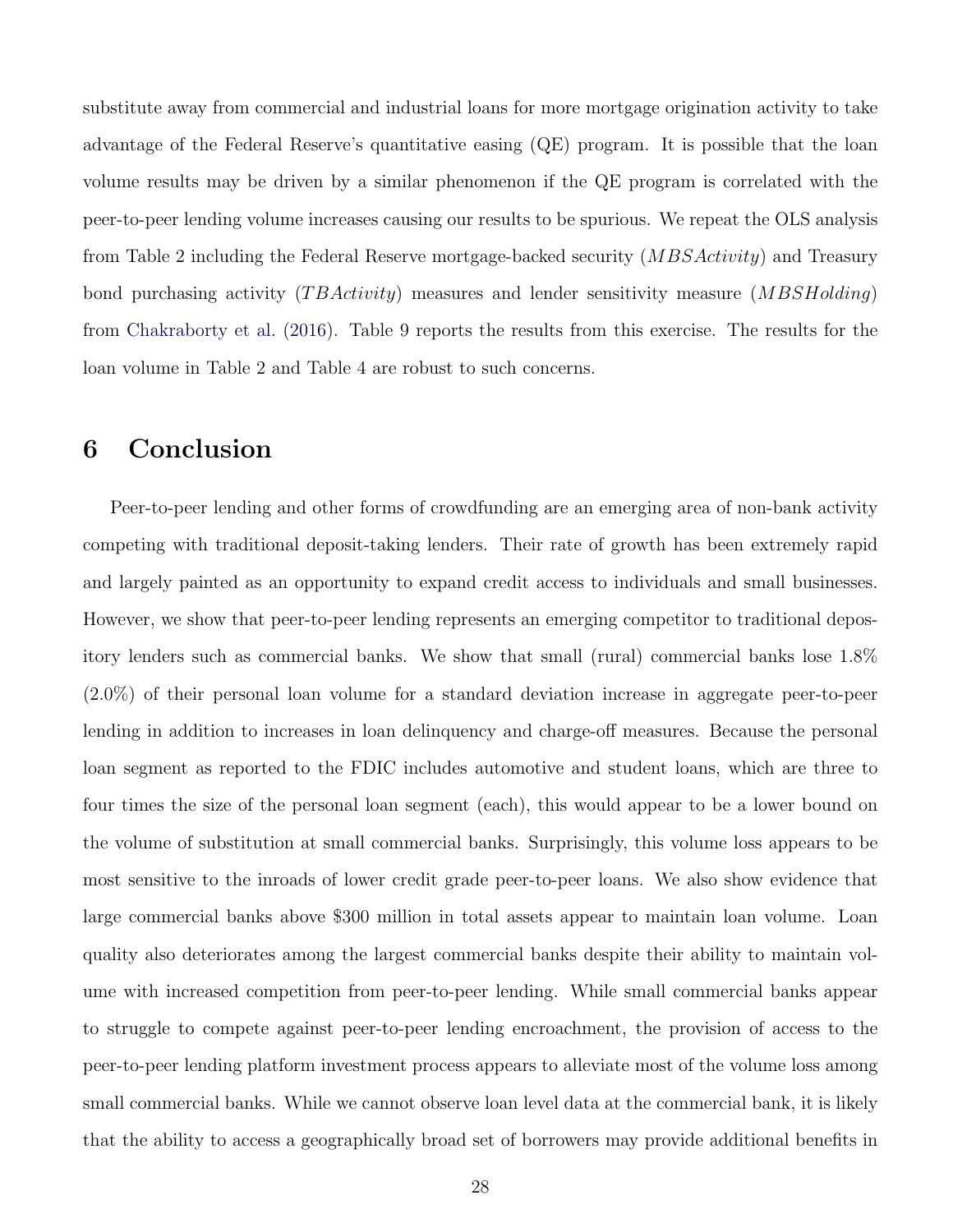diversification (geographic, occupational, etc.) which would be particularly valuable for commercial lenders unable to reach these broader markets.

We anticipate the current shift toward broader inclusion of non-bank intermediaries by way of regulatory policy should encourage greater encroachment by peer-to-peer lenders. The peer-to-peer advance might include additional peer-to-peer platforms focused on personal loan products but also other debt contracts such as student loans, automotive loans, commercial and industrial loans, and even real estate. Indeed, large traditional financial intermediaries have begun to enter the space previously occupied by just LendingClub and Prosper.<sup>[27](#page-0-0)</sup> Our results highlight the heterogeneous impact of increased competition. We highlight the detrimental effect on loan volume and loan quality for small/rural commercial banks as a result of increasing peer-to-peer expansion but also the benefit of increased access if commercial lenders can participate as investors. As more commercial bank segments become targets for non-bank expansion, our results emphasize the need for careful policy selection.

 $^{27}$ <https://www.wsj.com/articles/goldman-sachs-joins-the-fintech-fray-with-marcus-1476368800>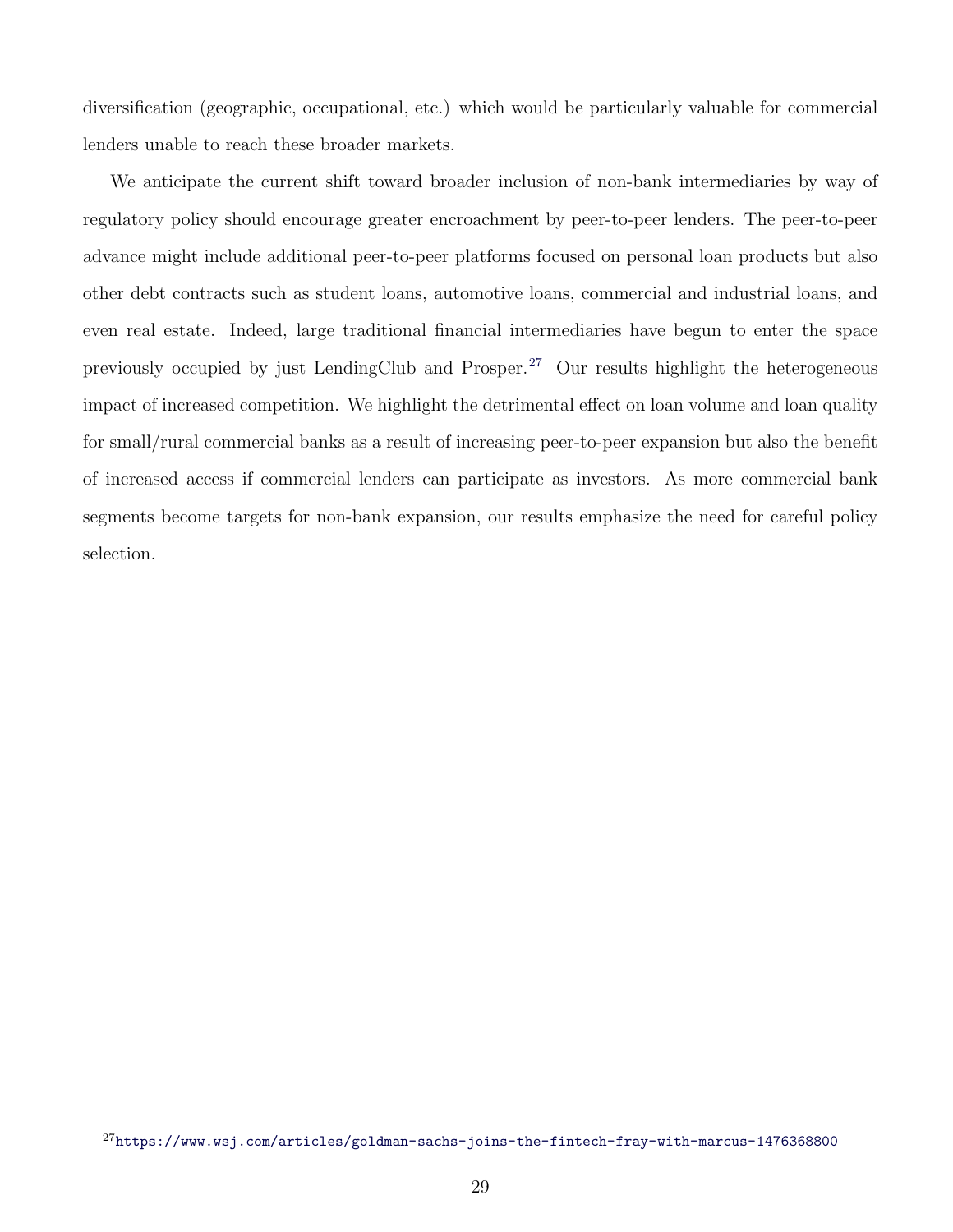| Variable                                | Definition                                                                                                                                                                                                                                                                                                                                                                                                                                                                                                    |
|-----------------------------------------|---------------------------------------------------------------------------------------------------------------------------------------------------------------------------------------------------------------------------------------------------------------------------------------------------------------------------------------------------------------------------------------------------------------------------------------------------------------------------------------------------------------|
| $P2PVolume_{it}$ (in \$B)               | Bank i's competing peer-to-peer loan volume in quarter $t$ .<br>$= \sum_k w_{ikt} \times P2PVolume_{kt},$<br>where $w_{ikt}$ is<br>$P2PVolume_{it}$<br>$\frac{Bank\; i's\; deposits\; in\; state\; k\; in\; quarter\; t}{Bank\; i's\; total\; deposit\; in\; quarter\; t}$ and $P2PVolume_{kt}$ is aggregate peer-<br>to-peer loan volume issued in state $k$ by both Prosper Marketplace<br>Inc. and LendingClub Corp. in quarter $t$ .                                                                      |
| $P2PHigh(Low)Rating_{it}$<br>$(in \$B)$ | Bank i's competing peer-to-peer loan volume to borrowers who re-<br>ceive high (low) credit rating from peer-to-peer lenders in quarter<br>(Similar to $P2PVolume_{it}$ above. $P2PHighRating_{it}$ includes<br>$t$ .<br>Prosper loans with Prosper rating above or equal to $C$ and Lend-<br>ingClub loans with LendingClub rating above or equal to $D$ only.<br>$P2PLowRating_{it}$ includes Prosper loans with Prosper rating below<br>$C$ and LendingClub loans with LendingClub rating below $D$ only.) |
| $TotalLoans_{it}$ (in \$B)              | Bank $i$ 's total loans and leases, net of unearned income in quarter $t$ .<br>(RCON2122)                                                                                                                                                                                                                                                                                                                                                                                                                     |
| $C\&ILoans_{it}$ (in \$B)               | Bank i's commercial and industrial loans in quarter t. (RCON1766)                                                                                                                                                                                                                                                                                                                                                                                                                                             |
| $RealLoans_{it}$ (in \$B)               | Bank i's loans secured by real estate in quarter t. $(RCON1410)$                                                                                                                                                                                                                                                                                                                                                                                                                                              |
| $AllConsumerLoans_{it}$ (in \$B)        | (RCONB538)<br>Bank $i$ 's loans to individuals in quarter $t$ .<br>$+$ RCONB539)                                                                                                                                                                                                                                                                                                                                                                                                                              |
| $PersonalLoans_{it}$ (in \$B)           | Bank i's personal loans to individuals in quarter t. $(RCONB539)$<br>from $2009Q2$ until $2010Q4$ . From $2011Q1$ onward is (RCONB539 +<br>$RCONK137 + RCONK207)$                                                                                                                                                                                                                                                                                                                                             |
| $PL30 Past_{it}$ (in \$M)               | Bank i's personal loans that have become past due with the mini-<br>mum payment not made for 30 days or more (but not over 89 days).<br>(RCONB578 until 2010Q4 and then $RCONK213 + RCONK216$ for<br>$2011Q1$ onwards)                                                                                                                                                                                                                                                                                        |
| $PL90 Past_{it}$ (in \$M)               | Bank i's personal loans that have become past due with the min-<br>imum payment not made for 90 days or more. (RCONB579 until<br>$2010Q4$ and then RCONK214 + RCONK217 for 2011Q1 onwards)                                                                                                                                                                                                                                                                                                                    |
| $PLChgOff_{it}$ (in \$M)                | Bank i's personal loans charged off against the allowance for personal<br>loan in quarter $t$ . Note banks report the cumulative amount for<br>each calendar year. We use the quarterly change from $t-1$ to t.<br>(RIADB516 until 2010Q4 and then $RCONK215 + RCONK218$ for<br>$2011Q1$ onwards)                                                                                                                                                                                                             |

# Appendix A. Variable Definitions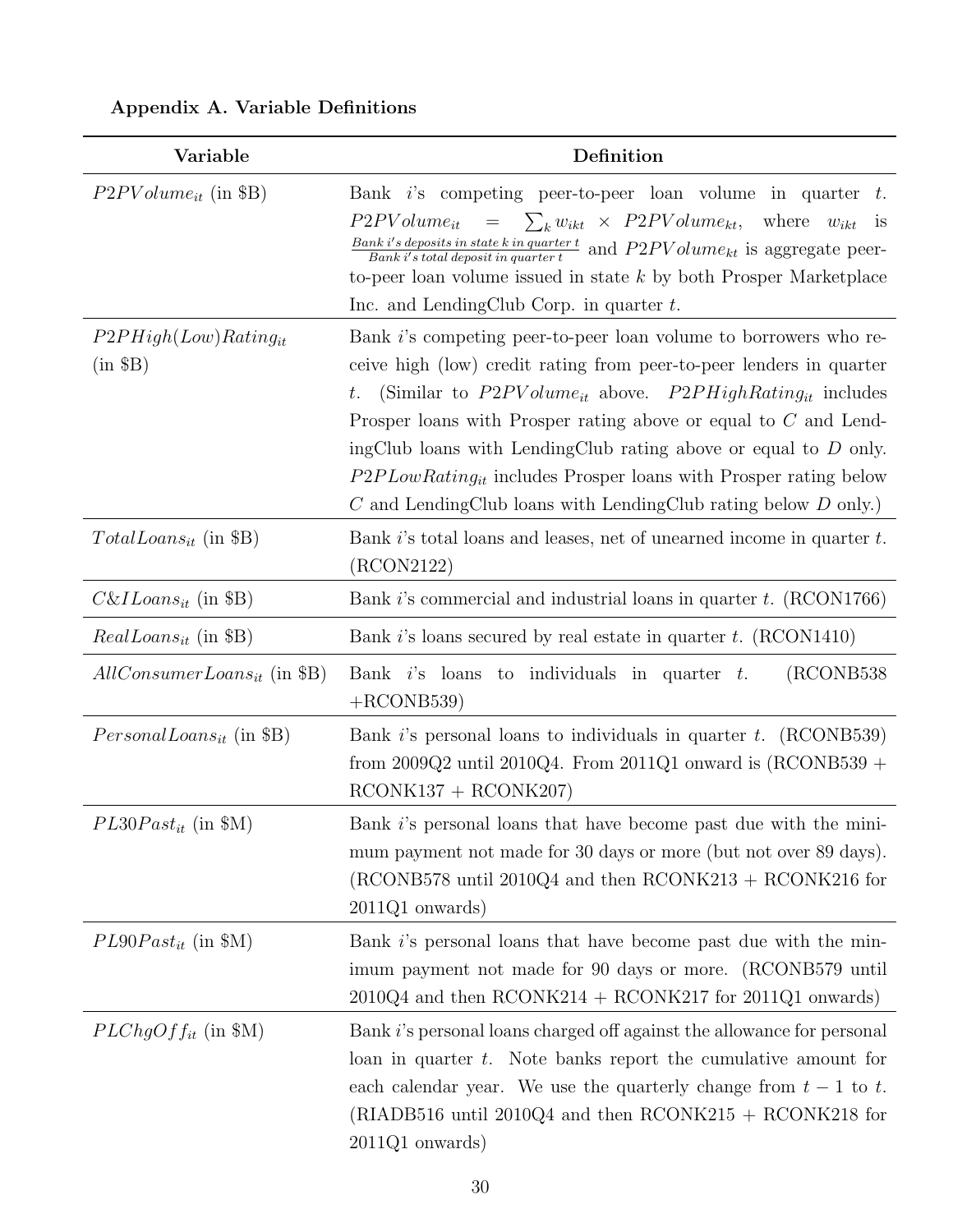### Bank Characteristics

| $Total Asset_{it}$ (in \$B) | Bank i's total asset in quarter $t$ . (RCON2170)                        |
|-----------------------------|-------------------------------------------------------------------------|
| $TotalEquity_{it}$          | Bank i's total equity capital (RCON3210) scaled by its total asset      |
|                             | in quarter $t$ .                                                        |
| $NetIncome_{it}$            | Bank i's net income (RIAD4340) scaled by its total asset in quarter     |
|                             | t.                                                                      |
| $InterestExp_{it}$          | Bank i's interest on deposits (RIAD4073) scaled by its total deposits   |
|                             | $(RCON2200)$ in quarter t.                                              |
| $Competition_{it}$          | Equal weighted average Herfindahl index across bank i's branches        |
|                             | in period $t$ . Herfindahl index is calculated for each county based on |
|                             | branch deposits.                                                        |

### Economy Controls<sup>[28](#page-0-0)</sup>

| $PerCapitalInc_{it}$ (in \\\ \)     | Bank <i>i</i> specific weighted average income per capita across states in<br>quarter $t$ .                                                           |
|-------------------------------------|-------------------------------------------------------------------------------------------------------------------------------------------------------|
| <i>Unemp<sub>it</sub></i> (in $\%)$ | Bank <i>i</i> specific weighted average unemployment rate across states in<br>quarter $t$ .                                                           |
| $AutoDebt_{it}$ (in \$)             | Bank <i>i</i> specific weighted average auto debt balance per capita across<br>states in quarter $t$ .                                                |
| $CCDebt_{it}$ (in \$)               | Bank <i>i</i> specific weighted average credit card debt balance per capita<br>$\alpha$ across states in quarter t.                                   |
| $MortDebt_{it}$ (in \$)             | Bank <i>i</i> specific weighted average mortgage debt balance per capita<br>$\alpha$ across states in quarter t.                                      |
| $AutoDebtDelinq_{it}$ (in $\%$ )    | Bank <i>i</i> specific weighted average percentage of auto debt balance<br>that is 90 days or more delinquent across states in quarter $t$ .          |
| $CCDebtDelinq_{it}$ (in $\%$ )      | Bank <i>i</i> specific weighted average percentage of credit card debt bal-<br>ance that is 90 days or more delinquent across states in quarter $t$ . |
| $MortDebtDelinq_{it}$ (in $\%)$     | Bank <i>i</i> specific weighted average percentage of mortgage debt bal-<br>ance that is 90 days or more delinquent across states in quarter $t$ .    |

 $28$ Constructing specific bank i's weighted average economy control is similar to calculating bank i's competing peer-to-peer loan volume in quarter t above. Bank is weighted average economy control across states in quarter  $t$ , EconControl<sub>it</sub> =  $\sum_k w_{ikt} \times EconControl_{kt}$ , where  $w_{ikt}$  is  $\frac{Bank i's \text{ deposits in state } k \text{ in quarter } t}{Bank i's \text{ total deposit in quarter } t}$  and  $EconControl_{kt}$  is state  $k$ 's economic variable at quarter  $t$ .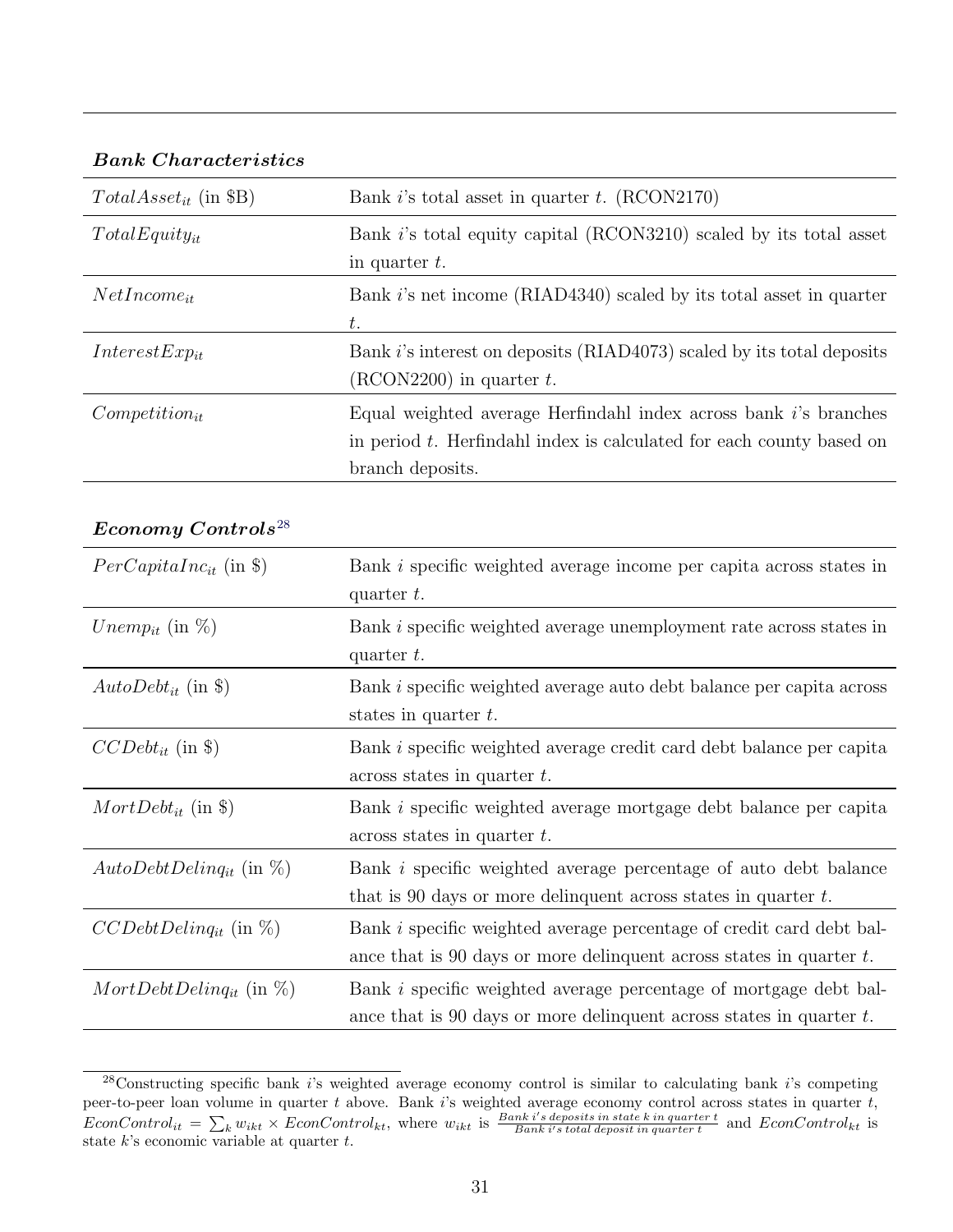### Instruments

| Assumed Pop $PR(LC)_t$ (in %) Population granted access to Prosper (LendingClub) for lending in   |
|---------------------------------------------------------------------------------------------------|
| quarter $t$ .                                                                                     |
| $Assumed PopPR(LC)t = \frac{1}{\# of days in quarter t} \sum_{d \in t} Assumed PopPR(LC)d,$       |
| where $AssumedPopPR(LC)d = \sum_{i} [\mathbb{1}_{\{if \, registered\}} \times population_{kd}] /$ |
| US population in 2008. $\mathbb{1}_{\{if \, registered\}}$ is 1 if Prosper (LendingClub)          |
| has ever been registered in state $k$ prior to day $d$ , and 0 otherwise.                         |
| Population <sub>kd</sub> is the population in state k at calendar day d, and it                   |
| is updated quarterly.                                                                             |
|                                                                                                   |

### QE V ariables

| $MBSActivityt$ (in \$B) | Sum of daily MBS amount purchased by the Federal Reserve in<br>quarter $t$ . |
|-------------------------|------------------------------------------------------------------------------|
|                         |                                                                              |
| $TBActivity_t$ (in \$B) | Sum of daily total par amount of Treasury bonds purchased by the             |
|                         | Federal Reserve in quarter $t$ .                                             |
| $MBSHolding_{it}^{29}$  | Bank i's balance in MBS (Mortgage-backed security) holdings scaled           |
|                         | by its total asset in quarter $t$ . MBS holdings are the sum of 1) MBS       |
|                         | held for trading, 2) MBS held not for trading, and 3) MBS for sale.          |

<sup>&</sup>lt;sup>29</sup>Before 2009Q2, MBS held for trading = RCON3534 + RCON3535 + RCON3536, MBS held not for trading =  $RCON1698 + RCON1703 + RCON1709 + RCON1714 + RCON1718 + RCON1733$ , and MBS for sale = RCON1698 + RCON 1703 + RCON 1709 + RCON 1714 + RCON 1718 + RCON 1733. From 2009Q2 to 2010Q4, MBS held for trading  $=$  RCONG379  $+$  RCONG380  $+$  RCONG381, MBS held not for trading  $=$  RCONG300  $+$  RCONG304  $+$  RCONG308 + RCONG312 + RCONG316 + RCONG320 + RCONG324 + RCONG328, and MBS for sale  $=$  $\text{RCONG302} + \text{RCONG306} + \text{RCONG310} + \text{RCONG314} + \text{RCONG318} + \text{RCONG322} + \text{RCONG326} + \text{RCONG330}.$ From 2011Q1 and on, MBS held for trading = RCONG379 + RCONG380 + RCONG381 + RCONK197 + RCONK198,  $MBS$  held not for trading = RCONG300 + RCONG304 + RCONG308 + RCONG312 + RCONG316 + RCONG320  $+$  RCONK142 + RCONK146 + RCONK150 + RCONK154, and MBS for sale = RCONG302 + RCONG306 +  $\text{RCONG310} + \text{RCONG314} + \text{RCONG318} + \text{RCONG322} + \text{RCONK144} + \text{RCONK148} + \text{RCONK152} + \text{RCONK156}.$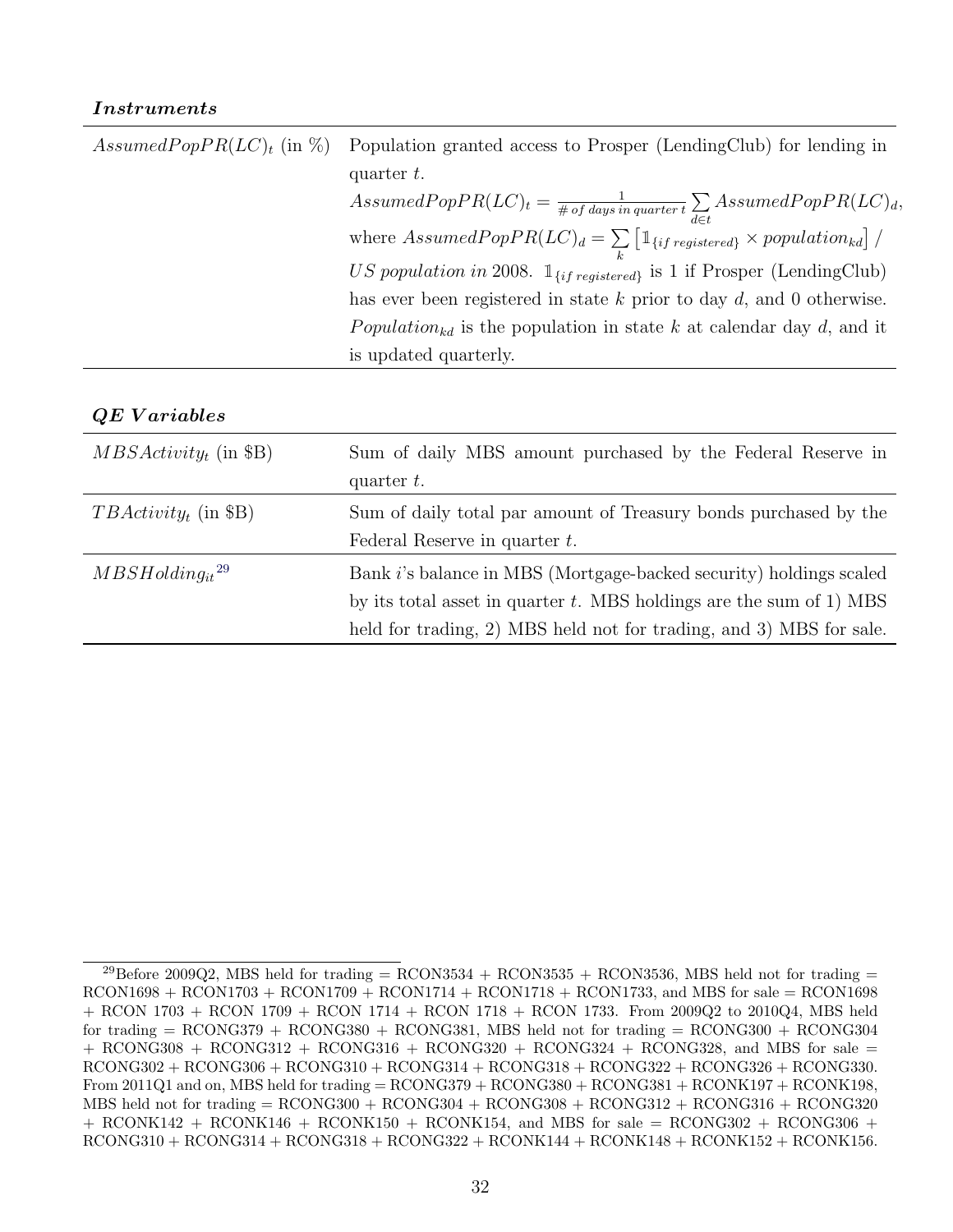### Appendix B. Security Creation Mechanism

The security creation mechanism underpinning the peer-to-peer lending market has evolved since its original structure in 2006-2007. Included here is a summary of some of the applicable details, but the interested reader should consult the U.S. Government Accountability Office (GAO) Report to Congressional Committees (2011) for more details.

When the peer-to-peer lending platforms were founded in 2006, after matching up borrowers with a pool of investors, peer-to-peer platforms would create and purchase a set of promissory notes from the borrower that by construction corresponded to the funds loaned by investors. For example, if three investors equally funded a \$3,000 loan, the platform would create three separate promissory notes with face value \$1,000 tied to the principal and interest payments of that borrower. The platform would sell the promissory notes to investors retaining origination and servicing fees throughout the process. Two problems emerged with this structure. As [Rigbi](#page-39-6) [\(2013\)](#page-39-6) explains, the lending platforms were not registered commercial banks which forced them to curtail the interest rates charged on the loans according to the usury laws accorded by the borrower's state of residence. Thus, if the state of New York had a usury cap of 16%, investors could not charge a New York borrower an interest rate commiserate with their level of risk if it exceeded this cap. Naturally, this caused investors to restrict the supply of funds in that state. After some initial operations, both platforms addressed this first problem through some structural changes in the spring of 2008. At that time, both Prosper and LendingClub entered an arrangement with an industrial bank in Utah to originate loans produced on the online platform in exchange for a servicing fee. Because these loans were issued by a state chartered banking institution, they allowed for the exporting of the usury caps in the bank's home state which was at the national limit of 36%. After this change, the platforms would purchase a single promissory note issued by the state chartered bank within days of its creation and simultaneously issue a new set of securities to the platform investors. We refer to these securities generically as borrower dependent notes (BDN). The platforms would continue to retain the initial promissory note issued by the borrower. However, this altered structure created a second issue. According to the U.S. GAO report (2011), the SEC considers the BDN issued by both platforms to be securities under section  $2(a)(1)$  of the Securities Act of 1933. This implies that the BDN required security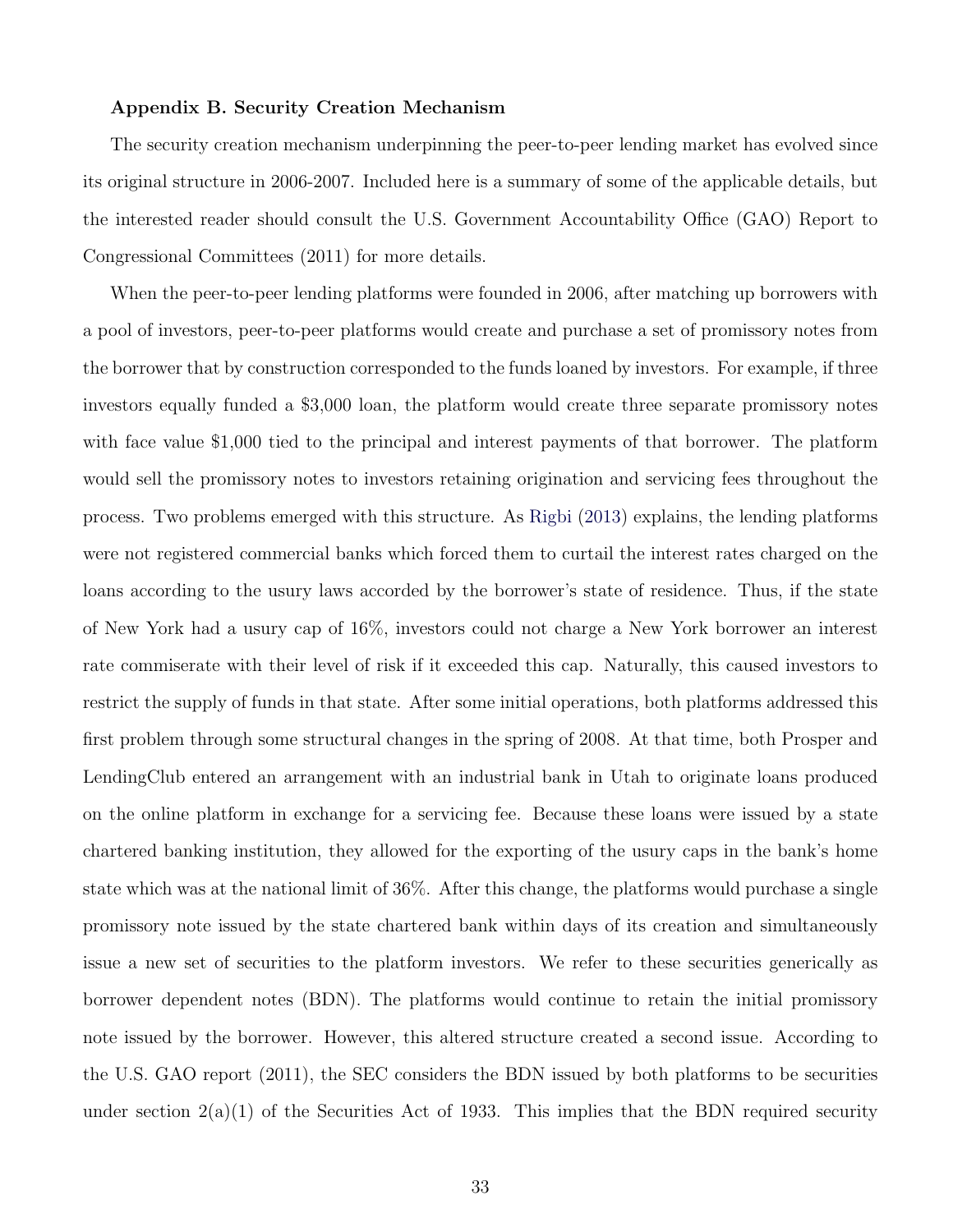registration to issue. Both platforms ceased selling the loans to investors during a federal security registration quiet period. After the SEC had approved the federal security registration applications, the platforms resumed sales of the notes to investors. Although following the quiet period both platforms began to federally register the BDN with the Securities and Exchange Commission (SEC), the BDN were not traded on a national market system exchange. According to the Securities Act of 1933, this is one of the standard tests to receive an exemption from state level registration, and so the BDN were still subject to state level registration requirements before residents of a state could invest on the platform.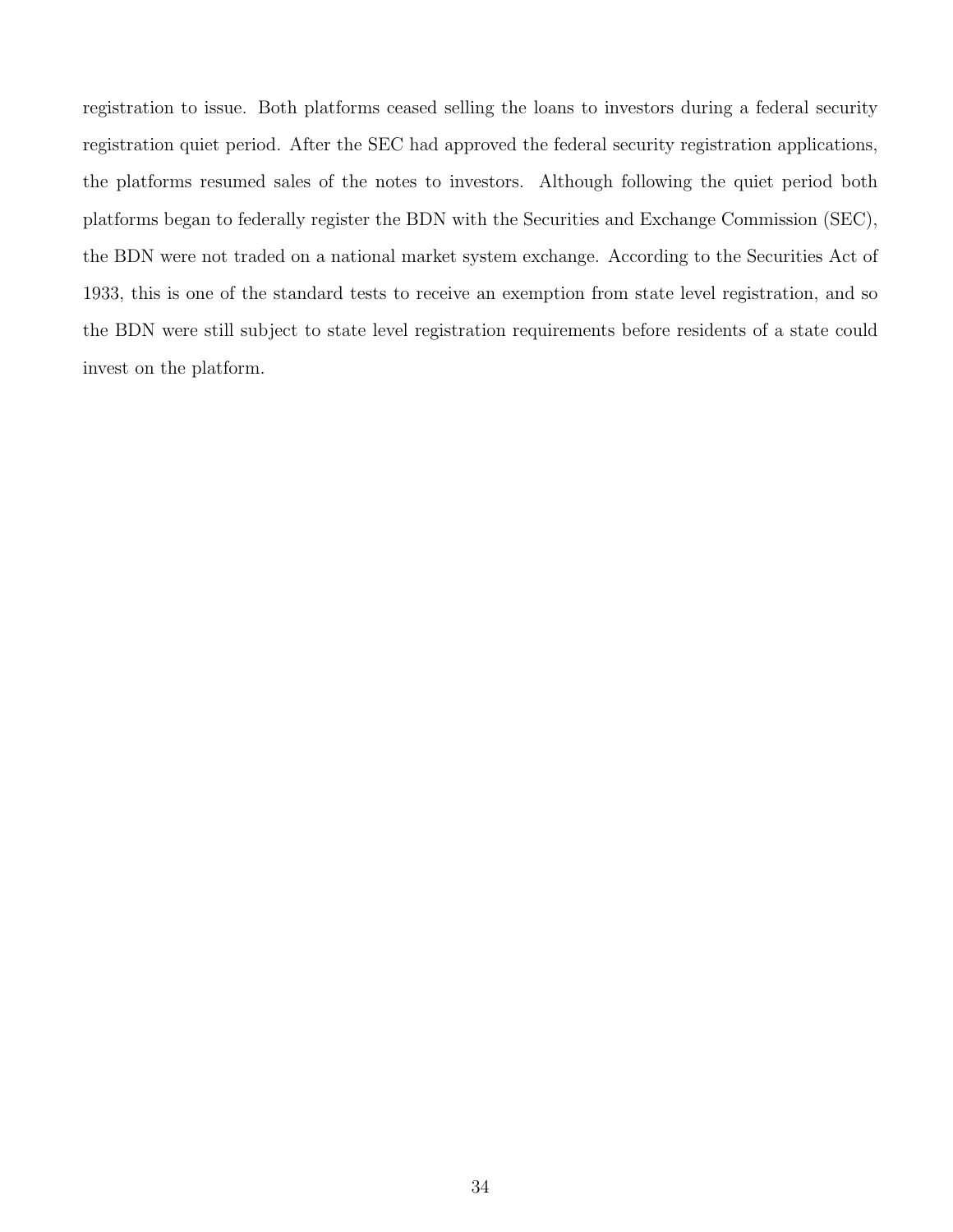# References

- <span id="page-35-6"></span>Agarwal, S., and R. Hauswald. 2010. Distance and Private Information in Lending. The Review of Financial Studies 23:2757–2788. URL <http://dx.doi.org/10.1093/rfs/hhq001>.
- <span id="page-35-1"></span>Agrawal, A. K., C. Catalini, and A. Goldfarb. 2011. The Geography of Crowdfunding. Working Paper 16820, National Bureau of Economic Research. URL <http://www.nber.org/papers/w16820>.
- <span id="page-35-2"></span>Almazan, A. 2002. A Model of Competition in Banking: Bank Capital vs Expertise. Journal of Financial Intermediation 11:87–121. URL [http://www.sciencedirect.com/science/article/](http://www.sciencedirect.com/science/article/pii/S1042957301903274) [pii/S1042957301903274](http://www.sciencedirect.com/science/article/pii/S1042957301903274).
- <span id="page-35-3"></span>Begenau, J., and T. Landvoigt. 2017. Financial Regulations in a Quantitative Model of the Modern Banking System. URL <http://dx.doi.org/10.2139/ssrn.2748206>. Working Paper, Harvard Business School.
- <span id="page-35-7"></span>Berger, A. N., N. H. Miller, M. A. Petersen, R. G. Rajan, and J. C. Stein. 2005. Does Function Follow Organizational Form? Evidence from the Lending Practices of Large and Small Banks. Journal of Financial Economics 76:237–269. URL [http://www.sciencedirect.com/science/article/](http://www.sciencedirect.com/science/article/pii/S0304405X05000139) [pii/S0304405X05000139](http://www.sciencedirect.com/science/article/pii/S0304405X05000139).
- <span id="page-35-5"></span>Berndt, A., and A. Gupta. 2009. Moral Hazard and Adverse Selection in the Originate-todistribute Model of Bank Credit. Journal of Monetary Economics 56:725–743. URL [http:](http://www.sciencedirect.com/science/article/pii/S0304393209000555) [//www.sciencedirect.com/science/article/pii/S0304393209000555](http://www.sciencedirect.com/science/article/pii/S0304393209000555).
- <span id="page-35-4"></span>Buchak, G., G. Matvos, T. Piskorski, and A. Seru. 2017. Fintech, Regulatory Arbitrage, and the Rise of Shadow Banks. Working Paper 23288, National Bureau of Economic Research. URL <http://www.nber.org/papers/w23288>.
- <span id="page-35-0"></span>Butler, A. W., J. Cornaggia, and U. G. Gurun. 2016. Do Local Capital Market Conditions Affect Consumers' Borrowing Decisions? Management Science forthcoming. URL [https://doi.org/](https://doi.org/10.1287/mnsc.2016.2560) [10.1287/mnsc.2016.2560](https://doi.org/10.1287/mnsc.2016.2560).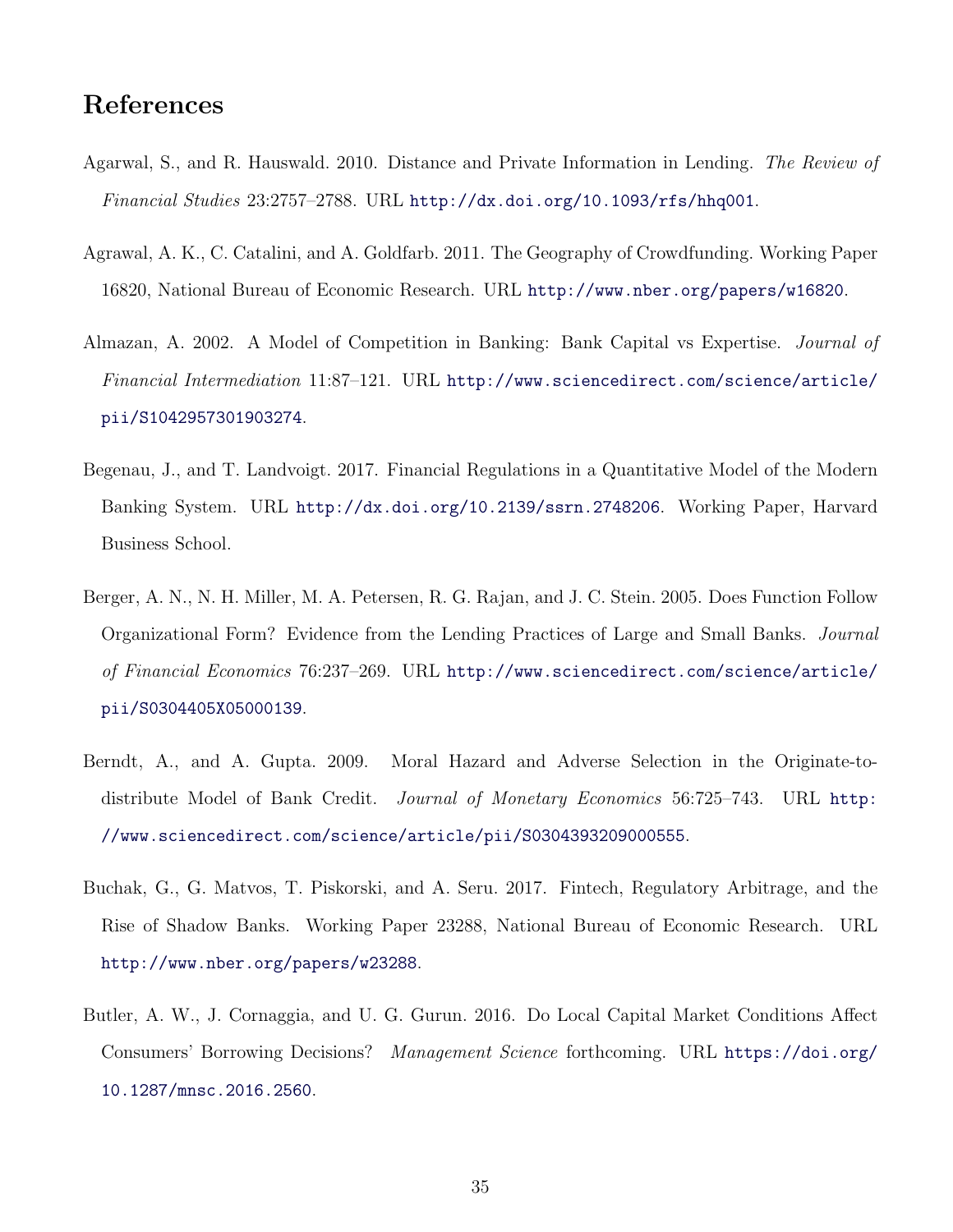- <span id="page-36-6"></span>Carbo-Valverde, S., and H. Perez-Saiz. 2016. The Pricing of Financial Products in Retail Banking: Competition, Geographic Proximity and Credit Limits. URL [http://www.nbp.pl/badania/](http://www.nbp.pl/badania/seminaria/16xii2016.pdf) [seminaria/16xii2016.pdf](http://www.nbp.pl/badania/seminaria/16xii2016.pdf). Working Paper.
- <span id="page-36-5"></span>Chakraborty, I., I. Goldstein, and A. MacKinlay. 2016. Monetary Stimulus and Bank Lending. URL <http://dx.doi.org/10.2139/ssrn.2734910>. Working Paper.
- <span id="page-36-2"></span>Chiesa, G. 1998. Information Production, Banking Industry Structure and Credit Allocation. Research in Economics 52:409–430. URL [http://www.sciencedirect.com/science/article/pii/](http://www.sciencedirect.com/science/article/pii/S1090944398901788) [S1090944398901788](http://www.sciencedirect.com/science/article/pii/S1090944398901788).
- <span id="page-36-7"></span>Conway, J., and M. Plosser. 2017. When Debts Compete, Which Wins? URL [http://](http://libertystreeteconomics.newyorkfed.org/2017/03/when-debts-compete-which-wins.html) [libertystreeteconomics.newyorkfed.org/2017/03/when-debts-compete-which-wins.html](http://libertystreeteconomics.newyorkfed.org/2017/03/when-debts-compete-which-wins.html).
- <span id="page-36-0"></span>De Roure, C., L. Pelizzon, and P. Tasca. 2016. How Does P2P Lending Fit into the Consumer Credit Market? Discussion Paper 30, Deutsche Bundesbank. URL [https://www.econstor.eu/](https://www.econstor.eu/bitstream/10419/144836/1/865628904.pdf) [bitstream/10419/144836/1/865628904.pdf](https://www.econstor.eu/bitstream/10419/144836/1/865628904.pdf).
- <span id="page-36-8"></span>Dell'Ariccia, G., and R. Marquez. 2004. Information and Bank Credit Allocation. *Journal of Fi*nancial Economics 72:185–214. URL [http://www.sciencedirect.com/science/article/pii/](http://www.sciencedirect.com/science/article/pii/S0304405X03002101) [S0304405X03002101](http://www.sciencedirect.com/science/article/pii/S0304405X03002101).
- <span id="page-36-1"></span>Duarte, J., S. Siegel, and L. Young. 2012. Trust and Credit: The Role of Appearance in Peer-to-peer Lending. The Review of Financial Studies 25:2455–2484. URL [http://dx.doi.org/10.1093/](http://dx.doi.org/10.1093/rfs/hhs071) [rfs/hhs071](http://dx.doi.org/10.1093/rfs/hhs071).
- <span id="page-36-4"></span>Einav, L., M. Jenkins, and J. Levin. 2013. The Impact of Credit Scoring on Consumer Lending. The RAND Journal of Economics 44:249–274. URL <http://dx.doi.org/10.1111/1756-2171.12019>.
- <span id="page-36-3"></span>Filomeni, S., G. F. Udell, and A. Zazzaro. 2016. Hardening Soft Information: How Far Has Technology Taken Us? URL <http://docs.dises.univpm.it/web/quaderni/pdfmofir/Mofir121.pdf>. Working Paper.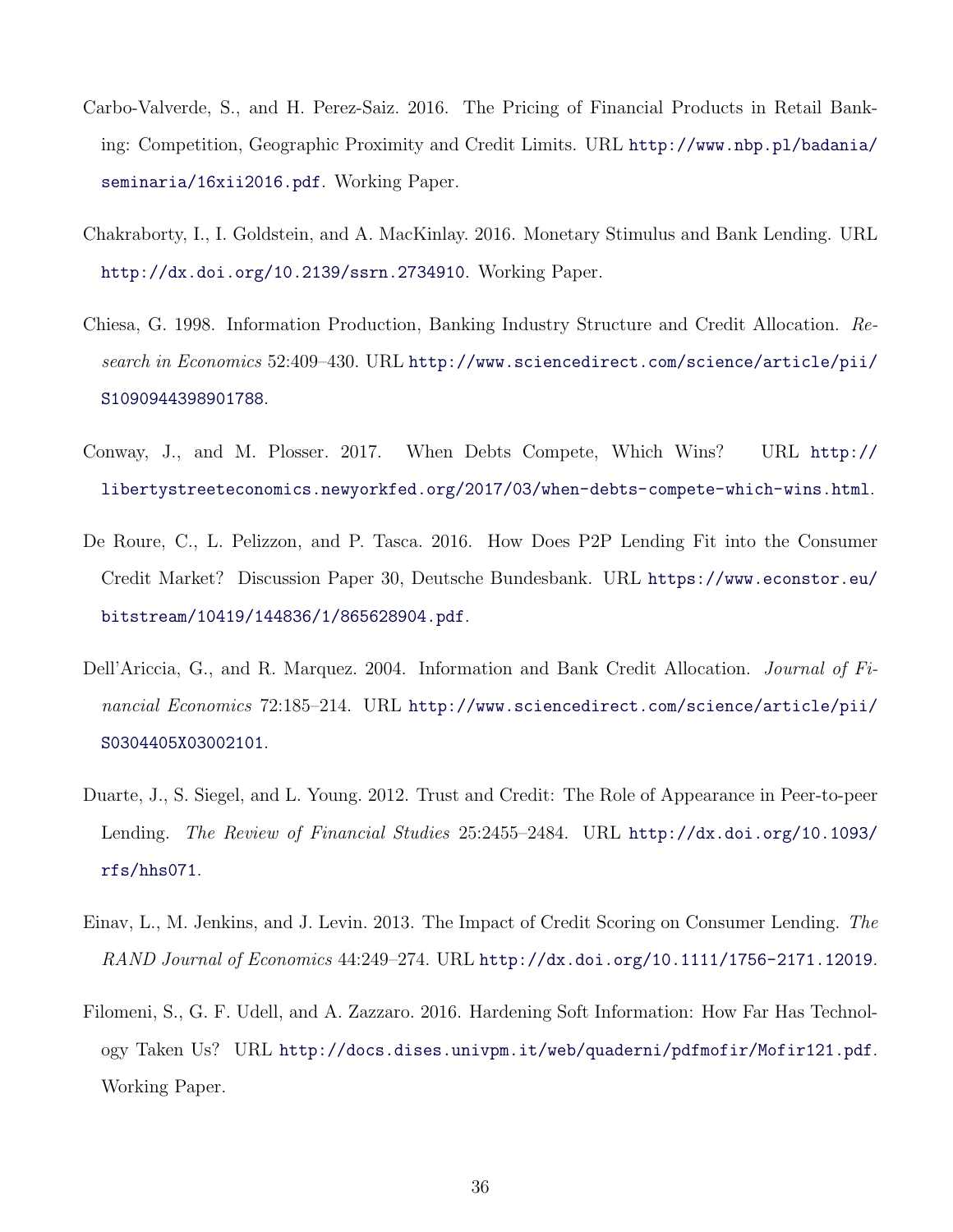- <span id="page-37-6"></span>Freedman, D. M., and M. R. Nutting. 2015. A Brief History of Crowdfunding Including Rewards, Donation, Debt, and Equity Platforms in the USA. URL [http://www.freedman-chicago.com/](http://www.freedman-chicago.com/ec4i/History-of-Crowdfunding.pdf) [ec4i/History-of-Crowdfunding.pdf](http://www.freedman-chicago.com/ec4i/History-of-Crowdfunding.pdf). Article.
- <span id="page-37-8"></span>Freedman, S. M., and G. Z. Jin. 2011. Learning by Doing with Asymmetric Information: Evidence from Prosper.com. Working Paper 16855, National Bureau of Economic Research. URL [http:](http://www.nber.org/papers/w16855) [//www.nber.org/papers/w16855](http://www.nber.org/papers/w16855).
- <span id="page-37-4"></span>Freedman, S. M., and G. Z. Jin. 2017. The information Value of Online Social Networks: Lessons from Peer-to-peer Lending. International Journal of Industrial Organization 51:185–222. URL <http://www.sciencedirect.com/science/article/pii/S0167718716302776>.
- <span id="page-37-0"></span>Hauswald, R., and R. Marquez. 2003. Information Technology and Financial Services Competition. The Review of Financial Studies 16:921–948. URL <http://dx.doi.org/10.1093/rfs/hhg017>.
- <span id="page-37-1"></span>Hauswald, R., and R. Marquez. 2006. Competition and Strategic Information Acquisition in Credit Markets. The Review of Financial Studies 19:967–1000. URL [http://dx.doi.org/10.1093/rfs/](http://dx.doi.org/10.1093/rfs/hhj021) hhj $021$ .
- <span id="page-37-5"></span>Havrylchyk, O., C. Mariotto, T.-U. Rahim, and M. Verdier. 2017. What Drives the Expansion of the Peer-to-peer Lending? URL <http://dx.doi.org/10.2139/ssrn.2841316>. Working Paper.
- <span id="page-37-3"></span>Hildebrand, T., M. Puri, and J. Rocholl. 2017. Adverse Incentives in Crowdfunding. *Management* Science 63:587–608. URL <https://doi.org/10.1287/mnsc.2015.2339>.
- <span id="page-37-2"></span>Iyer, R., A. I. Khwaja, E. F. P. Luttmer, and K. Shue. 2016. Screening Peers Softly: Inferring the Quality of Small Borrowers. Management Science 62:1554–1577. URL [https://doi.org/10.](https://doi.org/10.1287/mnsc.2015.2181) [1287/mnsc.2015.2181](https://doi.org/10.1287/mnsc.2015.2181).
- <span id="page-37-7"></span>Kashyap, A. K., and J. C. Stein. 2000. What Do a Million Observations on Banks Say about the Transmission of Monetary Policy? The American Economic Review 90:407–428. URL [http:](http://www.jstor.org/stable/117336) [//www.jstor.org/stable/117336](http://www.jstor.org/stable/117336).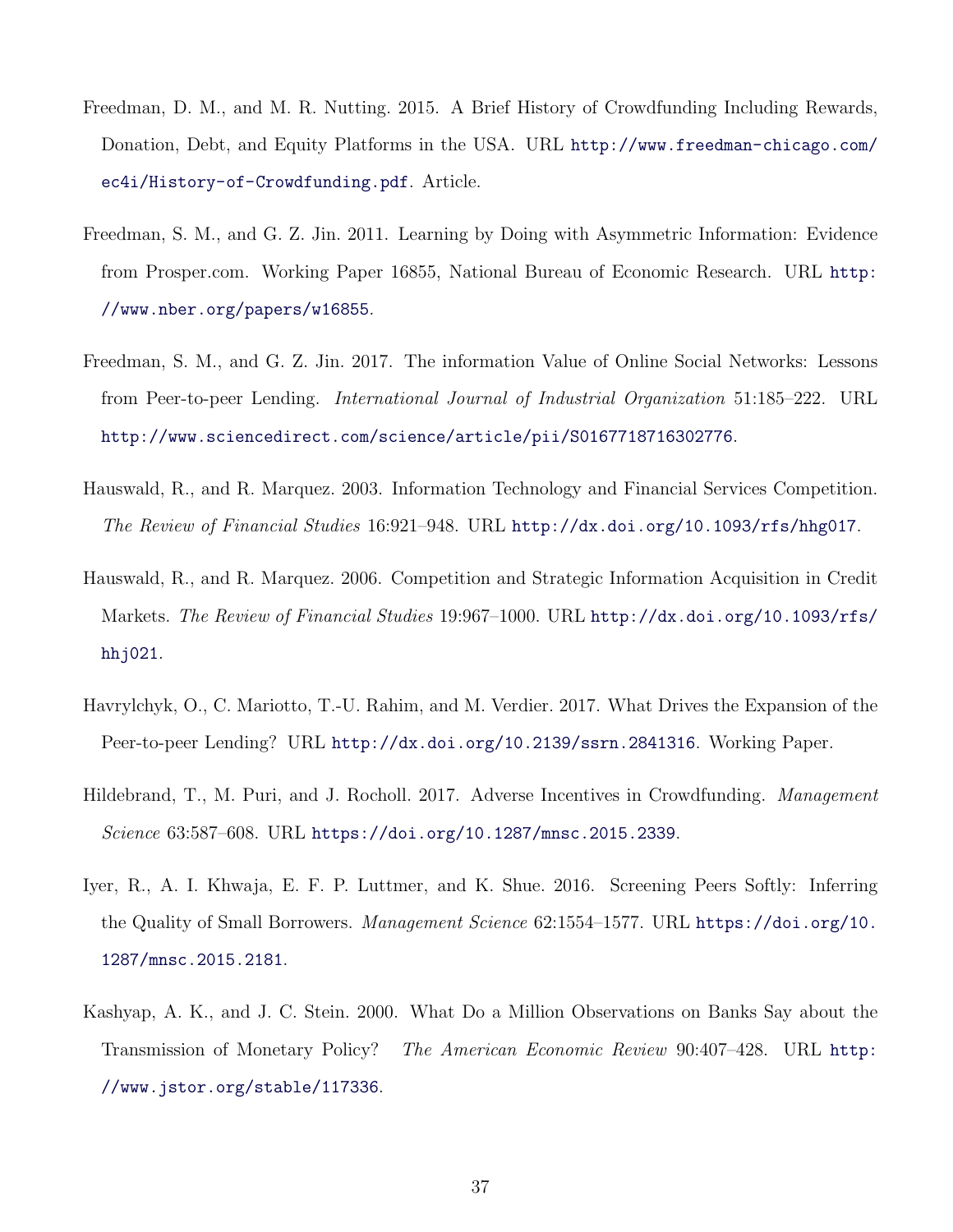- <span id="page-38-2"></span>Kim, K., and S. Viswanathan. 2016. The 'Experts' in the Crowd: The Role of 'Expert' Investors in a Crowdfunding Market. URL <http://dx.doi.org/10.2139/ssrn.2258243>. Working Paper.
- <span id="page-38-3"></span>Lin, M., N. R. Prabhala, and S. Viswanathan. 2013. Judging Borrowers by the Company They Keep: Friendship Networks and Information Asymmetry in Online Peer-to-Peer Lending. Management Science 59:17–35. URL <https://doi.org/10.1287/mnsc.1120.1560>.
- <span id="page-38-1"></span>Lin, M., R. Sias, and Z. Wei. 2015. "Smart Money": Institutional Investors in Online Crowdfunding. URL [https://pdfs.semanticscholar.org/9ca7/06ef61a150657023811c50476358be8e83d1.](https://pdfs.semanticscholar.org/9ca7/06ef61a150657023811c50476358be8e83d1.pdf) [pdf](https://pdfs.semanticscholar.org/9ca7/06ef61a150657023811c50476358be8e83d1.pdf). Working Paper.
- <span id="page-38-8"></span>Loutskina, E., and P. E. Strahan. 2009. Securitization and the Declining Impact of Bank Finance on Loan Supply: Evidence from Mortgage Originations. The Journal of Finance 64:861–889. URL <http://dx.doi.org/10.1111/j.1540-6261.2009.01451.x>.
- <span id="page-38-4"></span>Loutskina, E., and P. E. Strahan. 2011. Informed and Uninformed Investment in Housing: The Downside of Diversification. The Review of Financial Studies 24:1447-1480. URL [http://dx.](http://dx.doi.org/10.1093/rfs/hhq142) [doi.org/10.1093/rfs/hhq142](http://dx.doi.org/10.1093/rfs/hhq142).
- <span id="page-38-5"></span>Parlour, C. A., and G. Plantin. 2008. Loan Sales and Relationship Banking. The Journal of Finance 63:1291–1314. URL <http://dx.doi.org/10.1111/j.1540-6261.2008.01358.x>.
- <span id="page-38-0"></span>Petersen, M. A., and R. G. Rajan. 2002. Does Distance Still Matter? The Information Revolution in Small Business Lending. The Journal of Finance 57:2533–2570. URL [http://dx.doi.org/10.](http://dx.doi.org/10.1111/1540-6261.00505) [1111/1540-6261.00505](http://dx.doi.org/10.1111/1540-6261.00505).
- <span id="page-38-6"></span>Rajan, U., A. Seru, and V. Vig. 2010. Statistical Default Models and Incentives. The American Economic Review 100:506–510. URL <http://www.jstor.org/stable/27805048>.
- <span id="page-38-7"></span>Rajan, U., A. Seru, and V. Vig. 2015. The Failure of Models that Predict Failure: Distance, Incentives, and Defaults. Journal of Financial Economics 115:237–260. URL [http://www.](http://www.sciencedirect.com/science/article/pii/S0304405X14002098) [sciencedirect.com/science/article/pii/S0304405X14002098](http://www.sciencedirect.com/science/article/pii/S0304405X14002098).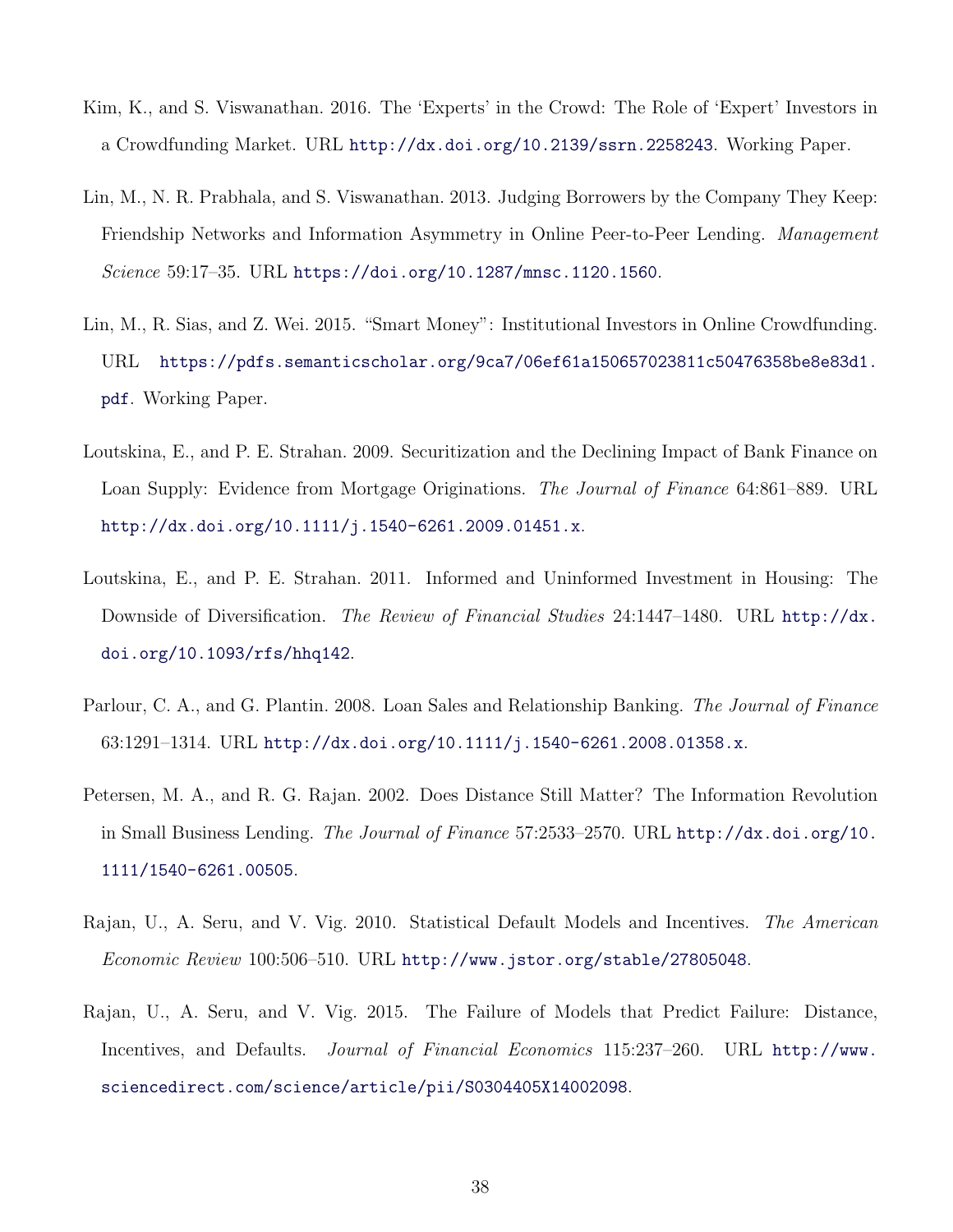- <span id="page-39-2"></span>Ramcharan, R., and C. Crowe. 2013. The Impact of House Prices on Consumer Credit: Evidence from an Internet Bank. Journal of Money, Credit and Banking 45:1085–1115. URL [http://dx.](http://dx.doi.org/10.1111/jmcb.12045) [doi.org/10.1111/jmcb.12045](http://dx.doi.org/10.1111/jmcb.12045).
- <span id="page-39-6"></span>Rigbi, O. 2013. The Effects of Usury Laws: Evidence from the Online Loan Market. The Review of Economics and Statistics 95:1238–1248. URL [http://dx.doi.org/10.1162/REST\\_a\\_00310](http://dx.doi.org/10.1162/REST_a_00310).
- <span id="page-39-1"></span>Senney, G. T. 2016. The Geography of Bidder Behavior in Peer-to-Peer Credit Markets. URL <http://dx.doi.org/10.2139/ssrn.2721756>. Working Paper.
- <span id="page-39-3"></span>Stein, J. C. 2002. Information Production and Capital Allocation: Decentralized versus Hierarchical Firms. The Journal of Finance 57:1891–1921. URL [http://dx.doi.org/10.1111/0022-1082.](http://dx.doi.org/10.1111/0022-1082.00483) [00483](http://dx.doi.org/10.1111/0022-1082.00483).
- <span id="page-39-5"></span>United States Government Accountability Office. 2011. Person-to-person Lending: New Regulatory Challenges Could Emerge as the Industry Grows. Report GAO-11-613, United States Government Accountability Office. URL <http://www.gao.gov/products/GAO-11-613>.
- U.S. Department of the Treasury. 2016. Opportunities and Challenges in Online Marketplace Lending. Report, U.S. Department of the Treasury. URL [https://www.treasury.gov/connect/blog/](https://www.treasury.gov/connect/blog/Documents/Opportunities and Challenges in Online Marketplace Lending vRevised.pdf) [Documents/OpportunitiesandChallengesinOnlineMarketplaceLendingvRevised.pdf](https://www.treasury.gov/connect/blog/Documents/Opportunities and Challenges in Online Marketplace Lending vRevised.pdf).
- <span id="page-39-4"></span>Wei, Z., and M. Lin. 2016. Market Mechanisms in Online Peer-to-Peer Lending. *Management Science* forthcoming. URL <https://doi.org/10.1287/mnsc.2016.2531>.
- <span id="page-39-0"></span>Zhang, J., and P. Liu. 2012. Rational Herding in Microloan Markets. *Management Science* 58:892– 912. URL <https://doi.org/10.1287/mnsc.1110.1459>.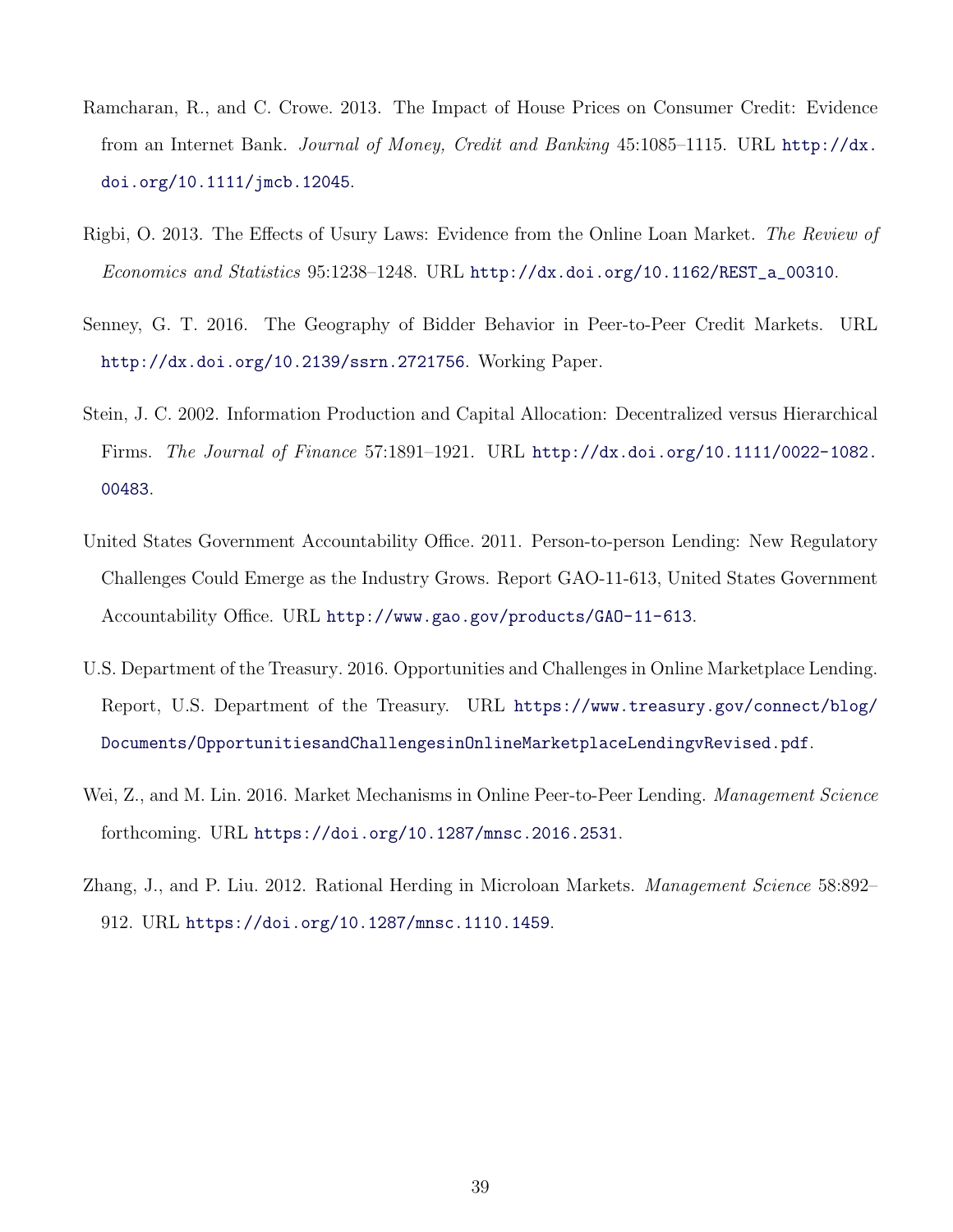

Figure 1. Average Quarterly Peer-to-peer Loan Volume

The figure above shows the aggregate loan volume in \$ millions originating from peer-to-peer marketplace platforms Prosper Marketplace and LendingClub Corporation in each quarter.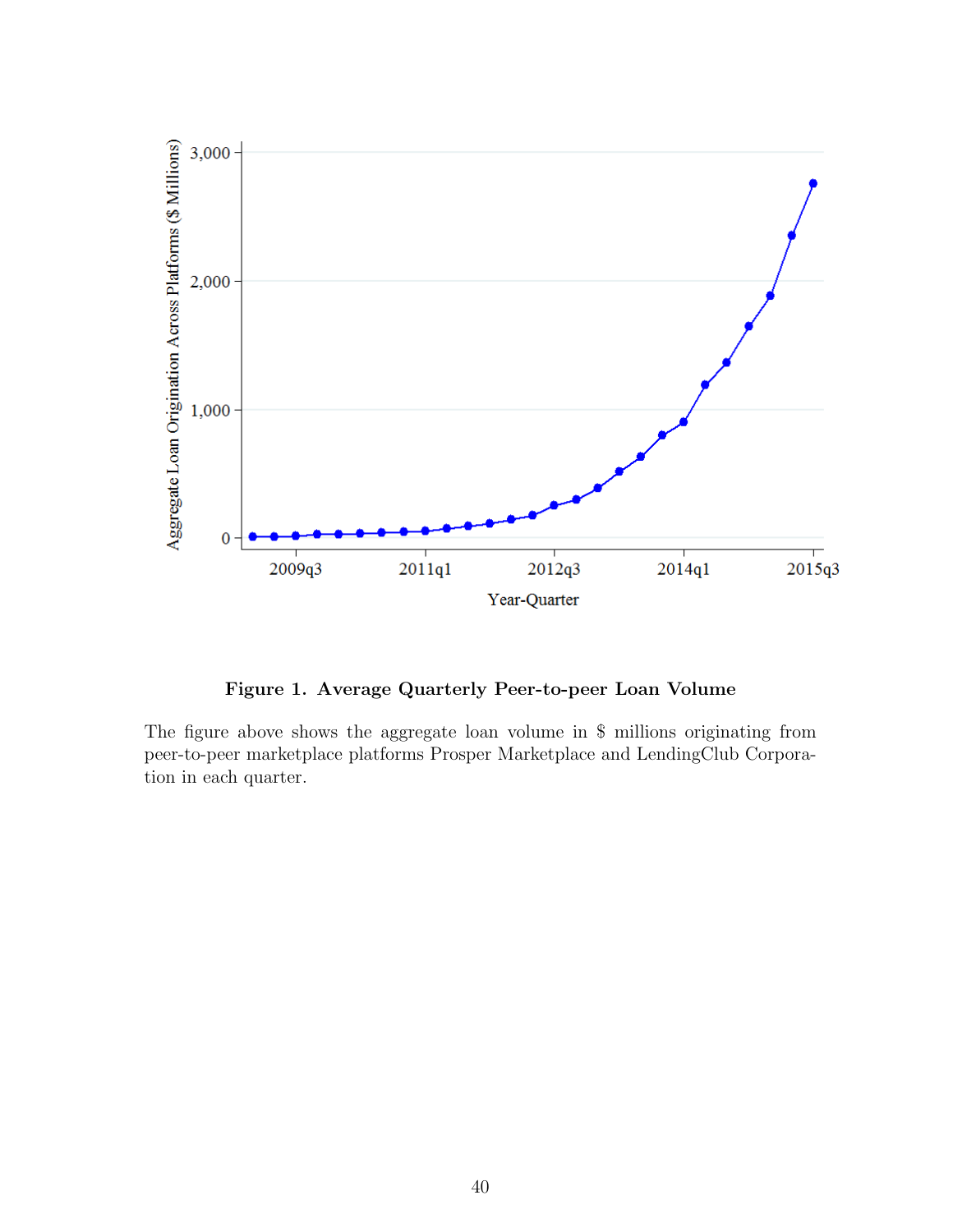

### Figure 2. BankNewport Personal Loan Sub-segments before and after LendingClub Partnership

The figure above shows the quarterly loan volume for BankNewport as reported to the FDIC for each personal credit sub-segment in \$ thousands. The three sub-segments, Personal (Student, Unsecured Personal), Auto, and Non-revolving, are shown before and after the deal with LendingClub announced in 2015Q2 to allow BankNewport to purchase loans on the LendingClub platform.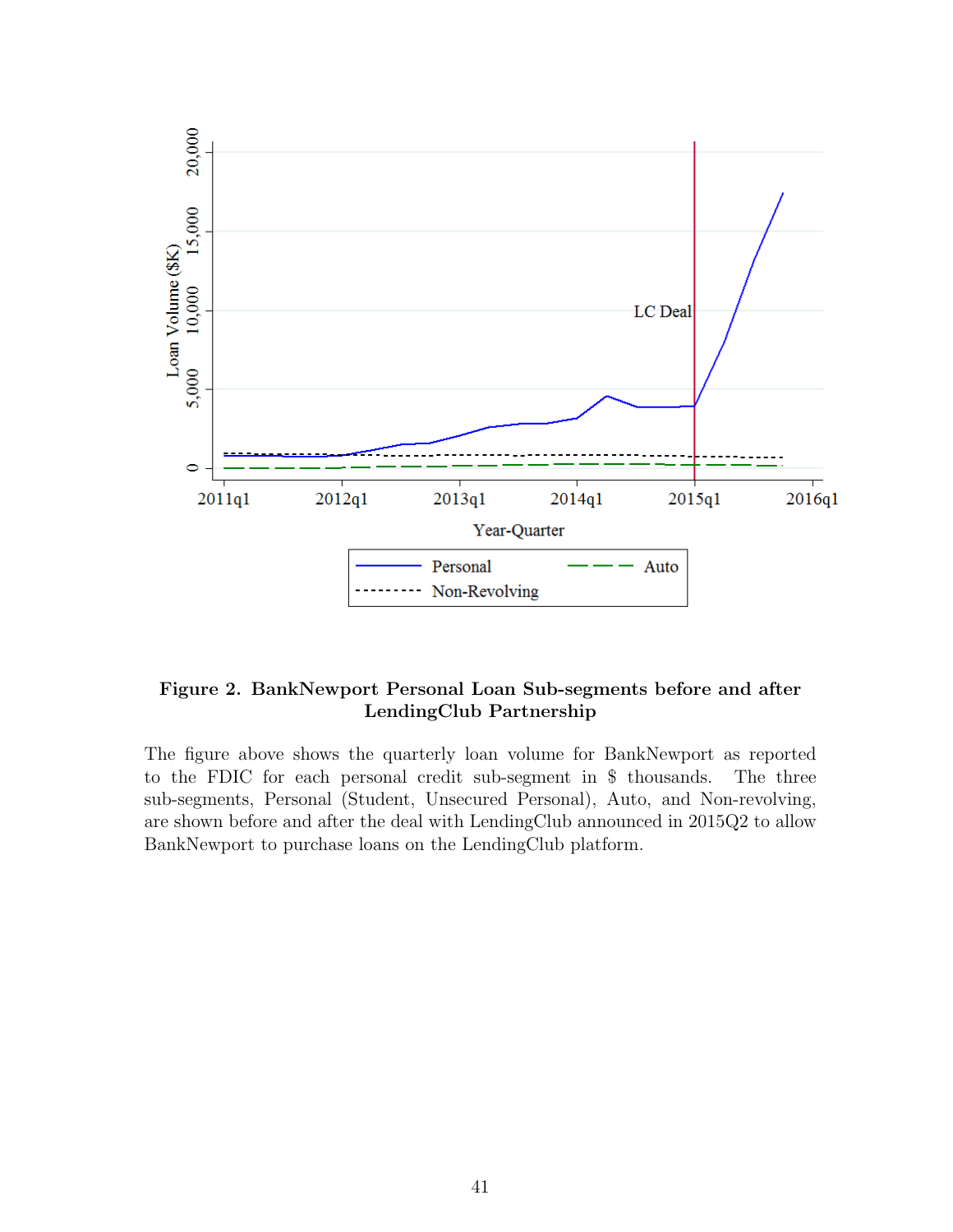

### Figure 3. Daily Investment and Fraction of US Population Residing in States Registered to Purchase Securities on the Prosper Marketplace Platform

The figure above graphs the fraction of the US population able to invest on Prosper according to state security regulator interviews. The actual registration incorporates registration lapses while the assumed registration does not. Daily investment volume on Prosper is graphed on the secondary axis.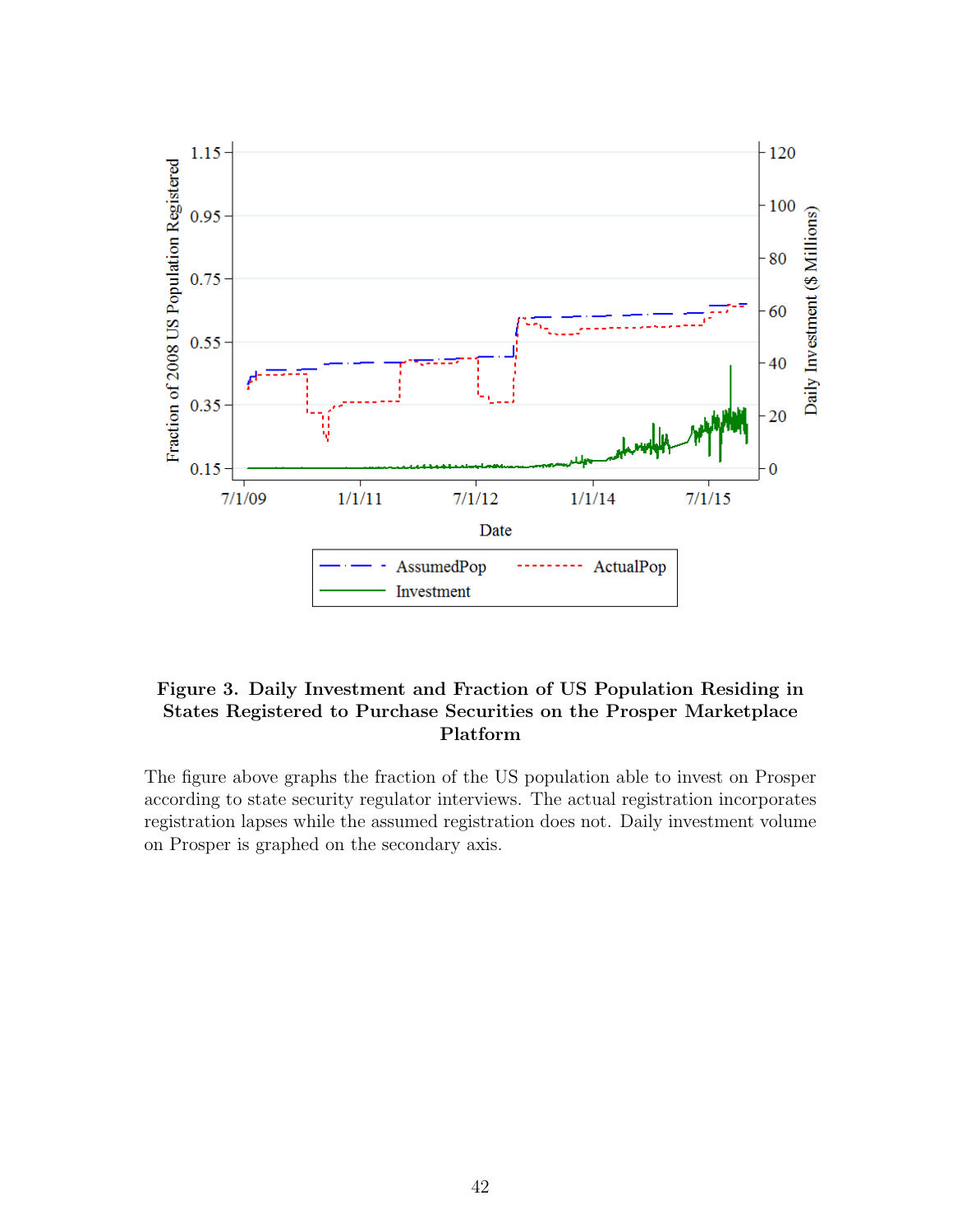

### Figure 4. Daily Investment and Fraction of US Population Residing in States Registered to Purchase Securities on LendingClub Corporation Platform

The figure above graphs the fraction of the US population able to invest on LendingClub according to state security regulator interviews. The actual registration incorporates registration lapses while the assumed registration does not. Daily investment volume on LendingClub is graphed on the secondary axis. We assume all U.S. residents can invest on LendingClub after the public listing of common stock on the NYSE on December 11, 2014.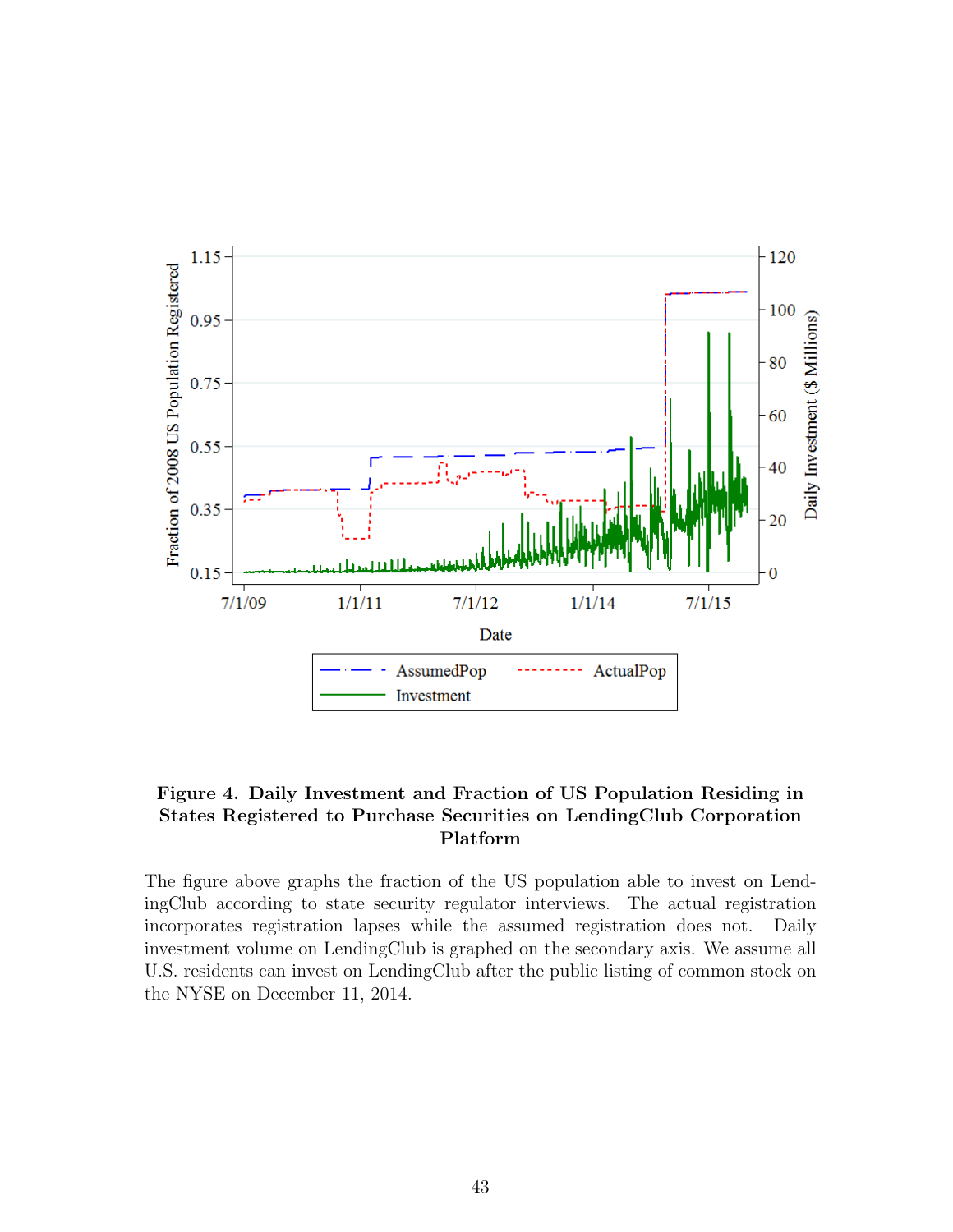### Table 1. Summary Statistics

Reported are the number of observations, mean, and distribution of the main variables used in the analysis. Panel A presents summary statistics for the full sample while Panel B.1 and B.2 present summary statistics for the small and large commercial bank subsamples. Panel C presents summary statistics for the local and macro economy.

Panel A. Full Sample

| Variable Name          | N       | Mean   | Std. Dev. | P <sub>25</sub> | <b>P50</b> | P75    |
|------------------------|---------|--------|-----------|-----------------|------------|--------|
| $P2P volume (\$B)$     | 164,711 | 0.0170 | 0.0314    | 0.0007          | 0.0037     | 0.0182 |
| P2PLowRating (\$B)     | 164,711 | 0.0024 | 0.0049    | 0.0001          | 0.0006     | 0.0025 |
| P2PHighRating (\$B)    | 164,711 | 0.0155 | 0.0323    | 0.0006          | 0.0030     | 0.0152 |
| TotalLoans (\$B)       | 164,711 | 0.3416 | 1.7078    | 0.0451          | 0.0994     | 0.2266 |
| $C\&$ ILoans (\$B)     | 164,711 | 0.0476 | 0.2982    | 0.0038          | 0.0102     | 0.0273 |
| RealLoans (\$B)        | 164,711 | 0.2337 | 0.9290    | 0.0293          | 0.0727     | 0.1737 |
| AllConsumerLoans (\$B) | 164,711 | 0.0426 | 1.0809    | 0.0013          | 0.0031     | 0.0075 |
| PersonalLoans (\$B)    | 164,711 | 0.0212 | 0.3191    | 0.0012          | 0.0030     | 0.0072 |
| $PL30$ Past $(\$M)$    | 164,711 | 0.2487 | 3.5132    | 0.0000          | 0.0240     | 0.1020 |
| $PL90$ Past $(\$M)$    | 164,711 | 0.0876 | 4.1448    | 0.0000          | 0.0000     | 0.0030 |
| PLChgOff (\$M)         | 164,711 | 0.0498 | 0.7223    | 0.0000          | 0.0010     | 0.0140 |
| TotalAsset (\$B)       | 164,711 | 0.4935 | 1.6688    | 0.0799          | 0.1607     | 0.3499 |
| TotalEquity            | 164,711 | 0.1109 | 0.0423    | 0.0900          | 0.1034     | 0.1224 |
| NetIncome              | 164,711 | 0.0039 | 0.0078    | 0.0016          | 0.0039     | 0.0074 |
| InterestExp            | 164,711 | 0.0063 | 0.0058    | 0.0023          | 0.0044     | 0.0084 |
| <b>MBSHolding</b>      | 164,711 | 0.0798 | 0.0988    | 0.0021          | 0.0470     | 0.1199 |
| AllConsumerLoans/TA    | 164,711 | 0.0332 | 0.0392    | 0.0089          | 0.0218     | 0.0428 |
| PLLoans/TA             | 164,711 | 0.0317 | 0.0356    | 0.0083          | 0.0210     | 0.0418 |
| PL30Past/TA            | 164,711 | 0.0006 | 0.0012    | 0.0000          | 0.0001     | 0.0006 |
| PL90Past/TA            | 164,711 | 0.0001 | 0.0003    | 0.0000          | 0.0000     | 0.0000 |
| PLChgOff/TA            | 164,711 | 0.0001 | 0.0002    | 0.0000          | 0.0000     | 0.0001 |
| $C\&Iloans/TA$         | 164,711 | 0.0815 | 0.0647    | 0.0376          | 0.0672     | 0.1080 |
| RealLoans/TA           | 164,711 | 0.4495 | 0.1741    | 0.3279          | 0.4612     | 0.5776 |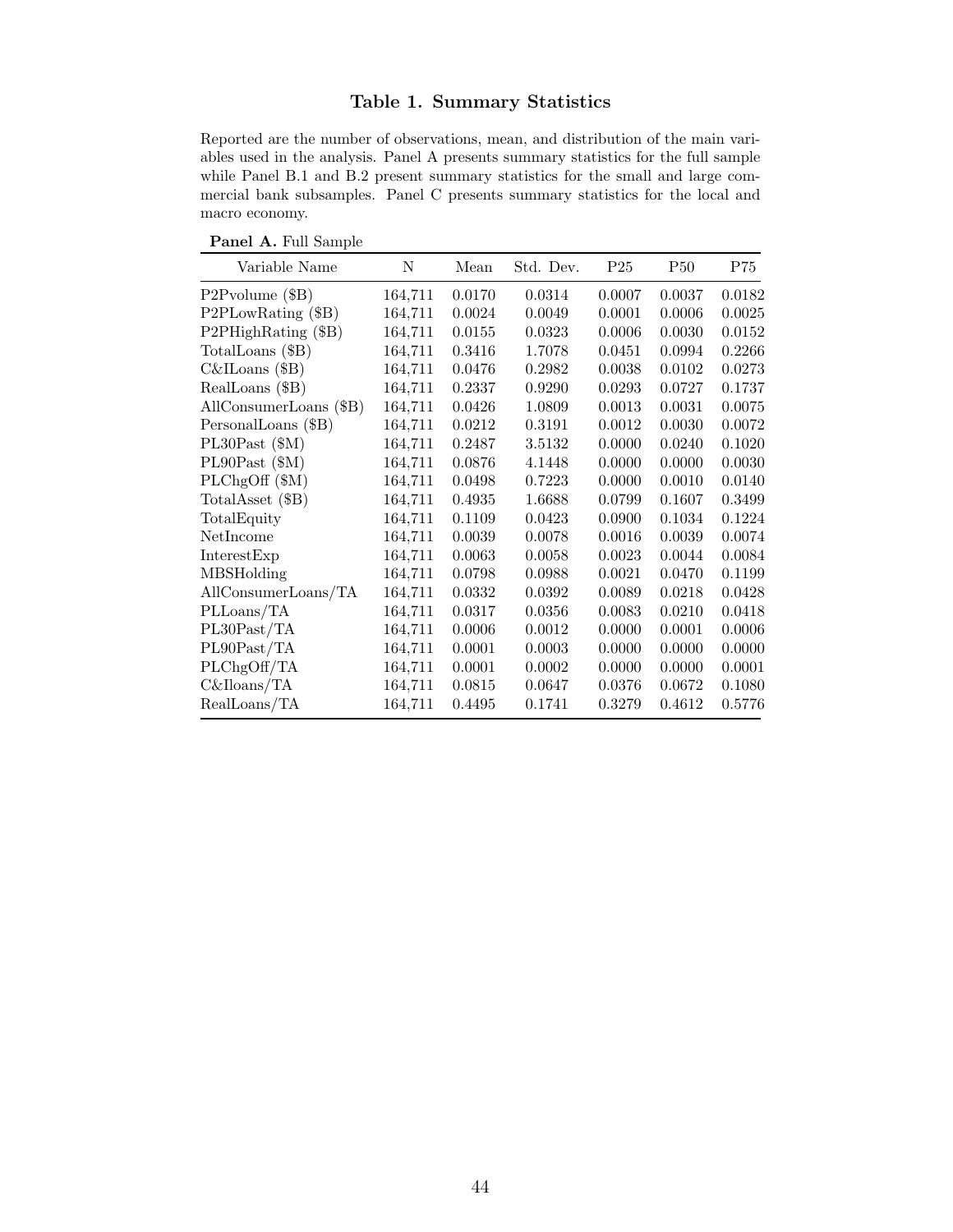Panel B.1. Small Banks (i.e., Banks with Total Assets<\$300M)

| Variable Name          | N       | Mean   | Std. Dev. | P <sub>25</sub> | <b>P50</b> | P75    |
|------------------------|---------|--------|-----------|-----------------|------------|--------|
| TotalLoans (\$B)       | 116,632 | 0.0764 | 0.0532    | 0.0331          | 0.0646     | 0.1101 |
| $C\&$ ILoans (\$B)     | 116,632 | 0.0100 | 0.0112    | 0.0027          | 0.0064     | 0.0132 |
| RealLoans (\$B)        | 116,632 | 0.0565 | 0.0447    | 0.0205          | 0.0453     | 0.0826 |
| AllConsumerLoans (\$B) | 116,632 | 0.0040 | 0.0068    | 0.0010          | 0.0023     | 0.0048 |
| PersonalLoans (\$B)    | 116,632 | 0.0039 | 0.0061    | 0.0010          | 0.0023     | 0.0047 |
| $PL30$ Past $(\$M)$    | 116,632 | 0.0750 | 0.2181    | 0.0000          | 0.0180     | 0.0740 |
| $PL90$ Past $(\$M)$    | 116,632 | 0.0119 | 0.1335    | 0.0000          | 0.0000     | 0.0020 |
| $PLChgOff$ ( $M$ )     | 116,632 | 0.0106 | 0.0519    | 0.0000          | 0.0000     | 0.0070 |
| TotalAsset (\$B)       | 116,632 | 0.1228 | 0.0744    | 0.0616          | 0.1081     | 0.1747 |
| TotalEquity            | 116,632 | 0.1127 | 0.0455    | 0.0902          | 0.1043     | 0.1246 |
| NetIncome              | 116,632 | 0.0038 | 0.0079    | 0.0014          | 0.0038     | 0.0074 |
| InterestExp            | 116,632 | 0.0063 | 0.0056    | 0.0024          | 0.0045     | 0.0084 |
| <b>MBSHolding</b>      | 116,632 | 0.0730 | 0.0986    | 0.0001          | 0.0352     | 0.1088 |
|                        |         |        |           |                 |            |        |

Panel B.2. Large Banks (i.e., Banks with Total Assets≥\$300M)

| Variable Name          | N      | Mean   | Std. Dev. | P <sub>25</sub> | <b>P50</b> | P75    |
|------------------------|--------|--------|-----------|-----------------|------------|--------|
| TotalLoans (\$B)       | 48,079 | 0.9850 | 3.0660    | 0.2612          | 0.3891     | 0.7022 |
| $C\&$ ILoans (\$B)     | 48,079 | 0.1389 | 0.5408    | 0.0222          | 0.0449     | 0.0981 |
| RealLoans (\$B)        | 48,079 | 0.6636 | 1.6404    | 0.1984          | 0.2994     | 0.5394 |
| AllConsumerLoans (\$B) | 48,079 | 0.1362 | 1.9976    | 0.0031          | 0.0088     | 0.0216 |
| PersonalLoans (\$B)    | 48,079 | 0.0632 | 0.5884    | 0.0028          | 0.0082     | 0.0201 |
| $PL30$ Past $(\$M)$    | 48,079 | 0.6701 | 6.4745    | 0.0030          | 0.0520     | 0.2340 |
| $PL90$ Past $(\$M)$    | 48,079 | 0.2713 | 7.6657    | 0.0000          | 0.0000     | 0.0050 |
| PLChgOff (\$M)         | 48,079 | 0.1448 | 1.3296    | 0.0000          | 0.0100     | 0.0480 |
| TotalAsset (\$B)       | 48,079 | 1.3927 | 2.8958    | 0.4006          | 0.5879     | 1.0749 |
| TotalEquity            | 48,079 | 0.1067 | 0.0332    | 0.0897          | 0.1015     | 0.1177 |
| NetIncome              | 48,079 | 0.0044 | 0.0077    | 0.0019          | 0.0042     | 0.0075 |
| InterestExp            | 48,079 | 0.0064 | 0.0062    | 0.0022          | 0.0044     | 0.0084 |
| <b>MBSHolding</b>      | 48,079 | 0.0964 | 0.0974    | 0.0212          | 0.0724     | 0.1406 |

### Panel C. Local and Macro Economy

| Variable Name         | N       | Mean   | Std. Dev. | P <sub>25</sub> | <b>P50</b> | P75    |
|-----------------------|---------|--------|-----------|-----------------|------------|--------|
| PerCapitalnc(\$)      | 164,711 | 42,548 | 5,617     | 38,438          | 42,164     | 45,862 |
| Unemp $(\%)$          | 164,711 | 7.0729 | 2.0603    | 5.5             | 6.9        | 8.4712 |
| AutoDebt $(\$)$       | 164,711 | 3,351  | 682       | 2,860           | 3,190      | 3,672  |
| $CCDebt$ $(\$)$       | 164,711 | 2,724  | 425       | 2,410           | 2,680      | 2,990  |
| MortDebt $(\$)$       | 164,711 | 28,833 | 9,399     | 22,980          | 25,050     | 33,970 |
| AutoDebtDeling $(\%)$ | 164,711 | 3.6876 | 1.4487    | 2.62            | 3.47       | 4.47   |
| $CCDebtDeling (\%)$   | 164,711 | 9.1472 | 2.6686    | 7.11            | 8.76       | 10.56  |
| MortDebtDelinq $(\%)$ | 164,711 | 3.9268 | 2.8954    | 2.1845          | 3.20       | 4.51   |
| MBSActivity (\$B)     | 164,711 | 0.1159 | 0.1022    | 0.0067          | 0.0909     | 0.2008 |
| TBActivity (\$B)      | 164,711 | 0.1017 | 0.0836    | 0.0360          | 0.1320     | 0.1350 |
| AssumedPopLC          | 164,711 | 0.5557 | 0.1804    | 0.4139          | 0.5204     | 0.5330 |
| AssumedPopPR          | 164.711 | 0.5478 | 0.0785    | 0.4825          | 0.5020     | 0.6325 |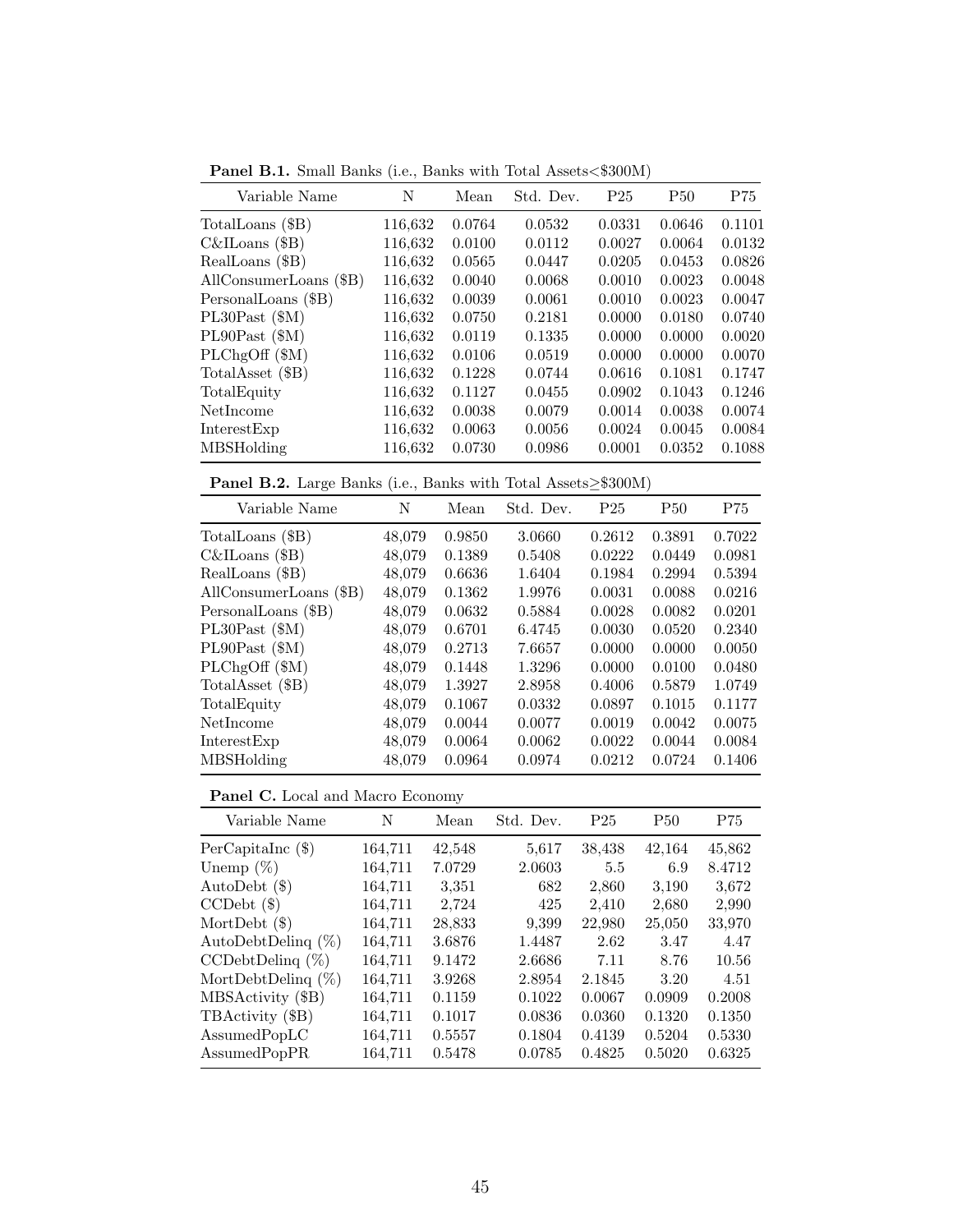### Table 2. Effect of Peer-to-peer Lending on Personal Loan Volume of Commercial Banks

Ordinary least squares regression results from Equation (1) where total consumer loan volume and personal loans are regressed on peer-to-peer loan volume, bank characteristics, and local economy controls. P2PV olume is the volume of peer-to-peer loans originated in lender i's market where a lender's market is defined by its deposit-weighted geographic footprint in quarter t.  $P2P LowRating$  is the volume of low credit rating peer-to-peer loans originated in lender i's market where a lender's market is defined by its deposit-weighted geographic footprint in quarter t. P2PHighRating is the volume of high credit rating peer-to-peer loans originated in lender  $i$ 's market where a lender's market is defined by its deposit-weighted geographic footprint in quarter t. TotalAsset is the total assets of lender i in quarter t. TotalEquity is the ratio of bank i's equity to total assets in quarter t. NetIncome is the ratio of bank i's net income to total assets. Interest Exp is bank i's net interest expense over total deposits in quarter t. Bank characteristic variables are winsorized at the 1% and 99%. Local economy controls are state level statistics weighted by bank i's deposit-weighted geographic footprint. The regression includes bank fixed effects and year-quarter fixed effects. Standard errors are clustered at the bank level. Numbers in parenthesis are t-statistics. \*\*\*, \*\*, and \* represent 1%, 5%, and 10% significance respectively.

|                             | (1)                   | (2)                     | (3)                      | (4)                      |
|-----------------------------|-----------------------|-------------------------|--------------------------|--------------------------|
|                             | All Consumer Loans    | Personal Loans          | All Consumer Loans       | Personal Loans           |
| $P2P volume_{it}$           | $-0.010$<br>$(-1.63)$ | $-0.013**$<br>$(-2.14)$ |                          |                          |
| $P2PLowRating_{it}$         |                       |                         | $-0.226***$<br>$(-2.72)$ | $-0.200***$<br>$(-2.63)$ |
| $P2PHighRating_{it}$        |                       |                         | $0.028*$<br>(1.83)       | 0.022<br>(1.58)          |
| <b>Bank Characteristics</b> |                       |                         |                          |                          |
| $Total Asset_{it}$          | $0.001*$              | $0.001***$              | $0.001*$                 | $0.001***$               |
|                             | (1.94)                | (3.04)                  | (1.94)                   | (3.04)                   |
| $TotalEquity_{it}$          | 0.010                 | 0.002                   | 0.010                    | 0.002                    |
|                             | (1.09)                | (0.38)                  | (1.09)                   | (0.38)                   |
| $NetIncome_{it}$            | $0.097***$            | $0.091***$              | $0.097***$               | $0.092***$               |
|                             | (7.86)                | (7.98)                  | (7.87)                   | (8.00)                   |
| $InterestExp_{it}$          | $-0.068*$             | $-0.106***$             | $-0.071*$                | $-0.109***$              |
|                             | $(-1.74)$             | $(-3.35)$               | $(-1.84)$                | $(-3.46)$                |
| <b>Local Economy</b>        |                       |                         |                          |                          |
| $PerCapitalInc_{it}$        | 0.115                 | 0.161                   | 0.096                    | 0.146                    |
|                             | (0.85)                | (1.32)                  | (0.70)                   | (1.19)                   |
| $Unemp_{it}$                | $-0.017$              | $-0.011$                | $-0.014$                 | $-0.008$                 |
|                             | $(-0.99)$             | $(-0.69)$               | $(-0.83)$                | $(-0.50)$                |
| $AutoDebt_{it}$             | $-5.452***$           | $-5.230***$             | $-5.506***$              | $-5.293***$              |
|                             | $(-5.63)$             | $(-5.90)$               | $(-5.67)$                | $(-5.96)$                |
| $CCDebt_{it}$               | 2.535                 | 1.809                   | 2.360                    | 1.616                    |
|                             | (1.42)                | (1.09)                  | (1.33)                   | (0.98)                   |
| $MortDebt_{it}$             | $-0.437***$           | $-0.479***$             | $-0.427***$              | $-0.470***$              |
|                             | $(-3.19)$             | $(-4.02)$               | $(-3.12)$                | $(-3.95)$                |
| $AutoDebtDelinq_{it}$       | 0.010                 | 0.005                   | 0.010                    | 0.005                    |
|                             | (0.29)                | (0.17)                  | (0.30)                   | (0.15)                   |
| $CCDebtDelinq_{it}$         | $0.070***$            | $0.056***$              | $0.078***$               | $0.063***$               |
|                             | (3.43)                | (2.98)                  | (3.90)                   | (3.46)                   |
| $MortDebtDelinq_{it}$       | $-0.041**$            | $-0.036**$              | $-0.041**$               | $-0.035**$               |
|                             | $(-2.45)$             | $(-2.44)$               | $(-2.47)$                | $(-2.42)$                |
| Constant                    | $0.052***$            | $0.054***$              | $0.052***$               | $0.054***$               |
|                             | (7.01)                | (8.33)                  | (7.01)                   | (8.35)                   |
| Year-Quarter FE             | Yes                   | Yes                     | Yes                      | Yes                      |
| <b>Bank FE</b>              | Yes                   | Yes                     | Yes                      | $\operatorname{Yes}$     |
| SE clustered                | Bank                  | Bank                    | Bank                     | Bank                     |
| $R^2$                       | 0.931                 | 0.933                   | 0.931                    | 0.933                    |
| $Adj.R^2$                   | 0.927                 | $0.930\,$               | 0.927                    | $0.930\,$                |
| Obs.                        | 164,711               | 164,711                 | 164,711                  | 164,711                  |
| Number of Banks             | 7,758                 | 7,758                   | 7,758                    | 7,758                    |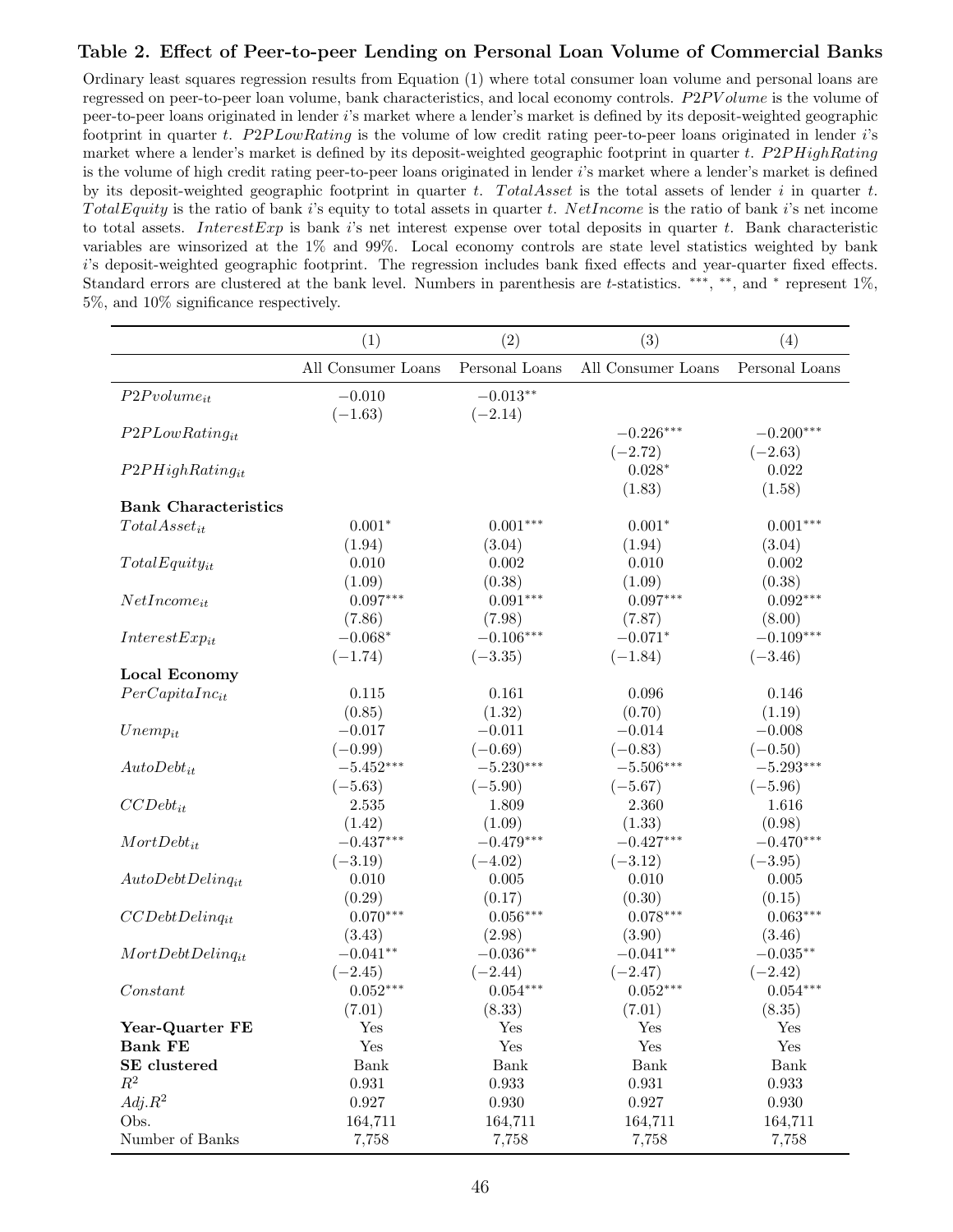# Table 3. Late Payment Status for Personal Loans Table 3. Late Payment Status for Personal Loans

Ordinary least squares regression results from Equation (2) where late payment status variables are regressed on peer-to-peer loan volume, bank characteristics, and local economy controls. In columns  $(1)-(3)$  the dependent variable is the volume of personal loans 30-89 days delinquent. In columns  $(4)-(6)$  the dependent variable is the volume of personal loans  $90+$  days delinquent. In columns  $(7)-(9)$  the dependent variable is the volume of personal loans charged off. P2PV olume is the volume of peer-to-peer loans originated in lender i's market where a lender's market is defined by its deposit-weighted geographic footprint in quarter t. Total Asset is the total assets of lender i in quarter t. Total Equity is the ratio of bank i's equity to total assets in quarter t. NetIncome is the ratio of bank i's net income to total assets. Interest Exp is bank i's net interest expense over total deposits in quarter t. Bank characteristic variables are winsorized at the 1% and 99%. Local economy controls are state level statistics weighted by bank i's deposit-weighted Ordinary least squares regression results from Equation (2) where late payment status variables are regressed on peer-to-peer loan volume, bank  $(4)-(6)$  the dependent variable is the volume of personal loans 90+ days delinquent. In columns  $(7)-(9)$  the dependent variable is the volume of personal loans charged off. *P2PV olume* is the volume of peer-to-peer loans originated in lender *i*'s market where a lender's market is defined by its deposit-weighted geographic footprint in quarter t. TotalAsset is the total assets of lender i in quarter t. TotalEquity is the ratio of bank i's equity to total assets in quarter t. NetIncome is the ratio of bank i's net income to total assets. InterestExp is bank i's net interest expense over total deposits in quarter t. Bank characteristic variables are winsorized at the 1% and 99%. Local economy controls are state level statistics weighted by bank i's deposit-weighted geographic footprint. The regression includes bank fixed effects and year-quarter fixed effects. Standard errors are clustered at the bank level. Numbers in geographic footprint. The regression includes bank fixed effects and year-quarter fixed effects. Standard errors are clustered at the bank level. Numbers in characteristics, and local economy controls. In columns (1)-(3) the dependent variable is the volume of personal loans 30-89 days delinquent. In columns parenthesis are t-statistics.  $***$ ,  $***$ , and \* represent 1%, 5%, and 10% significance respectively. parenthesis are t-statistics. ∗∗∗, ∗∗, and ∗ represent 1%, 5%, and 10% significance respectively.

|                                                                  | $\widehat{E}$            | $\rm \widehat{\Xi}$                                                                                                                                                                                                                                                                                                        | $\odot$         | $\tag{4}$                                                                                                                                                                                                                                                                                            | $\left( 5\right)$                                                                                                                                                                                                                                                                                                                                         | $\circledcirc$                                                                                                                                                                                                                                                                                                                 | $\bigcirc$                                                                                                                                                                                                                                                                                                                                                       | $\circledast$                                                                                                                                                                                                                                                                                                                       | $\begin{pmatrix} 0 \\ 0 \end{pmatrix}$                                                                                                                                                                                                                                                                                            |
|------------------------------------------------------------------|--------------------------|----------------------------------------------------------------------------------------------------------------------------------------------------------------------------------------------------------------------------------------------------------------------------------------------------------------------------|-----------------|------------------------------------------------------------------------------------------------------------------------------------------------------------------------------------------------------------------------------------------------------------------------------------------------------|-----------------------------------------------------------------------------------------------------------------------------------------------------------------------------------------------------------------------------------------------------------------------------------------------------------------------------------------------------------|--------------------------------------------------------------------------------------------------------------------------------------------------------------------------------------------------------------------------------------------------------------------------------------------------------------------------------|------------------------------------------------------------------------------------------------------------------------------------------------------------------------------------------------------------------------------------------------------------------------------------------------------------------------------------------------------------------|-------------------------------------------------------------------------------------------------------------------------------------------------------------------------------------------------------------------------------------------------------------------------------------------------------------------------------------|-----------------------------------------------------------------------------------------------------------------------------------------------------------------------------------------------------------------------------------------------------------------------------------------------------------------------------------|
|                                                                  | $PL30$ Past <sub>t</sub> | $0$ Past $_{t+1}$<br>PL30                                                                                                                                                                                                                                                                                                  | $PL30Fast_{t+}$ | PL90Past                                                                                                                                                                                                                                                                                             | $\verb PL90Pas t _+$                                                                                                                                                                                                                                                                                                                                      | $\texttt{PL90Part}_t$                                                                                                                                                                                                                                                                                                          | PLChgOff                                                                                                                                                                                                                                                                                                                                                         | $PLClngOff_t +$                                                                                                                                                                                                                                                                                                                     | $\texttt{PLClngOff}_t$                                                                                                                                                                                                                                                                                                            |
| $P2P volume_{it}$                                                | $0.369*$<br>(1.68)       | $(1.97)$<br>(1.97)                                                                                                                                                                                                                                                                                                         | $(2.557**$      | $\begin{array}{c} 0.131 \\ 0.92 \end{array}$                                                                                                                                                                                                                                                         | (1.13)                                                                                                                                                                                                                                                                                                                                                    | $\frac{6279^*}{(1.79)}$                                                                                                                                                                                                                                                                                                        | $0.360**$<br>(3.32)                                                                                                                                                                                                                                                                                                                                              | (3.82)                                                                                                                                                                                                                                                                                                                              | $0.483***$<br>(4.06)                                                                                                                                                                                                                                                                                                              |
| <b>Bank Characteristics</b><br>$\label{eq:total} Total Asset it$ | $0.022**$                |                                                                                                                                                                                                                                                                                                                            |                 |                                                                                                                                                                                                                                                                                                      |                                                                                                                                                                                                                                                                                                                                                           |                                                                                                                                                                                                                                                                                                                                |                                                                                                                                                                                                                                                                                                                                                                  |                                                                                                                                                                                                                                                                                                                                     |                                                                                                                                                                                                                                                                                                                                   |
| $To talEquity_{it}$                                              | $-0.472**$<br>(2.45)     |                                                                                                                                                                                                                                                                                                                            |                 |                                                                                                                                                                                                                                                                                                      |                                                                                                                                                                                                                                                                                                                                                           |                                                                                                                                                                                                                                                                                                                                |                                                                                                                                                                                                                                                                                                                                                                  |                                                                                                                                                                                                                                                                                                                                     |                                                                                                                                                                                                                                                                                                                                   |
|                                                                  | $-2.56$                  |                                                                                                                                                                                                                                                                                                                            |                 |                                                                                                                                                                                                                                                                                                      |                                                                                                                                                                                                                                                                                                                                                           |                                                                                                                                                                                                                                                                                                                                |                                                                                                                                                                                                                                                                                                                                                                  |                                                                                                                                                                                                                                                                                                                                     |                                                                                                                                                                                                                                                                                                                                   |
| $NetIncome_{it}$                                                 | $0.803*$<br>(1.71)       |                                                                                                                                                                                                                                                                                                                            |                 |                                                                                                                                                                                                                                                                                                      |                                                                                                                                                                                                                                                                                                                                                           |                                                                                                                                                                                                                                                                                                                                |                                                                                                                                                                                                                                                                                                                                                                  |                                                                                                                                                                                                                                                                                                                                     |                                                                                                                                                                                                                                                                                                                                   |
| $InterestExp_{it}$                                               | $3.139***$<br>(2.69)     | $\begin{array}{c} 0.021^{**} \\ (2.35) \\ -0.563^{**} \\ (-3.10) \\ (1.21) \\ 0.570 \\ (1.21) \\ 3.465^{***} \\ (3.08) \\ \end{array}$                                                                                                                                                                                     |                 | $\begin{array}{r} 0.014^{*}\\ -0.118\\ -0.118\\ 0.63^{*}\\ -0.02)\\ -0.03\\ 0.049\\ 0.000\\ -0.000\\ -0.000\\ -0.000\\ -0.000\\ -0.000\\ -0.000\\ -0.000\\ -0.000\\ -0.000\\ -0.000\\ -0.000\\ -0.000\\ -0.000\\ -0.000\\ -0.000\\ -0.000\\ -0.000\\ -0.000\\ -0.000\\ -0.000\\ -0.000\\ -0.000\\ -$ | $\begin{array}{l} 0.013^{**} \\ 0.013^{**} \\ -1.24^{**} \\ -1.24^{**} \\ -1.24^{**} \\ -1.24^{**} \\ -1.24^{**} \\ -1.24^{**} \\ -1.24^{**} \\ -1.24^{**} \\ -1.24^{**} \\ -1.24^{**} \\ -1.24^{**} \\ -1.24^{**} \\ -1.24^{**} \\ -1.24^{**} \\ -1.24^{**} \\ -1.24^{**} \\ -1.24^{**} \\ -1.24^{**} \\ -1.24^{**} \\ -1.24^{**} \\ -1.24^{**} \\ -1.2$ | $\begin{array}{c} 0.12 \\[-2.15] \begin{array}{c} 0.02 \\[-1.5mm] -0.096 \\[-1.5mm] -0.096 \\[-1.5mm] -0.096 \\[-1.5mm] -0.096 \\[-1.5mm] -0.096 \\[-1.5mm] -0.096 \\[-1.5mm] -0.096 \\[-1.5mm] -0.096 \\[-1.5mm] -0.096 \\[-1.5mm] -0.096 \\[-1.5mm] -0.096 \\[-1.5mm] -0.096 \\[-1.5mm] -0.096 \\[-1.5mm] -0.096 \\[-1.5mm]$ | $\begin{array}{c} 0.001\\ -0.566^{**}\\ -1.554^{**}\\ (-5.61)\\ (-5.61)\\ (-1.594^{**})\\ (-1.594^{**})\\ (-1.594^{**})\\ (-1.594^{**})\\ (-1.594^{**})\\ (-1.594^{**})\\ (-1.594^{**})\\ (-1.594^{**})\\ (-1.594^{**})\\ (-1.594^{**})\\ (-1.594^{**})\\ (-1.594^{**})\\ (-1.594^{**})\\ (-1.594^{**})\\ (-1.594^{**})\\ (-1.594^{**})\\ (-1.594^{**})\\ (-1.5$ | $\begin{array}{c} 0.004 \\ -0.563^{**} \\ -0.563^{**} \\ -0.507 \\ -0.503^{**} \\ -0.503 \\ -0.504^{**} \\ -0.503 \\ -0.504 \\ -0.503 \\ -0.503 \\ -0.503 \\ -0.503 \\ -0.503 \\ -0.503 \\ -0.503 \\ -0.503 \\ -0.503 \\ -0.503 \\ -0.503 \\ -0.503 \\ -0.503 \\ -0.503 \\ -0.503 \\ -0.503 \\ -0.503 \\ -0.503 \\ -0.503 \\ -0.50$ | $\begin{array}{c} 0.002 \\ -0.515 \\ -1.327 \\ -1.537 \\ -1.721 \\ -1.937 \\ -1.937 \\ -1.460 \\ -1.460 \\ -1.460 \\ -1.460 \\ -1.460 \\ -1.460 \\ -1.460 \\ -1.460 \\ -1.460 \\ -1.460 \\ -1.460 \\ -1.460 \\ -1.460 \\ -1.460 \\ -1.460 \\ -1.460 \\ -1.460 \\ -1.460 \\ -1.460 \\ -1.460 \\ -1.460 \\ -1.460 \\ -1.460 \\ -1.$ |
| Local Economy                                                    |                          |                                                                                                                                                                                                                                                                                                                            |                 |                                                                                                                                                                                                                                                                                                      |                                                                                                                                                                                                                                                                                                                                                           |                                                                                                                                                                                                                                                                                                                                |                                                                                                                                                                                                                                                                                                                                                                  |                                                                                                                                                                                                                                                                                                                                     |                                                                                                                                                                                                                                                                                                                                   |
| $PerCapitalnc_{it}$                                              | $-2.784$                 |                                                                                                                                                                                                                                                                                                                            |                 |                                                                                                                                                                                                                                                                                                      |                                                                                                                                                                                                                                                                                                                                                           |                                                                                                                                                                                                                                                                                                                                |                                                                                                                                                                                                                                                                                                                                                                  |                                                                                                                                                                                                                                                                                                                                     |                                                                                                                                                                                                                                                                                                                                   |
| $Unemp_{it}$                                                     | $2.902***$<br>$(-0.63)$  | $\begin{array}{r} -3.101 \\ (-0.70) \\ (3.44) \\ (3.44) \\ (14.12) \\ (14.12) \\ (14.13) \\ (14.14) \\ (14.15) \\ (14.16) \\ (14.17) \\ (14.18) \\ (14.19) \\ (14.10) \\ (14.11) \\ (14.12) \\ (14.13) \\ (14.13) \\ (14.10) \\ (14.11) \\ (14.12) \\ (14.13) \\ (14.13) \\ (14.14) \\ (14.15) \\ (14.16) \\ (14.17) \\ ($ |                 |                                                                                                                                                                                                                                                                                                      |                                                                                                                                                                                                                                                                                                                                                           |                                                                                                                                                                                                                                                                                                                                |                                                                                                                                                                                                                                                                                                                                                                  |                                                                                                                                                                                                                                                                                                                                     |                                                                                                                                                                                                                                                                                                                                   |
| $AutoDet_{it}$                                                   | 154.341 ***<br>(4.49)    |                                                                                                                                                                                                                                                                                                                            |                 |                                                                                                                                                                                                                                                                                                      |                                                                                                                                                                                                                                                                                                                                                           |                                                                                                                                                                                                                                                                                                                                |                                                                                                                                                                                                                                                                                                                                                                  |                                                                                                                                                                                                                                                                                                                                     |                                                                                                                                                                                                                                                                                                                                   |
|                                                                  | $(-4.43)$                |                                                                                                                                                                                                                                                                                                                            |                 |                                                                                                                                                                                                                                                                                                      |                                                                                                                                                                                                                                                                                                                                                           |                                                                                                                                                                                                                                                                                                                                |                                                                                                                                                                                                                                                                                                                                                                  |                                                                                                                                                                                                                                                                                                                                     |                                                                                                                                                                                                                                                                                                                                   |
| $CCDet_{it}$                                                     | .55.056**<br>(2.52)      |                                                                                                                                                                                                                                                                                                                            |                 |                                                                                                                                                                                                                                                                                                      |                                                                                                                                                                                                                                                                                                                                                           |                                                                                                                                                                                                                                                                                                                                |                                                                                                                                                                                                                                                                                                                                                                  |                                                                                                                                                                                                                                                                                                                                     |                                                                                                                                                                                                                                                                                                                                   |
| ${\cal M}ortDett_{it}$                                           | $-17.262***$             |                                                                                                                                                                                                                                                                                                                            |                 |                                                                                                                                                                                                                                                                                                      |                                                                                                                                                                                                                                                                                                                                                           |                                                                                                                                                                                                                                                                                                                                |                                                                                                                                                                                                                                                                                                                                                                  |                                                                                                                                                                                                                                                                                                                                     |                                                                                                                                                                                                                                                                                                                                   |
| $\emph{AutoDetDeling}_{it}$                                      | $-0.423$<br>$(-3.96)$    |                                                                                                                                                                                                                                                                                                                            |                 |                                                                                                                                                                                                                                                                                                      |                                                                                                                                                                                                                                                                                                                                                           |                                                                                                                                                                                                                                                                                                                                |                                                                                                                                                                                                                                                                                                                                                                  |                                                                                                                                                                                                                                                                                                                                     |                                                                                                                                                                                                                                                                                                                                   |
|                                                                  | $(-0.37)$                |                                                                                                                                                                                                                                                                                                                            |                 |                                                                                                                                                                                                                                                                                                      |                                                                                                                                                                                                                                                                                                                                                           |                                                                                                                                                                                                                                                                                                                                |                                                                                                                                                                                                                                                                                                                                                                  |                                                                                                                                                                                                                                                                                                                                     |                                                                                                                                                                                                                                                                                                                                   |
| CCDebL                                                           | 1.367*                   |                                                                                                                                                                                                                                                                                                                            |                 |                                                                                                                                                                                                                                                                                                      |                                                                                                                                                                                                                                                                                                                                                           |                                                                                                                                                                                                                                                                                                                                |                                                                                                                                                                                                                                                                                                                                                                  |                                                                                                                                                                                                                                                                                                                                     |                                                                                                                                                                                                                                                                                                                                   |
| MortDebtDeling <sub>it</sub>                                     | $-1.046**$<br>(1.87)     |                                                                                                                                                                                                                                                                                                                            |                 |                                                                                                                                                                                                                                                                                                      |                                                                                                                                                                                                                                                                                                                                                           |                                                                                                                                                                                                                                                                                                                                |                                                                                                                                                                                                                                                                                                                                                                  |                                                                                                                                                                                                                                                                                                                                     |                                                                                                                                                                                                                                                                                                                                   |
|                                                                  | $750***$<br>$-2.09$      |                                                                                                                                                                                                                                                                                                                            |                 |                                                                                                                                                                                                                                                                                                      |                                                                                                                                                                                                                                                                                                                                                           |                                                                                                                                                                                                                                                                                                                                |                                                                                                                                                                                                                                                                                                                                                                  |                                                                                                                                                                                                                                                                                                                                     |                                                                                                                                                                                                                                                                                                                                   |
| Constant                                                         | (6.83)                   |                                                                                                                                                                                                                                                                                                                            |                 |                                                                                                                                                                                                                                                                                                      |                                                                                                                                                                                                                                                                                                                                                           |                                                                                                                                                                                                                                                                                                                                |                                                                                                                                                                                                                                                                                                                                                                  |                                                                                                                                                                                                                                                                                                                                     |                                                                                                                                                                                                                                                                                                                                   |
| Year-Quarter FE                                                  | Ýes                      |                                                                                                                                                                                                                                                                                                                            |                 |                                                                                                                                                                                                                                                                                                      |                                                                                                                                                                                                                                                                                                                                                           |                                                                                                                                                                                                                                                                                                                                |                                                                                                                                                                                                                                                                                                                                                                  |                                                                                                                                                                                                                                                                                                                                     |                                                                                                                                                                                                                                                                                                                                   |
| <b>Bank FE</b>                                                   | $Y$ es                   |                                                                                                                                                                                                                                                                                                                            |                 |                                                                                                                                                                                                                                                                                                      |                                                                                                                                                                                                                                                                                                                                                           |                                                                                                                                                                                                                                                                                                                                |                                                                                                                                                                                                                                                                                                                                                                  |                                                                                                                                                                                                                                                                                                                                     |                                                                                                                                                                                                                                                                                                                                   |
| <b>SE</b> clustered                                              | <b>Bank</b>              |                                                                                                                                                                                                                                                                                                                            |                 |                                                                                                                                                                                                                                                                                                      |                                                                                                                                                                                                                                                                                                                                                           |                                                                                                                                                                                                                                                                                                                                |                                                                                                                                                                                                                                                                                                                                                                  |                                                                                                                                                                                                                                                                                                                                     |                                                                                                                                                                                                                                                                                                                                   |
| $Adj.R^2$<br>$\mathbb{R}^2$                                      | 0.786<br>0.775           |                                                                                                                                                                                                                                                                                                                            |                 |                                                                                                                                                                                                                                                                                                      |                                                                                                                                                                                                                                                                                                                                                           |                                                                                                                                                                                                                                                                                                                                |                                                                                                                                                                                                                                                                                                                                                                  |                                                                                                                                                                                                                                                                                                                                     |                                                                                                                                                                                                                                                                                                                                   |
| Obs.                                                             | 164,711                  |                                                                                                                                                                                                                                                                                                                            |                 |                                                                                                                                                                                                                                                                                                      |                                                                                                                                                                                                                                                                                                                                                           |                                                                                                                                                                                                                                                                                                                                |                                                                                                                                                                                                                                                                                                                                                                  |                                                                                                                                                                                                                                                                                                                                     |                                                                                                                                                                                                                                                                                                                                   |
| Number of Banks                                                  | 7,758                    |                                                                                                                                                                                                                                                                                                                            |                 |                                                                                                                                                                                                                                                                                                      |                                                                                                                                                                                                                                                                                                                                                           |                                                                                                                                                                                                                                                                                                                                |                                                                                                                                                                                                                                                                                                                                                                  |                                                                                                                                                                                                                                                                                                                                     |                                                                                                                                                                                                                                                                                                                                   |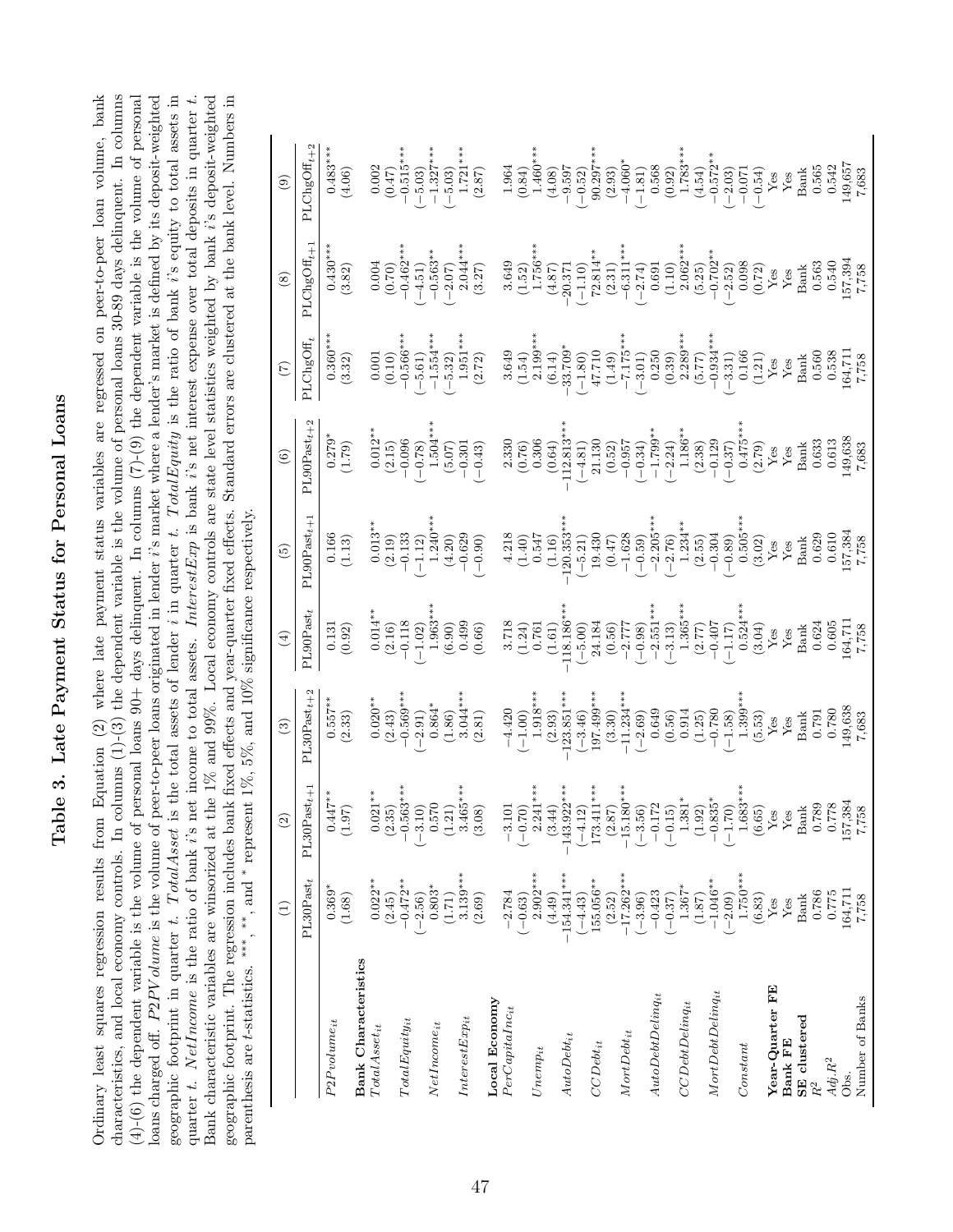Table 4. Cross-Sectional Variation in Loan Volume Based on Lender Size and Market Competitiveness Table 4. Cross-Sectional Variation in Loan Volume Based on Lender Size and Market Competitiveness

\$300 million, while columns (3)-(4) contain the subsample of large commercial banks with TotalAsset greater than \$300 million. In columns (5)-(6) we above median competition areas.  $P2PV$ *olume* is the volume of peer-to-peer loans originated in lender *i*'s market where a lender's market is defined by its deposit-weighted geographic footprint in quarter t. Bank characteristic variables include TotalAsset, TotalEquity, NetIncome, and InterestExp and are Ordinary least squares regression results from Equation (1) where total consumer loan volume and personal loans are regressed on peer-to-peer loan volume, bank characteristics, and local economy controls. In columns  $(1)-(2)$  we use the subsample of small commercial banks with  $Total Asset$  less than use the subsample of banks with branches in below median competition areas, while columns  $(7)-(8)$  contain the subsample of banks with branches in winsorized at the 1% and 99%. Local economy controls are state level statistics weighted by bank  $i$ 's deposit-weighted geographic footprint that include PerCapitaInc, Unemp, AutoDebt, CCDebt, MortDebt, AutoDebtDeling, CCDebtDeling, and MortDebtDeling. The regression includes bank fixed Ordinary least squares regression results from Equation (1) where total consumer loan volume and personal loans are regressed on peer-to-peer loan volume, bank characteristics, and local economy controls. In columns (1)-(2) we use the subsample of small commercial banks with T otalAsset less than \$300 million, while columns (3)-(4) contain the subsample of large commercial banks with T otalAsset greater than \$300 million. In columns (5)-(6) we use the subsample of banks with branches in below median competition areas, while columns (7)-(8) contain the subsample of banks with branches in P2P V olume is the volume of peer-to-peer loans originated in lender i's market where a lender's market is defined by its deposit-weighted geographic footprint in quarter t. Bank characteristic variables include TotalAsset, TotalEquity, NetIncome, and InterestExp and are winsorized at the 1% and 99%. Local economy controls are state level statistics weighted by bank i's deposit-weighted geographic footprint that include PerCapitaInc, Unemp, AutoDebt, CCDebt, MortDebt, AutoDebtDelinq, CCDebtDelinq, and MortDebtDelinq. The regression includes bank fixed \* represent  $1\%$ , ,∗∗, and ∗effects and year-quarter fixed effects. Standard errors are clustered at the bank level. Numbers in parenthesis are t-statistics. ∗∗∗  $5\%$  , and  $10\%$  significance respectively. 5%, and 10% significance respectively. above median competition areas.

|                             | Small                      |                                       | Large                                                                                                                              |                                                                                                                                                               | Low Competitiveness                                                                                                                   |                                                                                                                                                                                                  | High (                                                                                                                                                                                                                                      | Competitiveness                                                                                                                                                                                                                                                                                                                                                                                                                                                                                                     | Small-Single                                                                              |
|-----------------------------|----------------------------|---------------------------------------|------------------------------------------------------------------------------------------------------------------------------------|---------------------------------------------------------------------------------------------------------------------------------------------------------------|---------------------------------------------------------------------------------------------------------------------------------------|--------------------------------------------------------------------------------------------------------------------------------------------------------------------------------------------------|---------------------------------------------------------------------------------------------------------------------------------------------------------------------------------------------------------------------------------------------|---------------------------------------------------------------------------------------------------------------------------------------------------------------------------------------------------------------------------------------------------------------------------------------------------------------------------------------------------------------------------------------------------------------------------------------------------------------------------------------------------------------------|-------------------------------------------------------------------------------------------|
|                             |                            | $\widehat{\Omega}$                    | $\odot$                                                                                                                            | $\begin{pmatrix} \pm \end{pmatrix}$                                                                                                                           | $\boxed{5}$                                                                                                                           |                                                                                                                                                                                                  |                                                                                                                                                                                                                                             | $\circledcirc$                                                                                                                                                                                                                                                                                                                                                                                                                                                                                                      | $\odot$                                                                                   |
|                             | All Consumer<br>Loans      | Personal<br>Loans                     | l Consumer<br>$_{\rm Loans}$                                                                                                       | Persona<br>$_{\rm Loans}$                                                                                                                                     | All Consumer                                                                                                                          | $\begin{tabular}{c} (6) \\ \hline \textbf{Personal} \end{tabular}$                                                                                                                               | ll Consumer                                                                                                                                                                                                                                 | Persona<br>$_{\rm Loans}$                                                                                                                                                                                                                                                                                                                                                                                                                                                                                           | ersonal Loans<br>(unscaled)                                                               |
| $P2P volume_{it}$           | $-0.021***$                | $-0.021***$                           | $-0.004$                                                                                                                           | $\begin{array}{r l} -0.006 & \text{Yes} \\ -0.69) & \text{Yes} \\ \hline Y & \text{Yes} \\ Y & \text{Yes} \\ \hline \text{Band} \\ 0.942 & 0.042 \end{array}$ | $\begin{tabular}{c c} Loans \\ \hline -0.014 \\ (-1.64) \\ Yes \\ Yes \\ Yes \\ Yes \\ 68 \\ 1.63 \\ 0.932 \\ 0.032 \\ \end{tabular}$ | $\begin{array}{r} \text{Loans} \\ \hline -0.016^{**} \\ \text{Yes} \\ \text{Yes} \\ \text{Yes} \\ \text{Yes} \\ \text{Bank} \\ \text{Bank} \\ 0.932 \\ \text{O.313} \\ \text{A.545} \end{array}$ | $\begin{tabular}{c c} Loans \\ \hline -0.010 \\ \hline 9.21 \\ \hline Yes \\ Yes \\ Yes \\ Yes \\ Yes \\ Kes \\ 6.344 \\ 1.41 \\ 6.344 \\ 6.344 \\ 6.344 \\ 6.344 \\ 6.344 \\ 6.344 \\ 7.398 \\ 82,398 \\ 82,398 \\ 4,839 \\ \end{tabular}$ | $\begin{array}{r l} 0.011 \\ -0.15 \\ \hline Y & \hline Y \\ Y & \hline Y \\ Y & \hline \\ Y & \hline \\ Y & \hline \\ Y & \hline \\ Y & \hline \\ Y & \hline \\ Y & \hline \\ Y & \hline \\ Y & \hline \\ Y & \hline \\ Y & \hline \\ Y & \hline \\ Y & \hline \\ Y & \hline \\ Y & \hline \\ Y & \hline \\ Y & \hline \\ Y & \hline \\ Y & \hline \\ Y & \hline \\ Y & \hline \\ Y & \hline \\ Y & \hline \\ Y & \hline \\ Y & \hline \\ Y & \hline \\ Y & \hline \\ Y & \hline \\ Y & \hline \\ Y & \hline \\ Y$ | $-0.003**$<br>$(-2.40)$<br>Yes<br>Yes<br>Yes<br>Yes<br>Next Bank<br>Bank<br>Bank<br>0.934 |
|                             | $-2.50)$                   |                                       |                                                                                                                                    |                                                                                                                                                               |                                                                                                                                       |                                                                                                                                                                                                  |                                                                                                                                                                                                                                             |                                                                                                                                                                                                                                                                                                                                                                                                                                                                                                                     |                                                                                           |
| <b>Bank Characteristics</b> | ${\rm Yes}$                |                                       |                                                                                                                                    |                                                                                                                                                               |                                                                                                                                       |                                                                                                                                                                                                  |                                                                                                                                                                                                                                             |                                                                                                                                                                                                                                                                                                                                                                                                                                                                                                                     |                                                                                           |
| Local Economy               | ${\rm Yes}$                | $(-2.70)$<br>Yes<br>Yes<br>Yes<br>Yes |                                                                                                                                    |                                                                                                                                                               |                                                                                                                                       |                                                                                                                                                                                                  |                                                                                                                                                                                                                                             |                                                                                                                                                                                                                                                                                                                                                                                                                                                                                                                     |                                                                                           |
| Year-Quarter FE             | ${\rm Yes}$                |                                       |                                                                                                                                    |                                                                                                                                                               |                                                                                                                                       |                                                                                                                                                                                                  |                                                                                                                                                                                                                                             |                                                                                                                                                                                                                                                                                                                                                                                                                                                                                                                     |                                                                                           |
| <b>Bank FE</b>              | ${\rm Yes}$                | Yes                                   |                                                                                                                                    |                                                                                                                                                               |                                                                                                                                       |                                                                                                                                                                                                  |                                                                                                                                                                                                                                             |                                                                                                                                                                                                                                                                                                                                                                                                                                                                                                                     |                                                                                           |
| SE clustered                | $\label{eq:1} \text{Bank}$ | $\label{eq:neut} \text{Bank}$         | $\begin{array}{l} ( -0.42)\\ {\rm Yes}\\ {\rm Yes}\\ {\rm Yes}\\ {\rm Yes}\\ {\rm Yes}\\ {\rm Hean} \\ 0.946\\ 0.0343 \end{array}$ |                                                                                                                                                               |                                                                                                                                       |                                                                                                                                                                                                  |                                                                                                                                                                                                                                             |                                                                                                                                                                                                                                                                                                                                                                                                                                                                                                                     |                                                                                           |
| $R^2$                       | 0.932                      | 0.934                                 |                                                                                                                                    |                                                                                                                                                               |                                                                                                                                       |                                                                                                                                                                                                  |                                                                                                                                                                                                                                             |                                                                                                                                                                                                                                                                                                                                                                                                                                                                                                                     |                                                                                           |
| $Adj.R^2$                   | 0.929                      | 0.931                                 |                                                                                                                                    |                                                                                                                                                               |                                                                                                                                       |                                                                                                                                                                                                  |                                                                                                                                                                                                                                             |                                                                                                                                                                                                                                                                                                                                                                                                                                                                                                                     |                                                                                           |
| Obs.                        | .16,632                    | 16,632                                | 48,078<br>2,760                                                                                                                    | $\frac{48,078}{2,760}$                                                                                                                                        | $82,313$<br>4,545                                                                                                                     |                                                                                                                                                                                                  |                                                                                                                                                                                                                                             |                                                                                                                                                                                                                                                                                                                                                                                                                                                                                                                     | 13,630                                                                                    |
| Number of Banks             | 5,819                      | 5,819                                 |                                                                                                                                    |                                                                                                                                                               |                                                                                                                                       |                                                                                                                                                                                                  |                                                                                                                                                                                                                                             |                                                                                                                                                                                                                                                                                                                                                                                                                                                                                                                     | 5,691                                                                                     |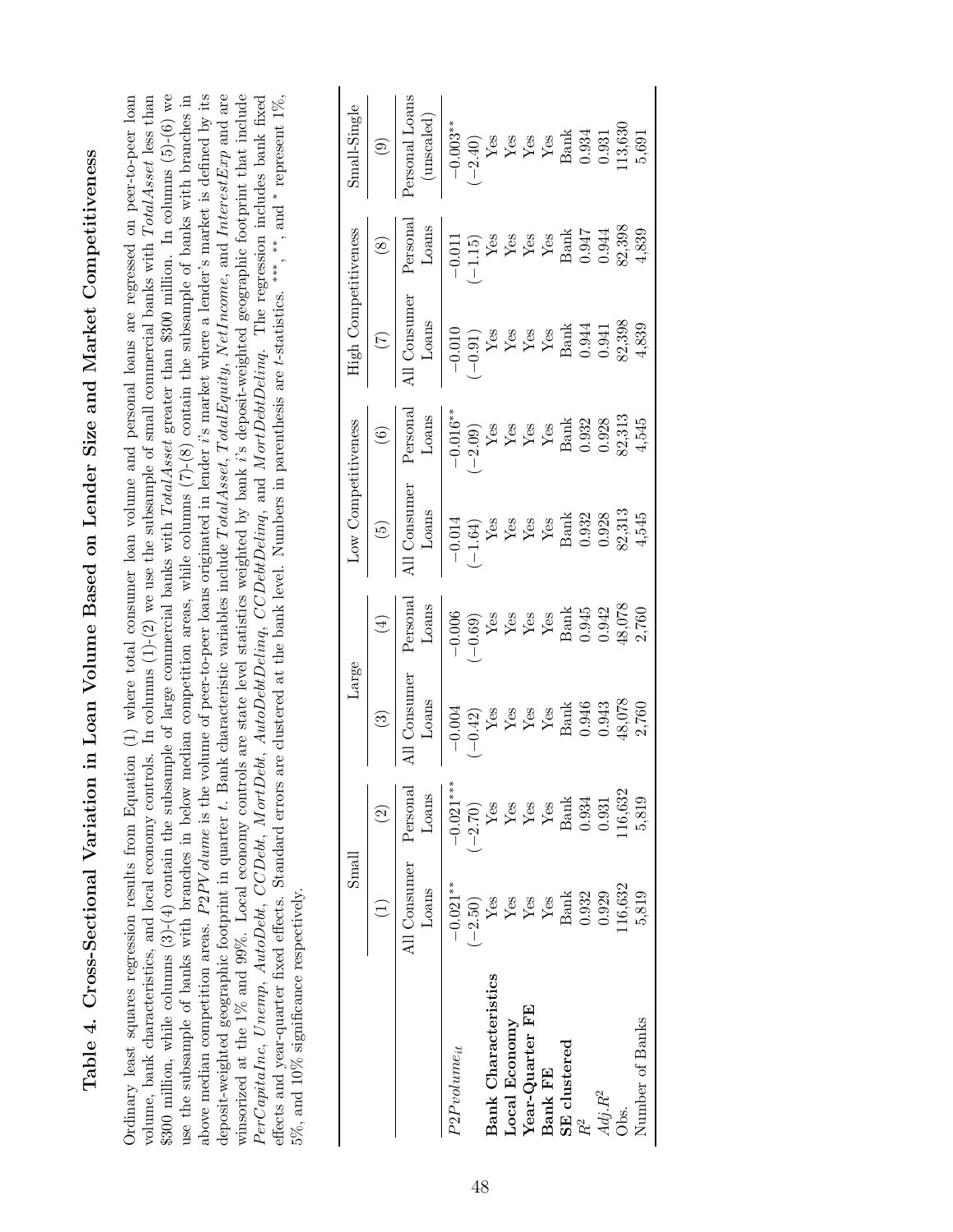Table 5. Cross-Sectional Variation in Personal Loan Quality based on Lender Size Table 5. Cross-Sectional Variation in Personal Loan Quality based on Lender Size

in lender i's market where a lender's market is defined by its deposit-weighted geographic footprint in quarter t. Bank characteristic variables include characteristics, and local economy controls. Panel A presents the results for the subsample of small commercial banks with TotalAsset less than \$300 million, while Panel B contains the subsample of large commercial banks with TotalAsset greater than \$300 million. In columns (1)-(3) the dependent variable is the volume of personal loans 30-89 days delinquent. In columns  $(4)-(6)$  the dependent variable is the volume of personal loans  $90+$  days and MortDettDeling. The regression includes bank fixed effects and year-quarter fixed effects. Standard errors are clustered at the bank level. Numbers Ordinary least squares regression results from Equation (2) where late payment status variables are regressed on peer-to-peer loan volume, bank Ordinary least squares regression results from Equation (2) where late payment status variables are regressed on peer-to-peer loan volume, bank characteristics, and local economy controls. Panel A presents the results for the subsample of small commercial banks with TotalAsset less than \$300 million, while Panel B contains the subsample of large commercial banks with TotalAsset greater than \$300 million. In columns (1)-(3) the dependent delinquent. In columns  $(7)-(9)$  the dependent variable is the volume of personal loans charged off.  $P2PV$  olume is the volume of peer-to-peer loans originated P2PV olume is the volume of peer-to-peer loans originated in lender i's market where a lender's market is defined by its deposit-weighted geographic footprint in quarter t. Bank characteristic variables include Total Asset, Total Equity, NetIncome, and Interest Exp and are winsorized at the 1% and 99%. Local economy controls are state level statistics weighted T otalAsset, T otalEquity, NetIncome, and InterestExp and are winsorized at the 1% and 99%. Local economy controls are state level statistics weighted by bank i's deposit-weighted geographic footprint that include PerCapitaInc, Unemp, AutoDebt, CCDebt, MortDebt, AutoDebtDeling, CCDebtDeling, by bank i's deposit-weighted geographic footprint that include P erCapitaInc, Unemp, AutoDebt, CCDebt, MortDebt, AutoDebtDelinq, CCDebtDelinq, variable is the volume of personal loans 30-89 days delinquent. In columns (4)-(6) the dependent variable is the volume of personal loans 90+ days and MortDebtDelinq. The regression includes bank fixed effects and year-quarter fixed effects. Standard errors are clustered at the bank level. Numbers \* represent 1%, 5%, and 10% significance respectively. delinquent. In columns (7)-(9) the dependent variable is the volume of personal loans charged off. ,∗∗, and ∗in parenthesis are t-statistics. ∗∗∗

|                                                    | $\bigoplus$          | $\widehat{\Omega}$       | $\odot$                                             | $\bigoplus$                                                                                      | $\widetilde{5}$                                                                                             | $\odot$                                                                  | $\widetilde{C}$                                                                                                                                                                  | $\circledS$                                                                                                                                      | $\odot$                                                                                                                                                        |
|----------------------------------------------------|----------------------|--------------------------|-----------------------------------------------------|--------------------------------------------------------------------------------------------------|-------------------------------------------------------------------------------------------------------------|--------------------------------------------------------------------------|----------------------------------------------------------------------------------------------------------------------------------------------------------------------------------|--------------------------------------------------------------------------------------------------------------------------------------------------|----------------------------------------------------------------------------------------------------------------------------------------------------------------|
|                                                    | $\text{PL30Past}_t$  | $PL30Past_{t+1}$         | $PL30Past_{t+1}$                                    | PL90<br>Post <sub>t</sub>                                                                        | $PL90$ Past <sub>t+1</sub>                                                                                  | $PL90$ Past <sub>t+2</sub>                                               | $\texttt{PLChgOff}$                                                                                                                                                              | $\texttt{PLCngOff}_{t+1}$                                                                                                                        | $\text{PLChgOff}_{t+2}$                                                                                                                                        |
| $P2P volume_{it}$                                  | 0.337                | 0.312                    |                                                     | $-0.114$                                                                                         | $\begin{array}{c} -0.108 \\ (-0.51) \\ Y_{\rm CS} \\ Y_{\rm CS} \\ Y_{\rm CS} \\ Y_{\rm CS} \\ \end{array}$ | $-0.032$                                                                 | $0.447***$                                                                                                                                                                       | $0.496***$                                                                                                                                       | $0.536***$<br>(3.26)                                                                                                                                           |
|                                                    | (1.10)               | (0.97)                   | $\frac{0.312}{(0.92)}$                              |                                                                                                  |                                                                                                             |                                                                          |                                                                                                                                                                                  | (3.19)                                                                                                                                           |                                                                                                                                                                |
| <b>Bank Characteristics</b>                        | Yes                  | Yes                      |                                                     |                                                                                                  |                                                                                                             |                                                                          |                                                                                                                                                                                  |                                                                                                                                                  |                                                                                                                                                                |
| Local Economy                                      | ${\rm Yes}$          | Yes                      | ${\rm \frac {Yes} {Yes}}$                           |                                                                                                  |                                                                                                             |                                                                          |                                                                                                                                                                                  |                                                                                                                                                  |                                                                                                                                                                |
| $Year$ -Quarter FE                                 | ${\rm Yes}$          | ${\rm Yes}$              |                                                     |                                                                                                  |                                                                                                             |                                                                          |                                                                                                                                                                                  |                                                                                                                                                  |                                                                                                                                                                |
| <b>Bank FE</b>                                     | $\operatorname{Yes}$ | $\rm Yes$                | ${\rm Yes} \atop {\rm Yes}$ Bank                    |                                                                                                  |                                                                                                             | $\begin{array}{c}(-0.14)\\\text{Yes}\\\text{Yes}\\\text{Yes}\end{array}$ | $\begin{array}{c} \mathrm{(3.00)} \\ \mathrm{Yes} \\ \mathrm{Yes} \\ \mathrm{Yes} \\ \mathrm{Yes} \\ \mathrm{Yes} \\ \mathrm{Yes} \\ \mathrm{Stab} \\ \mathrm{Rank} \end{array}$ | $\begin{array}{l}\mathrm{Yes}\\ \mathrm{Yes}\\ \mathrm{Yes}\\ \mathrm{Yes}\\ \mathrm{Yes}\\ \mathrm{Rank}\end{array}$                            | $\begin{tabular}{l} \hline \text{Yes} \\ \text{Yes} \\ \text{Yes} \\ \text{Yes} \\ \text{Yes} \\ \text{Is} \\ \end{tabular}$                                   |
| SE clustered                                       | <b>Bank</b>          | Bank                     |                                                     |                                                                                                  | <b>Bank</b>                                                                                                 | <b>Bank</b>                                                              |                                                                                                                                                                                  |                                                                                                                                                  |                                                                                                                                                                |
| $R^2$                                              | 0.769                | 0.771                    |                                                     |                                                                                                  | 0.612                                                                                                       |                                                                          | $0.517\,$                                                                                                                                                                        | 0.520                                                                                                                                            | 0.522                                                                                                                                                          |
| $Adj.R^2$                                          | 0.757                | 0.758                    |                                                     |                                                                                                  |                                                                                                             |                                                                          |                                                                                                                                                                                  | 0.494                                                                                                                                            | 0.494                                                                                                                                                          |
| Obs.                                               | 116,632              | 111,731                  | $\frac{0.773}{0.760}$<br>106,540                    | $\frac{0.607}{0.586}$<br>116,632                                                                 | $\frac{0.590}{11,731}$                                                                                      | $\begin{array}{c} 0.615 \\ 0.592 \\ 106,540 \end{array}$                 | $0.492$<br>116,632                                                                                                                                                               | 11,73                                                                                                                                            | 106,540                                                                                                                                                        |
| Number of Banks                                    | 5,819                | 5,808                    | 5,752                                               | 5,819                                                                                            | 5,808                                                                                                       | 5,752                                                                    | 5,819                                                                                                                                                                            | 5,808                                                                                                                                            | 5,752                                                                                                                                                          |
| Panel B. Large Banks (≥\$300 Million Total Assets) |                      |                          |                                                     |                                                                                                  |                                                                                                             |                                                                          |                                                                                                                                                                                  |                                                                                                                                                  |                                                                                                                                                                |
|                                                    | $\widehat{\Xi}$      | $\widehat{\mathfrak{O}}$ | $\odot$                                             | $\bigoplus$                                                                                      | $\widetilde{E}$                                                                                             | $\odot$                                                                  | $\widehat{\Xi}$                                                                                                                                                                  | $\circledast$                                                                                                                                    | $\odot$                                                                                                                                                        |
|                                                    | $\text{PL30Past}_t$  | $PL30Past_{t+1}$         | $L30$ Past <sub>t+</sub><br>$\overline{\mathsf{P}}$ | PL90<br>Post <sub>t</sub>                                                                        | $PL90Pastt+1$                                                                                               | $PL90Past_{t+2}$                                                         | PLChgOff,                                                                                                                                                                        | $\texttt{PLChgOff}_{t+1}$                                                                                                                        | $\mathrm{PLChgOff}_{t+2}$                                                                                                                                      |
| $P2P volume_{it}$                                  | 0.089                | 0.253                    |                                                     | 0.193                                                                                            |                                                                                                             | $0.448**$<br>(2.34)<br>Yes                                               |                                                                                                                                                                                  | 0.151                                                                                                                                            |                                                                                                                                                                |
|                                                    | (0.29)               | (0.80)                   | (1.40)                                              | $\begin{array}{c} (1.00) \\ \text{Yes} \\ \text{Yes} \\ \text{Yes} \\ \text{Yes} \\ \end{array}$ | $\begin{array}{c} 0.298 \\ (1.57) \\ Yes \\ Yes \\ \end{array}$                                             |                                                                          | $\begin{array}{c} 0.093 \\ (0.57) \\ \text{Yes} \\ \text{Yes} \end{array}$                                                                                                       | $\begin{array}{c} \text{(0.91)} \\ \text{Yes} \\ \text{Yes} \\ \text{Yes} \\ \text{Yes} \\ \text{Yes} \\ \text{Yes} \\ \text{Stank} \end{array}$ | $\begin{array}{c} 0.163 \\ (0.93) \\ \text{Yes} \\ \text{Yes} \\ \text{Yes} \\ \text{Yes} \\ \text{Yes} \\ \text{Yes} \\ \text{Yes} \\ \text{Yes} \end{array}$ |
| <b>Bank Characteristics</b>                        | ${\rm Yes}$          | Yes                      | ${\rm \frac {Yes} {Yes}}$                           |                                                                                                  |                                                                                                             |                                                                          |                                                                                                                                                                                  |                                                                                                                                                  |                                                                                                                                                                |
| Local Economy                                      | Yes                  | Yes                      |                                                     |                                                                                                  |                                                                                                             | $\operatorname{Yes}$                                                     |                                                                                                                                                                                  |                                                                                                                                                  |                                                                                                                                                                |
| Year-Quarter FE                                    | ${\rm Yes}$          | ${\rm Yes}$              |                                                     |                                                                                                  |                                                                                                             | ${\rm Yes}$ Yes                                                          |                                                                                                                                                                                  |                                                                                                                                                  |                                                                                                                                                                |
| Bank FE                                            | ${\rm Yes}$          | $\rm Yes$                | ${\rm \textbf{Yes}}\\{\rm \textbf{Yes}}$            |                                                                                                  | $\begin{array}{c}\n\text{Yes} \\ \text{Yes} \\ \text{Vank}\n\end{array}$                                    |                                                                          | $\begin{array}{c}\n\text{Yes} \\ \text{Yes} \\ \text{Bank}\n\end{array}$                                                                                                         |                                                                                                                                                  |                                                                                                                                                                |
| <b>SE</b> clustered                                | <b>Bank</b>          | <b>Bank</b>              | <b>Bank</b>                                         | Bank                                                                                             |                                                                                                             | $\begin{array}{c} {\rm Bank} \\ 0.744 \\ 0.727 \\ 43,098 \end{array}$    |                                                                                                                                                                                  |                                                                                                                                                  |                                                                                                                                                                |
| $R^2$                                              | 0.846                | 0.848                    | 0.852                                               |                                                                                                  | 0.735                                                                                                       |                                                                          | 0.724                                                                                                                                                                            | $0.729$<br>$0.711$                                                                                                                               |                                                                                                                                                                |
| $Adj. R^2$                                         | 0.837                | 0.838                    | 0.842                                               | $\begin{array}{c} 0.729 \\ 0.712 \\ 48,079 \end{array}$                                          | 0.718                                                                                                       |                                                                          | 0.707<br>48,079                                                                                                                                                                  |                                                                                                                                                  | $\frac{0.735}{0.717}$<br>43,117                                                                                                                                |
| Obs.                                               | 48,079               | 45,653                   | 43,098                                              |                                                                                                  | 45,653                                                                                                      |                                                                          |                                                                                                                                                                                  | 45,663                                                                                                                                           |                                                                                                                                                                |
| Number of Banks                                    | 2,760                | 2,735                    | 2,687                                               | 2,760                                                                                            | 2,735                                                                                                       | 2,687                                                                    | 2,760                                                                                                                                                                            | 2,735                                                                                                                                            | 2,687                                                                                                                                                          |
|                                                    |                      |                          |                                                     |                                                                                                  |                                                                                                             |                                                                          |                                                                                                                                                                                  |                                                                                                                                                  |                                                                                                                                                                |

Panel A Small Banke ( $\angle$ \$300 Million Total Assets)  $<$  \$300 Million Total Assets)  $P$ anel A. Small Banks ( $\overline{\phantom{a}}$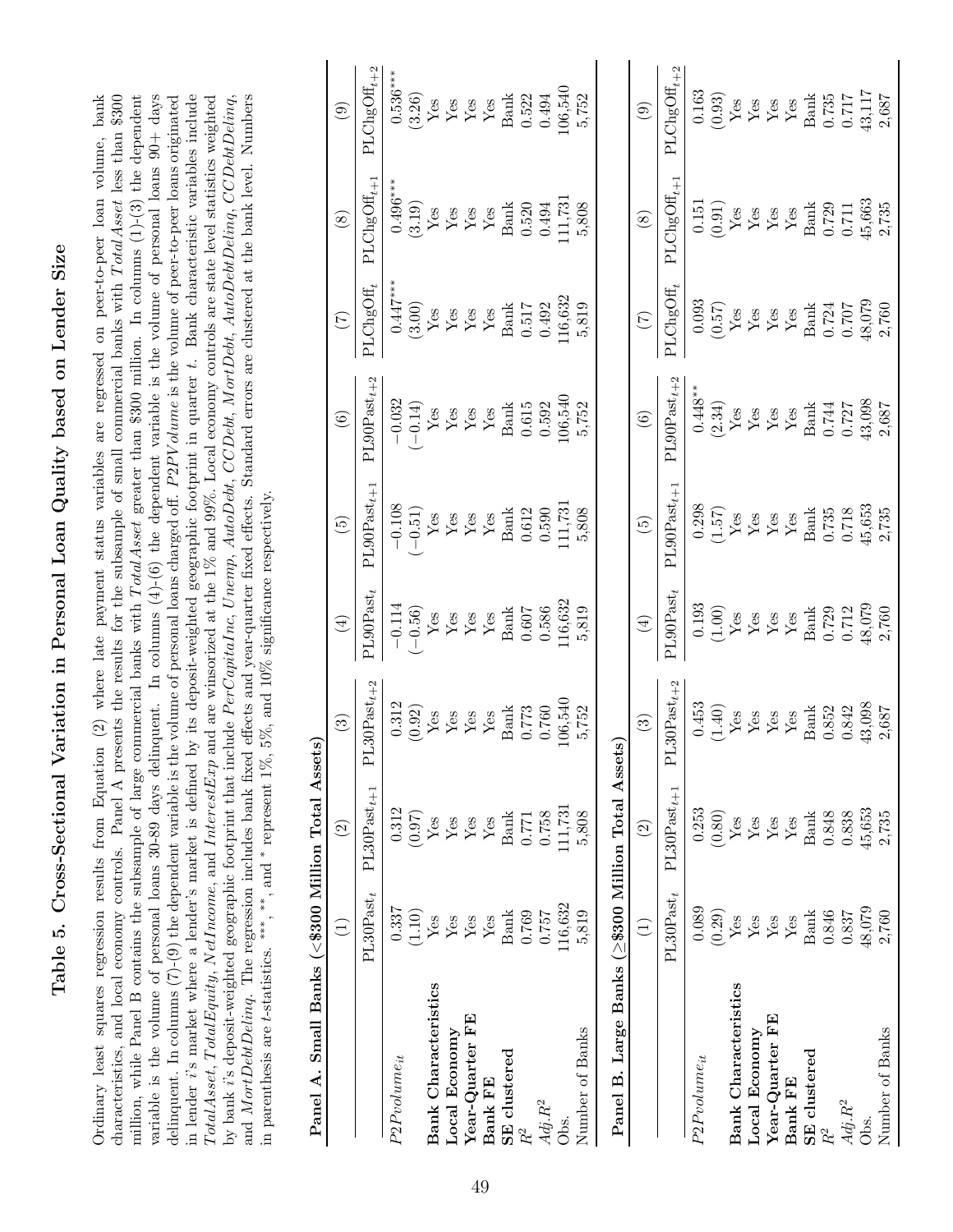### Table 6. Loan Origination Volume Post Institutional Investor Expansion

Ordinary least squares regression results from Equation (1) where total consumer loan volume and personal loans are regressed on peer-to-peer loan volume, an indicator of institutional investor involvement, bank characteristics, and local economy controls. In columns  $(1)-(2)$  we use the full sample of commercial banks. In columns  $(3)-(4)$  we use the subsample of small commercial banks with  $Total Asset$  less than \$300 million, while columns (5)-(6) contain the subsample of large commercial banks with  $Total Asset$  greater than \$300 million.  $P2PVolume$  is the volume of peer-to-peer loans originated in lender i's market where a lender's market is defined by its deposit-weighted geographic footprint in quarter t. Post is an indicator that equals one if the quarter is equal to or after the introduction of whole-loan markets in 2013Q2. Bank characteristic variables include TotalAsset, TotalEquity, NetIncome, and InterestExp and are winsorized at the 1% and 99%. Local economy controls are state level statistics weighted by bank i's deposit-weighted geographic footprint that include  $PerCapitalInc$ , Unemp,  $AutoDebt$ , CCDebt, MortDebt, AutoDebtDeling, CCDebtDeling, and MortDebtDeling. The regression includes bank fixed effects and year-quarter fixed effects. Standard errors are clustered at the bank level. Numbers in parenthesis are t-statistics. \*\*\*, \*\*, and \* represent 1%, 5%, and 10% significance respectively.

|                                 | Full                 |                         | Small        |             | Large        |           |
|---------------------------------|----------------------|-------------------------|--------------|-------------|--------------|-----------|
|                                 | $\left( 1\right)$    | (2)                     | (3)          | (4)         | (5)          | (6)       |
|                                 | All Consumer         | Personal                | All Consumer | Personal    | All Consumer | Personal  |
|                                 | Loans                | Loans                   | Loans        | Loans       | Loans        | Loans     |
| $P2P volume_{it}$               | $-0.065***$          | $-0.067^{\ast\ast\ast}$ | $-0.099***$  | $-0.094***$ | $-0.023$     | $-0.031$  |
|                                 | $(-3.99)$            | $(-4.52)$               | $(-4.81)$    | $(-4.90)$   | $(-0.89)$    | $(-1.33)$ |
| $P2P volume_{it} \times Post_t$ | $0.051***$           | $0.051***$              | $0.073***$   | $0.068***$  | 0.018        | 0.023     |
|                                 | (4.03)               | (4.57)                  | (4.78)       | (4.88)      | (0.86)       | (1.31)    |
| $Post_t$                        | $-0.006***$          | $-0.007***$             | $-0.011***$  | $-0.011***$ | $-0.001$     | $-0.004$  |
|                                 | $(-3.22)$            | $(-4.32)$               | $(-5.91)$    | $(-6.21)$   | $(-0.42)$    | $(-1.59)$ |
| <b>Bank Characteristics</b>     | $\operatorname{Yes}$ | Yes                     | Yes          | Yes         | Yes          | Yes       |
| Local Economy                   | Yes                  | Yes                     | Yes          | Yes         | Yes          | Yes       |
| Year-Quarter FE                 | Yes                  | Yes                     | Yes          | Yes         | Yes          | Yes       |
| <b>Bank FE</b>                  | Yes                  | Yes                     | Yes          | Yes         | Yes          | Yes       |
| SE clustered                    | Bank                 | Bank                    | Bank         | Bank        | Bank         | Bank      |
| $R^2$                           | 0.932                | 0.934                   | 0.932        | 0.934       | 0.946        | 0.945     |
| $Adj.R^2$                       | 0.929                | 0.931                   | 0.929        | 0.931       | 0.943        | 0.942     |
| Obs.                            | 164,711              | 164,711                 | 116,632      | 116,632     | 48,079       | 48,079    |
| Number of Banks                 | 7,758                | 7,758                   | 5,819        | 5,819       | 2,760        | 2,760     |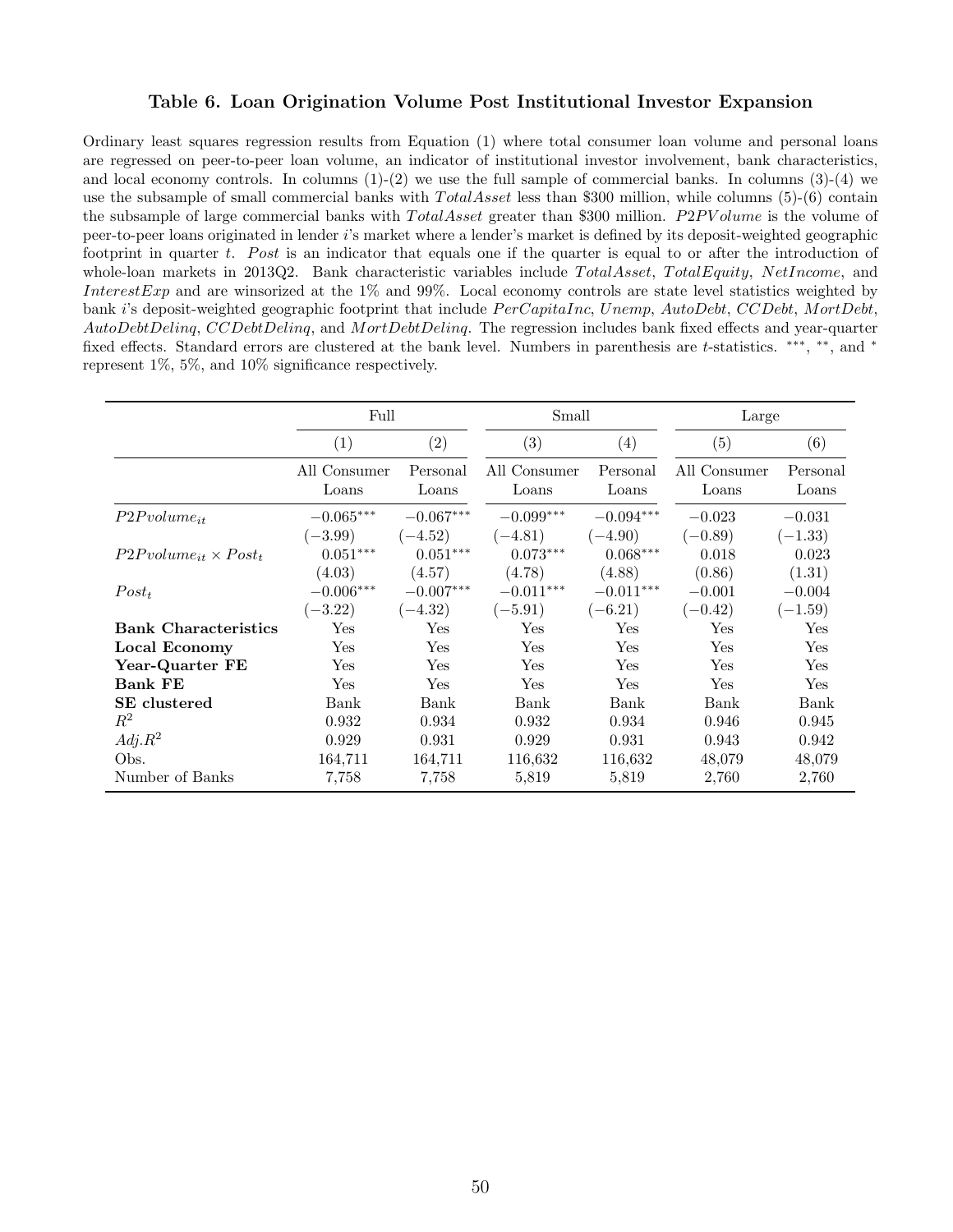### Table 7. Robustness Tests Using Instrument Variables - Loan Volume

IV regression results from instrumenting P2PV olume with AssumedPopLC and AssumedPopPR, the fraction of US population assumed to be able to invest on the LendingClub platform and Prosper platform respectively. The table shows Equation (1) where total consumer loan volume and personal loans are regressed on peer-to-peer loan volume, bank characteristics, and local economy controls. Panel A presents the results for the full sample. Panel B presents the subsamples by bank size.  $P2PVolume$  is the volume of peer-to-peer loans originated in lender i's market where a lender's market is defined by its deposit-weighted geographic footprint in quarter  $t$ . TotalAsset is the total assets of lender i in quarter t. Total Equity is the ratio of bank i's equity to total assets in quarter t. NetIncome is the ratio of bank i's net income to total assets. InterestExp is bank i's net interest expense over total deposits in quarter t. Bank characteristic variables are winsorized at the 1% and 99%. Local economy controls are state level statistics weighted by bank i's deposit-weighted geographic footprint. The regression includes bank fixed effects and year fixed effects. Standard errors are clustered at the bank level. Numbers in parenthesis are t-statistics. \*\*\*, \*\*, and \* represent 1%, 5%, and 10% significance respectively.

|                             | (1)                    | (2)                | (3)            |
|-----------------------------|------------------------|--------------------|----------------|
|                             | P <sub>2</sub> PVolume | All Consumer Loans | Personal Loans |
| AssumedPopLC                | $0.033***$             |                    |                |
|                             | (27.43)                |                    |                |
| AssumedPopPR                | $0.030***$             |                    |                |
|                             | (3.03)                 |                    |                |
| $P2P volume_{it}$           |                        | $-0.022$           | $-0.009$       |
|                             |                        | $(-0.79)$          | $(-0.38)$      |
| <b>Bank Characteristics</b> |                        |                    |                |
| $Total Asset_{it}$          | $0.001*$               | $0.001**$          | $0.001***$     |
|                             | (1.94)                 | (1.99)             | (3.09)         |
| $TotalEquity_{it}$          | $-0.018***$            | 0.009              | 0.003          |
|                             | $(-2.62)$              | (1.09)             | (0.40)         |
| $NetIncome_{it}$            | $-0.069***$            | $0.094***$         | $0.092***$     |
|                             | $(-5.63)$              | (8.12)             | (8.54)         |
| $InterestExp_{it}$          | $-0.188***$            | $-0.141***$        | $-0.158***$    |
|                             | $(-6.76)$              | $(-6.26)$          | $(-8.17)$      |
| <b>Local Economy</b>        |                        |                    |                |
| $PerCapitaInc_{it}$         | $5.504***$             | 0.101              | 0.083          |
|                             | (33.53)                | (0.47)             | (0.46)         |
| $Unemp_{it}$                | $-0.612***$            | $-0.019$           | $-0.007$       |
|                             | $(-39.70)$             | $(-0.79)$          | $(-0.34)$      |
| $AutoDebt_{it}$             | $-15.326***$           | $-5.438***$        | $-5.010***$    |
|                             | $(-9.32)$              | $(-5.19)$          | $(-5.47)$      |
| $CCDebt_{it}$               | 26.770***              | 2.513              | 1.521          |
|                             | (10.14)                | (1.30)             | (0.87)         |
| $MortDebt_{it}$             | $-0.716***$            | $-0.423***$        | $-0.460***$    |
|                             | $(-3.60)$              | $(-3.12)$          | $(-3.91)$      |
| $AutoDebtDelinq_{it}$       | $-0.548***$            | 0.006              | 0.010          |
|                             | $(-11.79)$             | (0.17)             | (0.32)         |
| $CCDebtDelinq_{it}$         | $-1.295***$            | 0.050              | $0.057*$       |
|                             | $(-42.24)$             | (1.26)             | (1.69)         |
| $MortDebtDelinq_{it}$       | $-0.090***$            | $-0.043***$        | $-0.036**$     |
|                             | $(-4.27)$              | $(-2.61)$          | $(-2.50)$      |
| Year FE                     | Yes                    | Yes                | Yes            |
| <b>Bank FE</b>              | Yes                    | Yes                | Yes            |
| SE clustered                | Bank                   | Bank               | Bank           |
| $R^2$                       | 0.752                  | 0.121              | 0.140          |
| $Adj.R^2$                   | 0.752                  | 0.078              | 0.098          |
| Obs.                        | 164,711                | 164,711            | 164,711        |
| Number of Banks             | 7,758                  | 7,758              | 7,758          |

### Panel A. Full Sample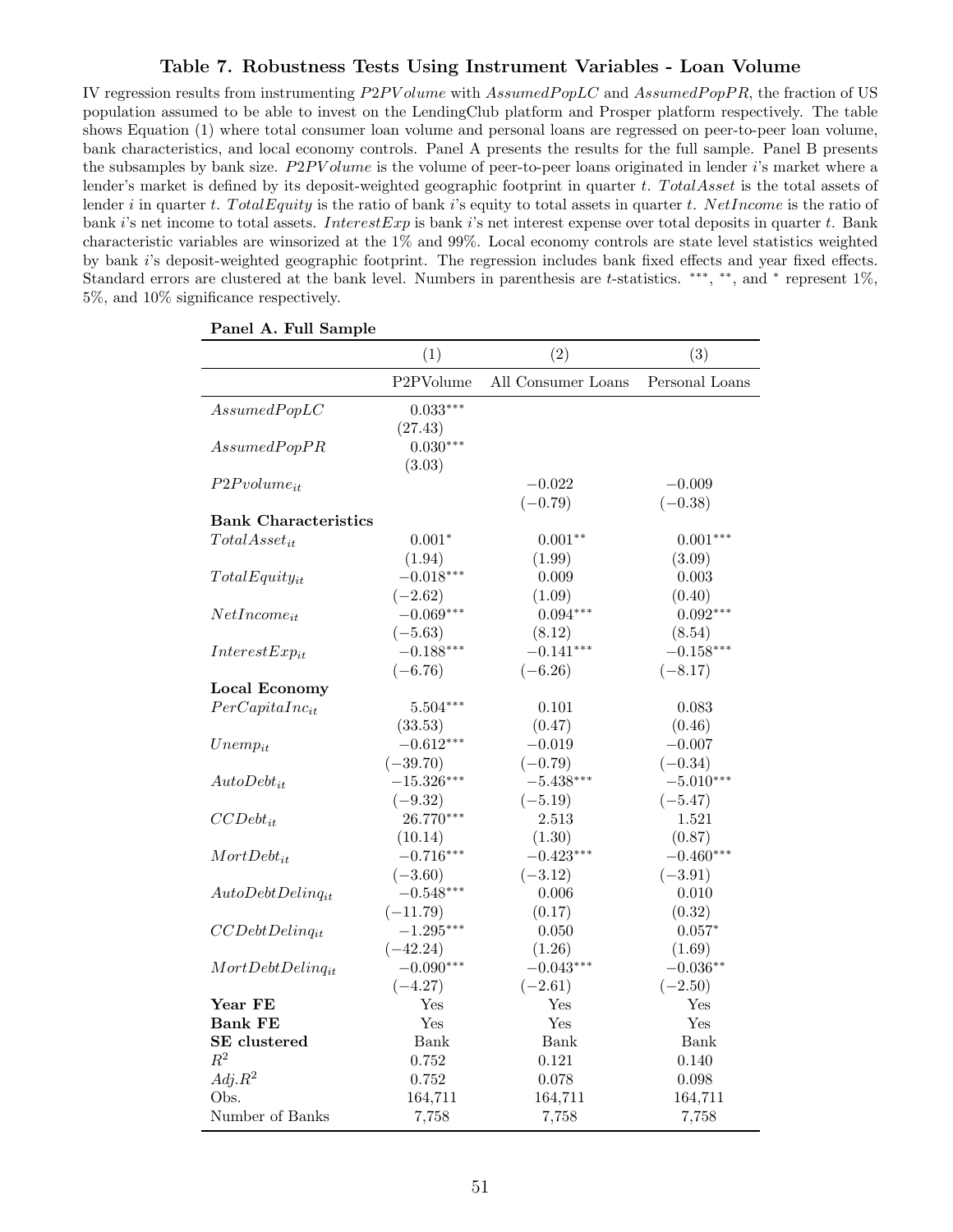|                             | Small              |                | Large              |                   |
|-----------------------------|--------------------|----------------|--------------------|-------------------|
|                             | $\left( 1\right)$  | (2)            | $\left( 3\right)$  | $\left( 4\right)$ |
|                             | All Consumer Loans | Personal Loans | All Consumer Loans | Personal Loans    |
| $P2P volume_{it}$           | $-0.065*$          | $-0.072**$     | 0.036              | $0.068**$         |
|                             | $(-1.81)$          | $(-2.08)$      | (0.72)             | (1.99)            |
| <b>Bank Characteristics</b> | Yes                | Yes            | Yes                | Yes               |
| Local Economy               | Yes                | Yes            | Yes                | Yes               |
| Year FE                     | Yes                | Yes            | Yes                | Yes               |
| <b>Bank FE</b>              | Yes                | Yes            | Yes                | Yes               |
| <b>SE</b> clustered         | Bank               | Bank           | Bank               | Bank              |
| $R^2$                       | 0.163              | 0.174          | 0.049              | 0.056             |
| $Adj.R^2$                   | 0.119              | 0.130          | $-0.008$           | $-0.001$          |
| Obs.                        | 116,581            | 116,581        | 48,022             | 48,022            |
| Number of Banks             | 5,768              | 5,768          | 2,703              | 2,703             |

# Panel B. Subsamples by Bank Size (\$300 Million Total Assets)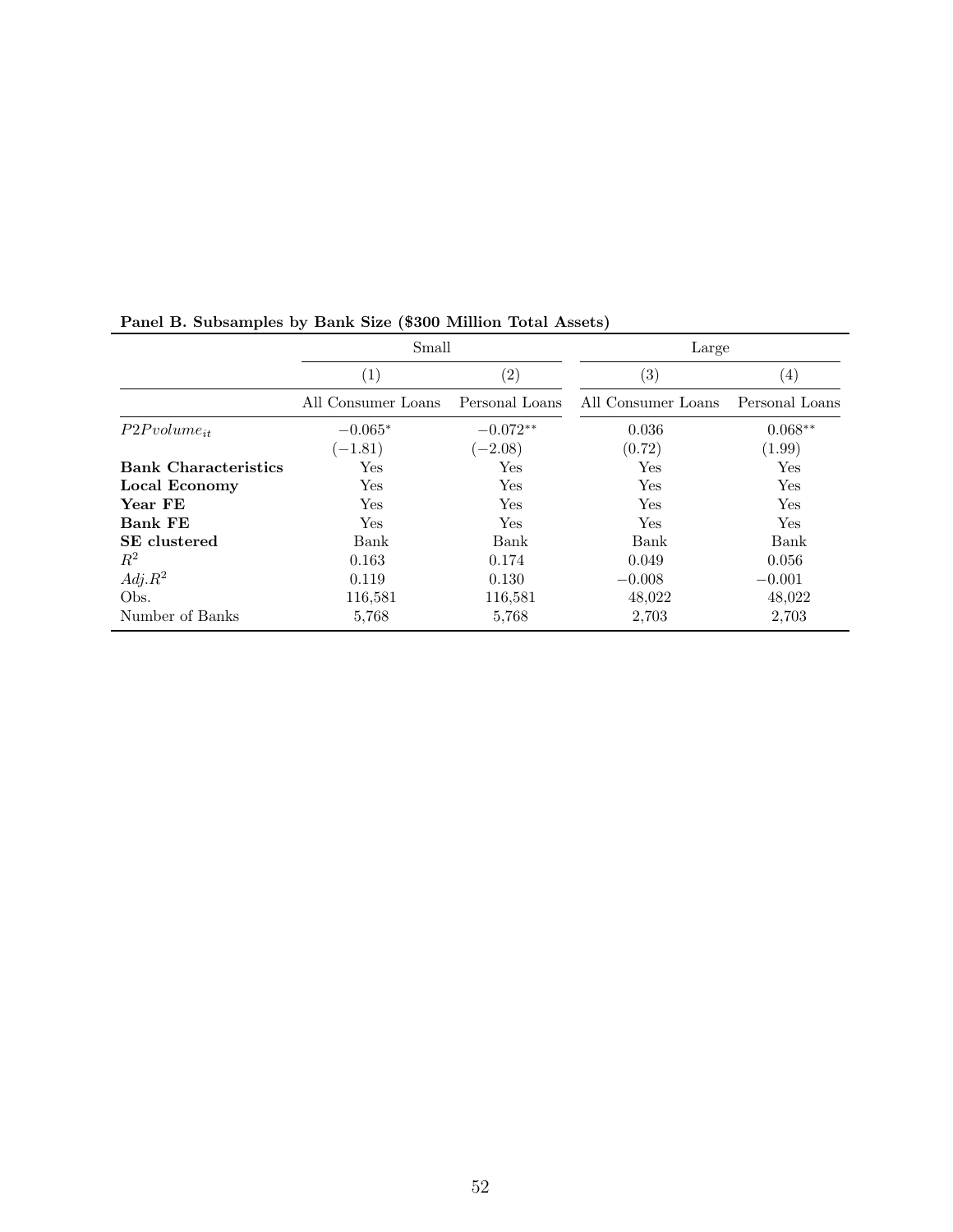| <br> <br> <br>I<br>)<br>)<br>)<br>$\bigg\{$<br>ׇ֘֒ |
|----------------------------------------------------|
| $-12$ , $-12$                                      |
| <br> <br> <br> <br>֘֒                              |
| )<br>ו<br>ו                                        |
| į<br>I                                             |
|                                                    |
|                                                    |
| I                                                  |

IV regression results from instrumenting  $P2PV$ *olume* with AssumedPopLC and AssumedPopPR, the fraction of US population assumed to be able to invest on the LendingClub platform and Prosper platform respectively. The table reports Equation (2) where late payment status variables are regressed on peer-to-peer loan volume, bank characteristics, and local economy controls. Panel A presents the results for the full sample. Panel B presents the subsample of small commercial banks with TotalAssetless than \$300 million, while Panel C contains the subsample of large commercial banks with TotalAsset greater than \$300 million. In columns  $(1)-(3)$  the dependent variable is the volume of personal loans 30-89 days delinquent. In columns  $(4)-(6)$  the dependent variable is the volume of personal loans  $90+$  days delinquent. In columns  $(7)-(9)$  the dependent variable is the volume of personal loans charged off. P2PV olume is the volume of peer-to-peer loans originated in lender i's market where a lender's market is defined by its deposit-weighted geographic footprint in quarter P2PV olume with AssumedP opLC and AssumedP opPR, the fraction of US population assumed to be able to invest on the LendingClub platform and Prosper platform respectively. The table reports Equation (2) where late payment status variables are regressed on of small commercial banks with T otalAssetless than \$300 million, while Panel C contains the subsample of large commercial banks with T otalAsset greater P2PV olume is the volume of peer-to-peer loans originated in lender i's market where a lender's market is defined by its deposit-weighted geographic footprint in quarter t. Bank characteristic variables include TotalAsset, TotalEquity, NetIncome, and InterestExp and are winsorized at the 1% and 99%. Local economy t. Bank characteristic variables include  $Total Asset$ ,  $TotalEquity$ ,  $Net Income$ , and InterestExp and are winsorized at the 1% and 99%. Local economy controls are state level statistics weighted by bank i's deposit-weighted geographic footprint that include PerCapitaInc, Unemp, AutoDebt, CCDebt, controls are state level statistics weighted by bank i's deposit-weighted geographic footprint that include PerCapitaInc, Unemp, AutoDebt, CCDebt, MortDebt, AutoDebtDeling, CCDebtDeling, and MortDebtDeling. The regression includes bank fixed effects and year fixed effects. Standard errors are MortDebt, AutoDebtDelinq, CCDebtDelinq, and MortDebtDelinq. The regression includes bank fixed effects and year fixed effects. Standard errors are peer-to-peer loan volume, bank characteristics, and local economy controls. Panel A presents the results for the full sample. Panel B presents the subsample than \$300 million. In columns (1)-(3) the dependent variable is the volume of personal loans 30-89 days delinquent. In columns (4)-(6) the dependent variable is the volume of personal loans 90+ days delinquent. In columns (7)-(9) the dependent variable is the volume of personal loans charged off. \* represent 1%, 5%, and 10% significance respectively. ,∗∗, and ∗clustered at the bank level. Numbers in parenthesis are t-statistics. ∗∗∗ IV regression results from instrumenting

| Panel A. Full Sample        |                                |                                                     |                                                                                                                                                                            |                                                                                                                                                                                                                                      |                                                                                                                                                                                                                |                                                                                                                                                                                                                                                                                                                                                                                                                                                                             |                                                                                                                                                                                                                                                 |                                                                                                                                                                                                                                                       |                                                                                                                                                                                                                          |
|-----------------------------|--------------------------------|-----------------------------------------------------|----------------------------------------------------------------------------------------------------------------------------------------------------------------------------|--------------------------------------------------------------------------------------------------------------------------------------------------------------------------------------------------------------------------------------|----------------------------------------------------------------------------------------------------------------------------------------------------------------------------------------------------------------|-----------------------------------------------------------------------------------------------------------------------------------------------------------------------------------------------------------------------------------------------------------------------------------------------------------------------------------------------------------------------------------------------------------------------------------------------------------------------------|-------------------------------------------------------------------------------------------------------------------------------------------------------------------------------------------------------------------------------------------------|-------------------------------------------------------------------------------------------------------------------------------------------------------------------------------------------------------------------------------------------------------|--------------------------------------------------------------------------------------------------------------------------------------------------------------------------------------------------------------------------|
|                             |                                |                                                     | $\binom{3}{2}$                                                                                                                                                             | $(4)$                                                                                                                                                                                                                                | $\boxed{5}$                                                                                                                                                                                                    |                                                                                                                                                                                                                                                                                                                                                                                                                                                                             |                                                                                                                                                                                                                                                 |                                                                                                                                                                                                                                                       |                                                                                                                                                                                                                          |
|                             |                                | $PL30$ Past <sub>t</sub> $PL30$ Past <sub>t+1</sub> | $\mathsf{PL30Past}_{t+2}$                                                                                                                                                  | $\begin{array}{r} \text{130Pa} \pm 1 \\ -1.870 \\ \text{Yes} \\ \text{Yes} \\ \text{Yes} \\ \text{Yes} \\ \text{164}, 711 \\ \text{164}, 711 \\ \text{1711} \\ \text{1821} \\ \text{1733} \\ \text{1743} \\ \text{1758} \end{array}$ | $\begin{array}{l} \text{PL90Pa} \text{stat}_{t+1} \\ 3.372^{***} \\ \text{Yes} \\ \text{Yes} \\ \text{Yes} \\ \text{Yes} \\ \text{Isank} \\ \text{Bank} \\ 0.007 \\ -0.044 \\ 157,309 \\ 7,683 \\ \end{array}$ | $\begin{array}{r} (6)\\[1mm] \text{LOOPast}_{t+2}\\[1mm] 1.606^{**}\\[1mm] \text{Yes}\\[1mm] \text{Yes}\\[1mm] \text{Yes}\\[1mm] \text{Yes}\\[1mm] \text{Yes}\\[1mm] \text{Yes}\\[1mm] \text{Final}\\[1mm] \text{Final}\\[1mm] \text{Final}\\[1mm] \text{Final}\\[1mm] \text{Final}\\[1mm] \text{Final}\\[1mm] \text{Final}\\[1mm] \text{Final}\\[1mm] \text{Final}\\[1mm] \text{Final}\\[1mm] \text{Final}\\[1mm] \text{Final}\\[1mm] \text{Final}\\[1mm] \text{Final}\\[$ | $\begin{array}{r} \text{(7)} \\ \text{1CngOff}_t \\ \text{7.724***} \\ \text{(6.09)} \\ \text{Yes} \\ \text{Yes} \\ \text{Yes} \\ \text{Yes} \\ \text{164,711} \\ \text{164,711} \\ \text{(165)} \\ \text{164,711} \\ \text{7.758} \end{array}$ | $\begin{array}{r l} (8)\\ \hline \text{PLChgOff}_{t+1}\\ \hline 8.767^{***}\\ (10.80)\\ \text{Yes}\\ \text{Yes}\\ Y\text{es}\\ Y\text{es}\\ Y\text{es}\\ \text{Bank}\\ \text{Bank}\\ 157,319\\ 157,319\\ 7,683\\ 7,683\\ 7,683\\ 7,683\\ \end{array}$ | $\begin{array}{r} (9)\\ {\rm 1IChgOff}_{t+2}\\ \hline 8.793***\\ (12.00)\\ {\rm Yes}\\ {\rm Yes}\\ {\rm Yes}\\ {\rm Yes}\\ {\rm Yes}\\ {\rm Hean} \\ {\rm Hanh}\\ -0.038\\ -0.038\\ 7,543\\ 7,569\\ 7,569\\ \end{array}$ |
| $P2P volume_{it}$           | $3.162*$                       | $12.060***$                                         | $\begin{array}{l} 10.680^{***} \ (10.12) \ \text{Yes} \ \text{Yes} \ \text{Yes} \ \text{Yes} \ \text{Yes} \ \text{Banh} \ \text{149,524} \ -0.033 \ 149,524 \ \end{array}$ |                                                                                                                                                                                                                                      |                                                                                                                                                                                                                |                                                                                                                                                                                                                                                                                                                                                                                                                                                                             |                                                                                                                                                                                                                                                 |                                                                                                                                                                                                                                                       |                                                                                                                                                                                                                          |
|                             | 1.85)                          |                                                     |                                                                                                                                                                            |                                                                                                                                                                                                                                      |                                                                                                                                                                                                                |                                                                                                                                                                                                                                                                                                                                                                                                                                                                             |                                                                                                                                                                                                                                                 |                                                                                                                                                                                                                                                       |                                                                                                                                                                                                                          |
| <b>Bank Characteristics</b> | Yes                            | $\frac{10.21}{\text{Yes}}$                          |                                                                                                                                                                            |                                                                                                                                                                                                                                      |                                                                                                                                                                                                                |                                                                                                                                                                                                                                                                                                                                                                                                                                                                             |                                                                                                                                                                                                                                                 |                                                                                                                                                                                                                                                       |                                                                                                                                                                                                                          |
| Local Economy               |                                | ${\rm Yes}$                                         |                                                                                                                                                                            |                                                                                                                                                                                                                                      |                                                                                                                                                                                                                |                                                                                                                                                                                                                                                                                                                                                                                                                                                                             |                                                                                                                                                                                                                                                 |                                                                                                                                                                                                                                                       |                                                                                                                                                                                                                          |
| Year-Quarter FE             | $\frac{1}{2}$ es $\frac{1}{2}$ | $Yes$<br>Yes                                        |                                                                                                                                                                            |                                                                                                                                                                                                                                      |                                                                                                                                                                                                                |                                                                                                                                                                                                                                                                                                                                                                                                                                                                             |                                                                                                                                                                                                                                                 |                                                                                                                                                                                                                                                       |                                                                                                                                                                                                                          |
| <b>Bank FE</b>              |                                |                                                     |                                                                                                                                                                            |                                                                                                                                                                                                                                      |                                                                                                                                                                                                                |                                                                                                                                                                                                                                                                                                                                                                                                                                                                             |                                                                                                                                                                                                                                                 |                                                                                                                                                                                                                                                       |                                                                                                                                                                                                                          |
| <b>SE</b> clustered         | $\label{eq:neut} \text{Bank}$  | <b>Bank</b>                                         |                                                                                                                                                                            |                                                                                                                                                                                                                                      |                                                                                                                                                                                                                |                                                                                                                                                                                                                                                                                                                                                                                                                                                                             |                                                                                                                                                                                                                                                 |                                                                                                                                                                                                                                                       |                                                                                                                                                                                                                          |
| $\mathbb{R}^2$              | 0.086                          | 0.013                                               |                                                                                                                                                                            |                                                                                                                                                                                                                                      |                                                                                                                                                                                                                |                                                                                                                                                                                                                                                                                                                                                                                                                                                                             |                                                                                                                                                                                                                                                 |                                                                                                                                                                                                                                                       |                                                                                                                                                                                                                          |
| $Adj.R^2$                   | 0.041                          | $-0.038$                                            |                                                                                                                                                                            |                                                                                                                                                                                                                                      |                                                                                                                                                                                                                |                                                                                                                                                                                                                                                                                                                                                                                                                                                                             |                                                                                                                                                                                                                                                 |                                                                                                                                                                                                                                                       |                                                                                                                                                                                                                          |
| Dbs.                        | 164,711                        | 57,309                                              |                                                                                                                                                                            |                                                                                                                                                                                                                                      |                                                                                                                                                                                                                |                                                                                                                                                                                                                                                                                                                                                                                                                                                                             |                                                                                                                                                                                                                                                 |                                                                                                                                                                                                                                                       |                                                                                                                                                                                                                          |
| Number of Banks             | 7,758                          | 7,683                                               |                                                                                                                                                                            |                                                                                                                                                                                                                                      |                                                                                                                                                                                                                |                                                                                                                                                                                                                                                                                                                                                                                                                                                                             |                                                                                                                                                                                                                                                 |                                                                                                                                                                                                                                                       |                                                                                                                                                                                                                          |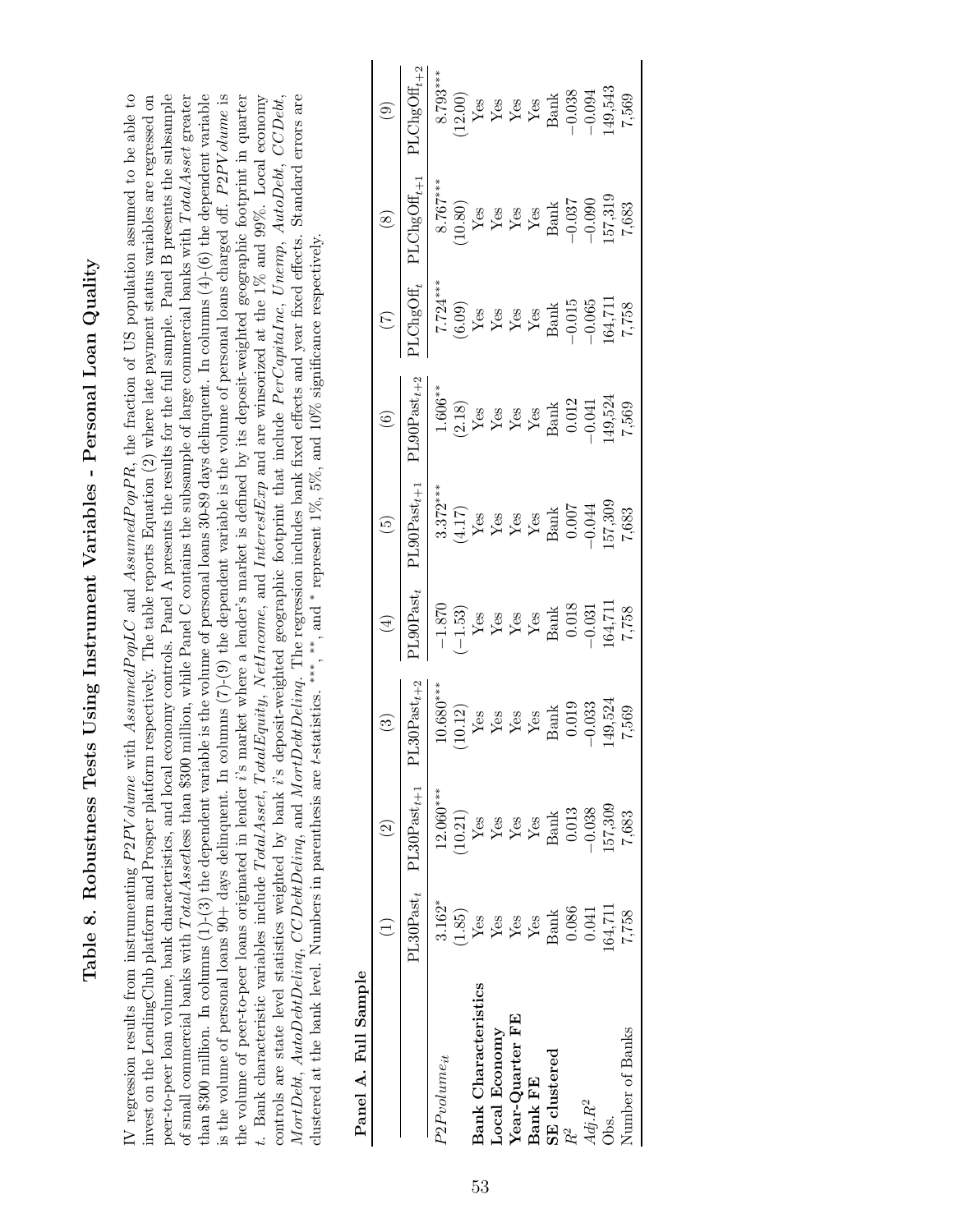| <b>Expect TP: Diffusion Depth Cooper Training Transferred</b> |                           |                               |                                                                                                                                                            |                                                                                                                                                                                                                                                                                                                                                                                                                                                                                                                         |                                                                                                                                                                                                                                |                                                                                                                                                                                                                    |                                                                                                                                             |                                                                                                                                                                                                                                                                                                                          |                                                                                     |
|---------------------------------------------------------------|---------------------------|-------------------------------|------------------------------------------------------------------------------------------------------------------------------------------------------------|-------------------------------------------------------------------------------------------------------------------------------------------------------------------------------------------------------------------------------------------------------------------------------------------------------------------------------------------------------------------------------------------------------------------------------------------------------------------------------------------------------------------------|--------------------------------------------------------------------------------------------------------------------------------------------------------------------------------------------------------------------------------|--------------------------------------------------------------------------------------------------------------------------------------------------------------------------------------------------------------------|---------------------------------------------------------------------------------------------------------------------------------------------|--------------------------------------------------------------------------------------------------------------------------------------------------------------------------------------------------------------------------------------------------------------------------------------------------------------------------|-------------------------------------------------------------------------------------|
|                                                               | $\widehat{\Xi}$           | $\widehat{c}$                 | $\odot$                                                                                                                                                    | $\left( \pm \right)$                                                                                                                                                                                                                                                                                                                                                                                                                                                                                                    | $\widetilde{\Theta}$                                                                                                                                                                                                           | $\circledcirc$                                                                                                                                                                                                     | $\sum_{i=1}^{n}$                                                                                                                            | $\circledS$                                                                                                                                                                                                                                                                                                              | $\odot$                                                                             |
|                                                               | $\text{PL30Past}_t$       | $\text{PL30Past}_{t+1}$       | $L30Past_{t+2}$<br>⊢                                                                                                                                       | $\texttt{PLOPast}_t$                                                                                                                                                                                                                                                                                                                                                                                                                                                                                                    | $PL90Pastt+1$                                                                                                                                                                                                                  | $PL90$ Past $_{t+2}$                                                                                                                                                                                               | PLChgOff                                                                                                                                    | $\texttt{PLChgOff}_{t+1}$                                                                                                                                                                                                                                                                                                | $PLChgOH_{t+2}$                                                                     |
| $P2P volume_{it}$                                             | 1.532                     | $15.910***$                   | $13.222***$                                                                                                                                                | $-3.622$<br>$(-1.80)$<br>Yes<br>Yes<br>Yes<br>Yes<br>Bank<br>Bank<br>Bank                                                                                                                                                                                                                                                                                                                                                                                                                                               | 4.752***<br>(3.87)<br>Yes<br>Yes<br>Yes<br>Namk<br>Bank<br>Bool<br>0.052<br>-0.052                                                                                                                                             | $\begin{array}{c} 1.815\\ (1.64)\\ Y\,\mathrm{es}\\ Y\,\mathrm{es}\\ Y\,\mathrm{es}\\ Y\,\mathrm{es}\\ Y\,\mathrm{es}\\ \mathrm{Bank} \end{array}$                                                                 | $11.024***$                                                                                                                                 | 11.17 <sup>***</sup><br>(9.34)<br>Yes<br>Yes<br>Yes<br>Sank<br>Bank<br>-0.054<br>-0.112<br>111,638                                                                                                                                                                                                                       | $\frac{11.034***}{11.034***}$<br>Yes<br>Yes<br>Yes<br>Yes<br>Yes<br>Nes<br>Bank     |
|                                                               | (0.56)                    | $(8.98)$                      | $\begin{array}{c} (8.37) \\ \text{Yes} \\ \text{Yes} \\ \text{Yes} \\ \text{Yes} \\ \text{Yes} \\ \text{Stash} \\ \end{array}$                             |                                                                                                                                                                                                                                                                                                                                                                                                                                                                                                                         |                                                                                                                                                                                                                                |                                                                                                                                                                                                                    | $\begin{array}{c} \textbf{(5.38)}\\ \textbf{Yes}\\ \textbf{Yes}\\ \textbf{Yes}\\ \textbf{Yes}\\ \textbf{Yes}\\ \textbf{Bank}\\ \end{array}$ |                                                                                                                                                                                                                                                                                                                          |                                                                                     |
| <b>Bank Characteristics</b>                                   | Yes                       | $\rm Yes$                     |                                                                                                                                                            |                                                                                                                                                                                                                                                                                                                                                                                                                                                                                                                         |                                                                                                                                                                                                                                |                                                                                                                                                                                                                    |                                                                                                                                             |                                                                                                                                                                                                                                                                                                                          |                                                                                     |
| Local Economy                                                 | ${\rm Yes}$               | ${\rm Yes}$                   |                                                                                                                                                            |                                                                                                                                                                                                                                                                                                                                                                                                                                                                                                                         |                                                                                                                                                                                                                                |                                                                                                                                                                                                                    |                                                                                                                                             |                                                                                                                                                                                                                                                                                                                          |                                                                                     |
| Year-Quarter FE                                               | ${\rm Yes}$               | ${\rm Yes}$                   |                                                                                                                                                            |                                                                                                                                                                                                                                                                                                                                                                                                                                                                                                                         |                                                                                                                                                                                                                                |                                                                                                                                                                                                                    |                                                                                                                                             |                                                                                                                                                                                                                                                                                                                          |                                                                                     |
| Bank FE                                                       | ${\rm Yes}$               | ${\rm Yes}$                   |                                                                                                                                                            |                                                                                                                                                                                                                                                                                                                                                                                                                                                                                                                         |                                                                                                                                                                                                                                |                                                                                                                                                                                                                    |                                                                                                                                             |                                                                                                                                                                                                                                                                                                                          |                                                                                     |
| SE clustered                                                  | <b>Bank</b>               | <b>Bank</b>                   |                                                                                                                                                            |                                                                                                                                                                                                                                                                                                                                                                                                                                                                                                                         |                                                                                                                                                                                                                                |                                                                                                                                                                                                                    |                                                                                                                                             |                                                                                                                                                                                                                                                                                                                          |                                                                                     |
| $R^2$                                                         | 0.083                     | $-0.010$                      | 0.009                                                                                                                                                      |                                                                                                                                                                                                                                                                                                                                                                                                                                                                                                                         |                                                                                                                                                                                                                                |                                                                                                                                                                                                                    | $-0.053$                                                                                                                                    |                                                                                                                                                                                                                                                                                                                          | $-0.050$<br>$-0.110$                                                                |
| $Adj.R^2$                                                     | 0.036                     | $-0.065$                      | $-0.047$                                                                                                                                                   | $-0.038$<br>116,581                                                                                                                                                                                                                                                                                                                                                                                                                                                                                                     |                                                                                                                                                                                                                                | $\begin{array}{c} 0.013 \\ -0.043 \\ 106,446 \end{array}$                                                                                                                                                          | $-0.108$<br>116,581                                                                                                                         |                                                                                                                                                                                                                                                                                                                          |                                                                                     |
| Obs.                                                          | 116,581                   | 11,638                        | 106,446                                                                                                                                                    |                                                                                                                                                                                                                                                                                                                                                                                                                                                                                                                         | 11,638                                                                                                                                                                                                                         |                                                                                                                                                                                                                    |                                                                                                                                             |                                                                                                                                                                                                                                                                                                                          | 106,446                                                                             |
| Number of Banks                                               | 5,768                     | 5,715                         | 5,658                                                                                                                                                      | 5,768                                                                                                                                                                                                                                                                                                                                                                                                                                                                                                                   | 5,715                                                                                                                                                                                                                          | 5,658                                                                                                                                                                                                              | 5,768                                                                                                                                       | 5,715                                                                                                                                                                                                                                                                                                                    | 5,658                                                                               |
| Panel C. Large Banks (≥\$300 Million Total Assets)            |                           |                               |                                                                                                                                                            |                                                                                                                                                                                                                                                                                                                                                                                                                                                                                                                         |                                                                                                                                                                                                                                |                                                                                                                                                                                                                    |                                                                                                                                             |                                                                                                                                                                                                                                                                                                                          |                                                                                     |
|                                                               | $\widehat{\Xi}$           | $\widehat{2}$                 | $\odot$                                                                                                                                                    | $\left( \pm \right)$                                                                                                                                                                                                                                                                                                                                                                                                                                                                                                    | $\widetilde{E}$                                                                                                                                                                                                                | $\odot$                                                                                                                                                                                                            | $\left( \sum_{i=1}^{n} \tilde{a}_i \right)$                                                                                                 | $\circledS$                                                                                                                                                                                                                                                                                                              | $\odot$                                                                             |
|                                                               | PL30<br>Past <sub>t</sub> | $PL30Past_{t+1}$              | $PL30Past_{t+2}$                                                                                                                                           | PL90<br>Post <sub>t</sub>                                                                                                                                                                                                                                                                                                                                                                                                                                                                                               | $\text{PL90Past}_{t+}$                                                                                                                                                                                                         | $PL90$ Past $_{t+2}$                                                                                                                                                                                               | PLChgOff                                                                                                                                    | $\mathrm{PLChgOff}_{t+}$                                                                                                                                                                                                                                                                                                 | $\mathrm{PLChgOff}_{t+2}$                                                           |
| $P2P volume_{it}$                                             | $4.920***$                | $4.495***$                    | $5.438***$                                                                                                                                                 |                                                                                                                                                                                                                                                                                                                                                                                                                                                                                                                         | $\begin{array}{c} 0.537 \\ (0.74) \\ \text{Yes} \\ \text{Yes} \\ \text{Yes} \\ \text{Yes} \\ \text{Yes} \\ \text{Yes} \\ \text{No} \\ \text{Bank} \\ \text{10.020} \\ -0.042 \\ \text{45,574} \\ \text{45,574} \\ \end{array}$ | $\begin{array}{c} 0.516 \\ (0.73) \\ \text{Yes} \\ \text{Yes} \\ \text{Yes} \\ \text{Yes} \\ \text{Yes} \\ \text{Yes} \\ \text{As} \\ \text{Yes} \\ 0.016 \\ -0.047 \\ 42,986 \\ \text{Si} \\ 75 \\ 2 \end{array}$ | 4.288***<br>(3.78)<br>Yes<br>Yes<br>Yes<br>Yes<br>Sank<br>Den CO21<br>48,022<br>48,022<br>2,703                                             | $\frac{4.239***}{178}$<br>$\frac{178}{178}$<br>$\frac{178}{168}$<br>$\frac{178}{168}$<br>$\frac{178}{168}$<br>$\frac{178}{168}$<br>$\frac{178}{168}$<br>$\frac{177}{168}$<br>$\frac{177}{168}$<br>$\frac{177}{168}$<br>$\frac{177}{168}$<br>$\frac{177}{168}$<br>$\frac{177}{168}$<br>$\frac{177}{168}$<br>$\frac{177}{$ |                                                                                     |
|                                                               | (3.15)                    | $\frac{\text{V}}{\text{Yes}}$ |                                                                                                                                                            |                                                                                                                                                                                                                                                                                                                                                                                                                                                                                                                         |                                                                                                                                                                                                                                |                                                                                                                                                                                                                    |                                                                                                                                             |                                                                                                                                                                                                                                                                                                                          |                                                                                     |
| <b>Bank Characteristics</b>                                   | Yes                       |                               |                                                                                                                                                            |                                                                                                                                                                                                                                                                                                                                                                                                                                                                                                                         |                                                                                                                                                                                                                                |                                                                                                                                                                                                                    |                                                                                                                                             |                                                                                                                                                                                                                                                                                                                          |                                                                                     |
| Local Economy                                                 | ${\rm Yes}$               | $\mathbf{Yes}$                | $\begin{array}{l} \mathrm{(5.12)} \\ \mathrm{Yes} \\ \mathrm{Yes} \\ \mathrm{Yes} \\ \mathrm{Yes} \\ \mathrm{Stanh} \\ \mathrm{Banh} \\ 0.064 \end{array}$ | $\begin{array}{c} -0.310 \\ (-0.35) \\ \text{Yes} \\ \text{Yes} \\ \text{Yes} \\ \text{Yes} \\ \text{Yes} \\ \text{Yes} \\ \text{Yes} \\ \text{Yes} \\ \text{Yes} \\ \text{Yes} \\ \text{Yes} \\ \text{Yes} \\ \text{Yes} \\ \text{Yes} \\ \text{Yes} \\ \text{Yes} \\ \text{Yes} \\ \text{Yes} \\ \text{Yes} \\ \text{Yes} \\ \text{Yes} \\ \text{Yes} \\ \text{Yes} \\ \text{Yes} \\ \text{Yes} \\ \text{Yes} \\ \text{Yes} \\ \text{Yes} \\ \text{Yes} \\ \text{Yes} \\ \text{Yes} \\ \text{Yes} \\ \text{Yes} \\ \$ |                                                                                                                                                                                                                                |                                                                                                                                                                                                                    |                                                                                                                                             |                                                                                                                                                                                                                                                                                                                          |                                                                                     |
| $Year$ -Quarter $FE$                                          | ${\rm Yes}$               | ${\rm Yes}$                   |                                                                                                                                                            |                                                                                                                                                                                                                                                                                                                                                                                                                                                                                                                         |                                                                                                                                                                                                                                |                                                                                                                                                                                                                    |                                                                                                                                             |                                                                                                                                                                                                                                                                                                                          |                                                                                     |
| Bank FE                                                       | ${\rm Yes}$               | ${\rm Yes}$                   |                                                                                                                                                            |                                                                                                                                                                                                                                                                                                                                                                                                                                                                                                                         |                                                                                                                                                                                                                                |                                                                                                                                                                                                                    |                                                                                                                                             |                                                                                                                                                                                                                                                                                                                          |                                                                                     |
| SE clustered                                                  | <b>Bank</b>               | <b>Bank</b>                   |                                                                                                                                                            |                                                                                                                                                                                                                                                                                                                                                                                                                                                                                                                         |                                                                                                                                                                                                                                |                                                                                                                                                                                                                    |                                                                                                                                             |                                                                                                                                                                                                                                                                                                                          |                                                                                     |
| $\mathbb{R}^2$                                                | 0.097                     | 0.087                         |                                                                                                                                                            |                                                                                                                                                                                                                                                                                                                                                                                                                                                                                                                         |                                                                                                                                                                                                                                |                                                                                                                                                                                                                    |                                                                                                                                             |                                                                                                                                                                                                                                                                                                                          |                                                                                     |
| $Adj.R^2$                                                     | 0.043                     | 0.031                         | 0.004                                                                                                                                                      | $-0.035$<br>48,022<br>2,703                                                                                                                                                                                                                                                                                                                                                                                                                                                                                             |                                                                                                                                                                                                                                |                                                                                                                                                                                                                    |                                                                                                                                             |                                                                                                                                                                                                                                                                                                                          |                                                                                     |
| Obs.                                                          | 48,022                    | 45,574                        | 12,986                                                                                                                                                     |                                                                                                                                                                                                                                                                                                                                                                                                                                                                                                                         |                                                                                                                                                                                                                                |                                                                                                                                                                                                                    |                                                                                                                                             |                                                                                                                                                                                                                                                                                                                          |                                                                                     |
| Number of Banks                                               | 2,703                     | 2,656                         | 2,575                                                                                                                                                      |                                                                                                                                                                                                                                                                                                                                                                                                                                                                                                                         |                                                                                                                                                                                                                                |                                                                                                                                                                                                                    |                                                                                                                                             |                                                                                                                                                                                                                                                                                                                          | 4.212***<br>(5.74)<br>Yes<br>Yes<br>Yes<br>Yes<br>Sank<br>Coloff<br>43,005<br>2,575 |

Panel B. Small Banks  $(\langle$ \$300 Million Total Assets)  $\rm P$ anel B. Small Banks ( $<\!\! \$300$  Million Total Assets)